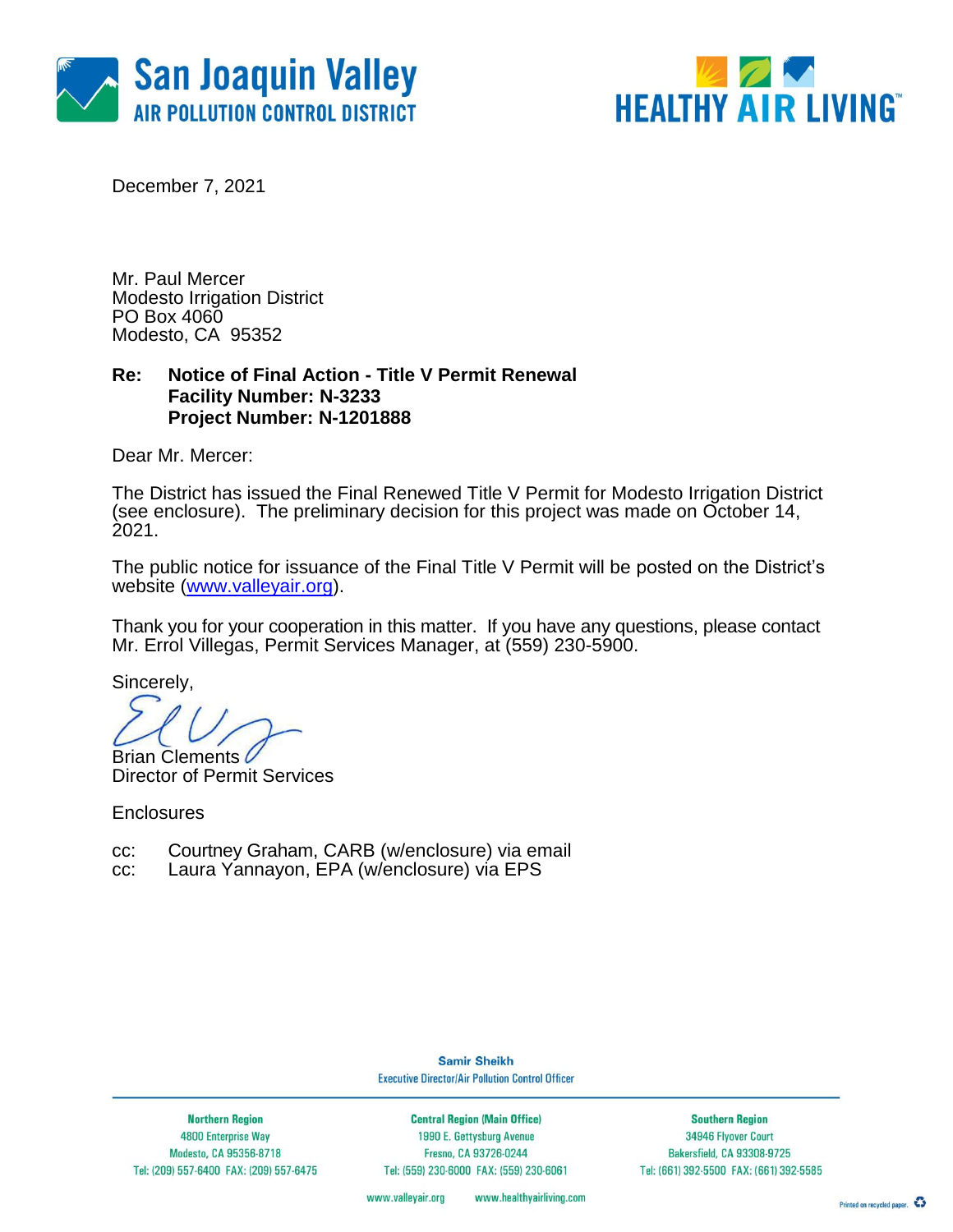



# **Permit to Operate**

**FACILITY:** N-3233 **EXPIRATION DATE:** 11/30/2026

**LEGAL OWNER OR OPERATOR:** MODESTO IRRIGATION DISTRICT **MAILING ADDRESS:** GENERATION DEPT ADMIN OFFICES P O BOX 4060 MODESTO, CA 95352

**FACILITY LOCATION:** 920 WOODLAND AVE

**FACILITY DESCRIPTION:** POWER GENERATION FACILITY

The Facility's Permit to Operate may include Facility-wide Requirements as well as requirements that apply to specific permit units.

MODESTO, CA 95351

This Permit to Operate remains valid through the permit expiration date listed above, subject to payment of annual permit fees and compliance with permit conditions and all applicable local, state, and federal regulations. This permit is valid only at the location specified above, and becomes void upon any transfer of ownership or location. Any modification of the equipment or operation, as defined in District Rule 2201, will require prior District approval. This permit shall be posted as prescribed in District Rule 2010.

**Samir Sheikh**<br>Executive Director / APCO

Director of Permit Services

Dec 1 2021 2:55PM -- BRARG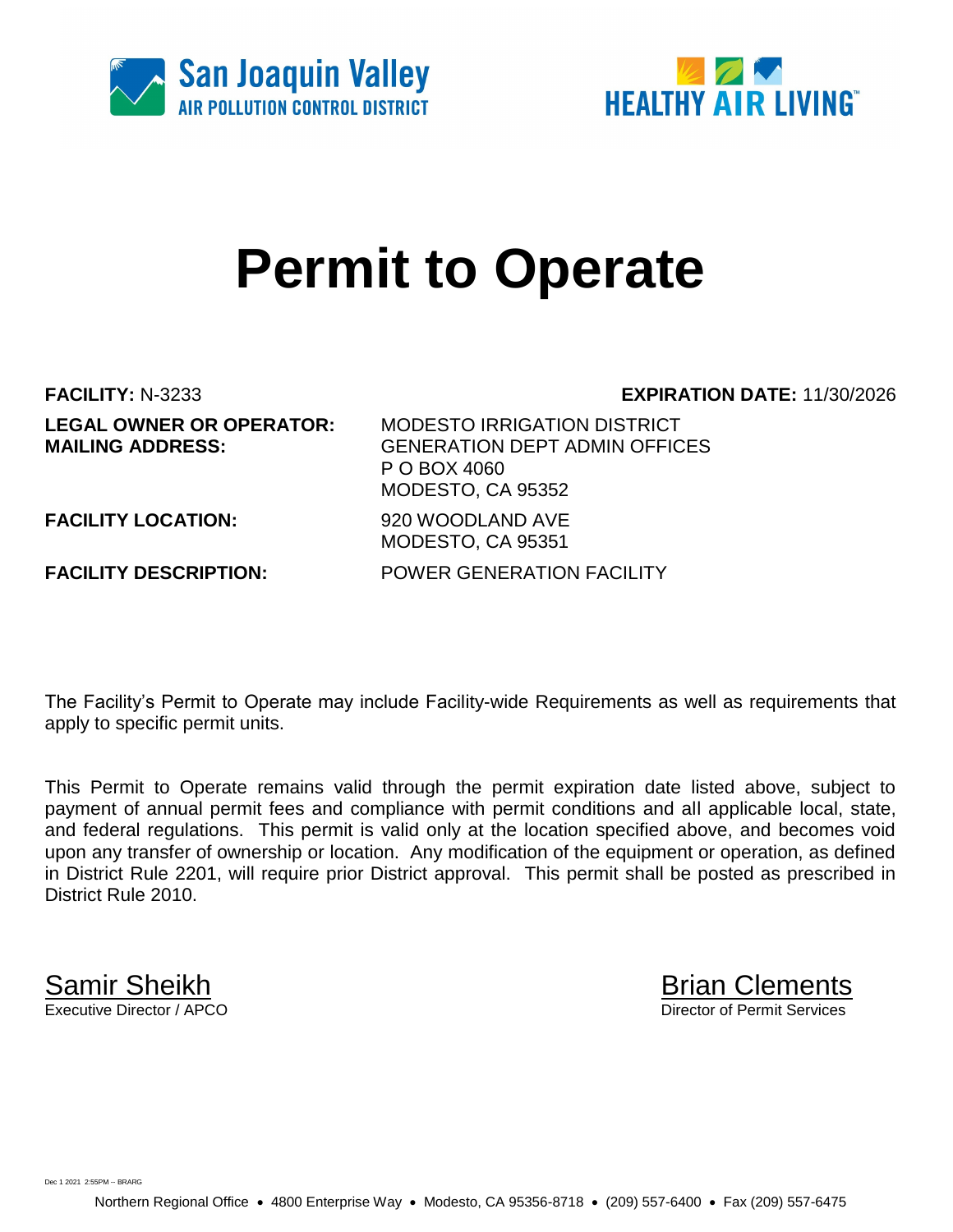### **FACILITY:** N-3233-0-5 **EXPIRATION DATE:** 11/30/2026

## **FACILITY-WIDE REQUIREMENTS**

- 1. The owner or operator shall notify the District of any breakdown condition as soon as reasonably possible, but no later than one hour after its detection, unless the owner or operator demonstrates to the District's satisfaction that the longer reporting period was necessary. [District Rule 1100, 6.1; County Rules 110 (Fresno, Stanislaus, San Joaquin); 109 (Merced); 113 (Madera); and 111 (Kern, Tulare, Kings)] Federally Enforceable Through Title V Permit
- 2. The District shall be notified in writing within ten days following the correction of any breakdown condition. The breakdown notification shall include a description of the equipment malfunction or failure, the date and cause of the initial failure, the estimated emissions in excess of those allowed, and the methods utilized to restore normal operations. [District Rule 1100, 7.0; County Rules 110 (Fresno, Stanislaus, San Joaquin); 109 (Merced); 113 (Madera); and 111 (Kern, Tulare, Kings)] Federally Enforceable Through Title V Permit
- 3. The owner or operator of any stationary source operation that emits more than 25 tons per year of nitrogen oxides or reactive organic compounds, shall provide the District annually with a written statement in such form and at such time as the District prescribes, showing actual emissions of nitrogen oxides and reactive organic compounds from that source. [District Rule 1160, 5.0] Federally Enforceable Through Title V Permit
- 4. Any person building, altering or replacing any operation, article, machine, equipment, or other contrivance, the use of which may cause the issuance of air contaminants or the use of which may eliminate, reduce, or control the issuance of air contaminants, shall first obtain an Authority to Construct (ATC) from the District unless exempted by District Rule 2020 (12/20/07). [District Rule 2010, 3.0 and 4.0; and 2020] Federally Enforceable Through Title V Permit
- 5. The permittee must comply with all conditions of the permit including permit revisions originated by the District. All terms and conditions of a permit that are required pursuant to the Clean Air Act (CAA), including provisions to limit potential to emit, are enforceable by the EPA and Citizens under the CAA. Any permit noncompliance constitutes a violation of the CAA and the District Rules and Regulations, and is grounds for enforcement action, for permit termination, revocation, reopening and reissuance, or modification; or for denial of a permit renewal application. [District Rules 2070, 7.0; 2080; and 2520, 9.8.1 and 9.13.1] Federally Enforceable Through Title V Permit
- 6. A Permit to Operate or an Authority to Construct shall not be transferred unless a new application is filed with and approved by the District. [District Rule 2031] Federally Enforceable Through Title V Permit
- 7. Every application for a permit required under Rule 2010 (12/17/92) shall be filed in a manner and form prescribed by the District. [District Rule 2040] Federally Enforceable Through Title V Permit
- 8. The operator shall maintain records of required monitoring that include: 1) the date, place, and time of sampling or measurement; 2) the date(s) analyses were performed; 3) the company or entity that performed the analysis; 4) the analytical techniques or methods used; 5) the results of such analysis; and 6) the operating conditions at the time of sampling or measurement. [District Rule 2520, 9.4.1] Federally Enforceable Through Title V Permit
- 9. The operator shall retain records of all required monitoring data and support information for a period of at least 5 years from the date of the monitoring sample, measurement, or report. Support information includes copies of all reports required by the permit and, for continuous monitoring instrumentation, all calibration and maintenance records and all original strip-chart recordings. [District Rule 2520, 9.4.2] Federally Enforceable Through Title V Permit

FACILITY-WIDE REQUIREMENTS CONTINUE ON NEXT PAGE

These terms and conditions are part of the Facility-wide Permit to Operate. Any amendments to these Facility-wide Requirements that affect specific Permit Units may constitute modification of those Permit Units.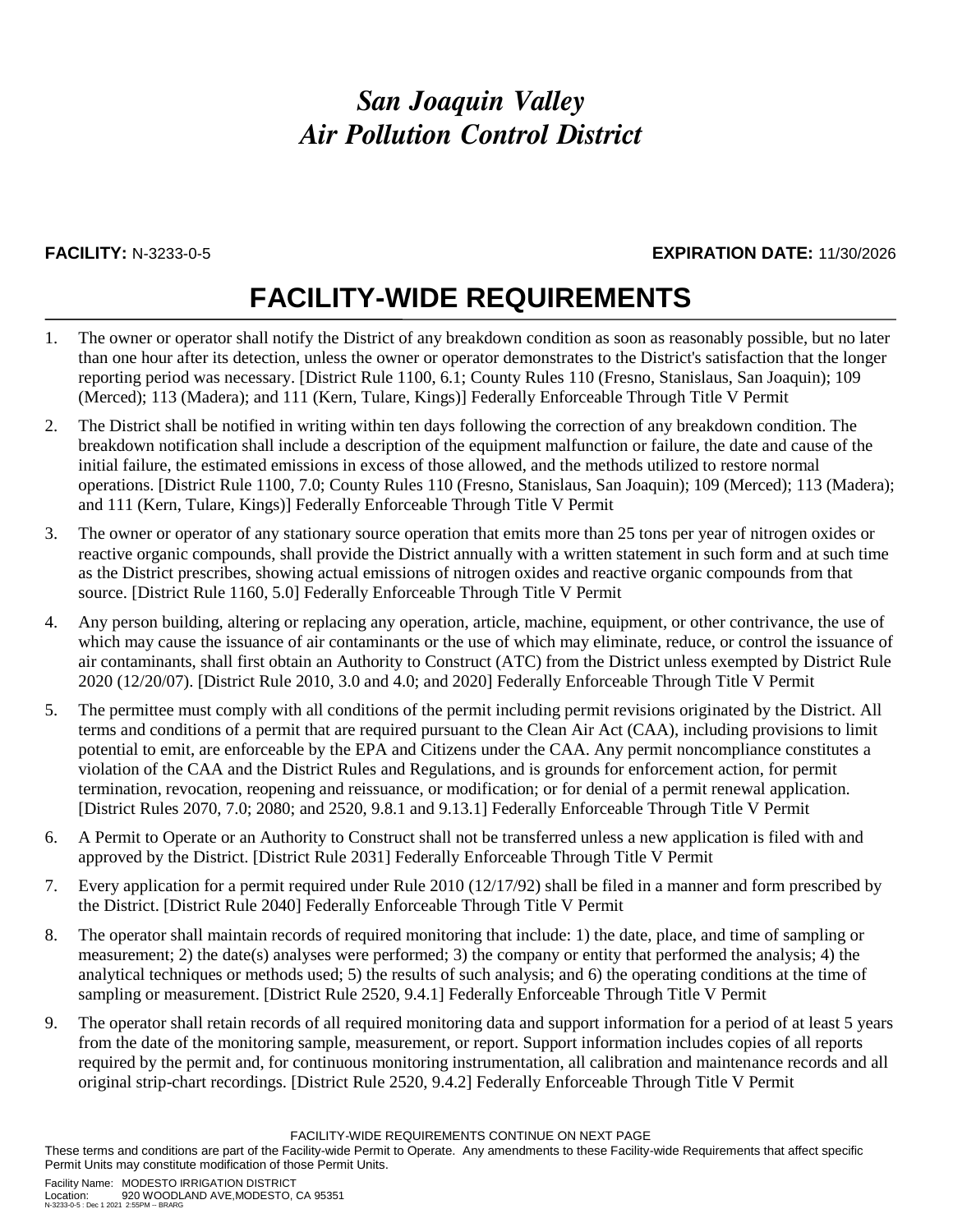Facility-wide Requirements for N-3233-0-5 (continued) Page 2 of 4

- 10. The operator shall submit reports of any required monitoring at least every six months unless a different frequency is required by an applicable requirement. All instances of deviations from permit requirements must be clearly identified in such reports. [District Rule 2520, 9.5.1] Federally Enforceable Through Title V Permit
- 11. Deviations from permit conditions must be promptly reported, including deviations attributable to upset conditions, as defined in the permit. For the purpose of this condition, promptly means as soon as reasonably possible, but no later than 10 days after detection. The report shall include the probable cause of such deviations, and any corrective actions or preventive measures taken. All required reports must be certified by a responsible official consistent with section 10.0 of District Rule 2520 (6/21/01). [District Rules 2520, 9.5.2 and 1100, 7.0] Federally Enforceable Through Title V Permit
- 12. If for any reason a permit requirement or condition is being challenged for its constitutionality or validity by a court of competent jurisdiction, the outcome of such challenge shall not affect or invalidate the remainder of the conditions or requirements in that permit. [District Rule 2520, 9.7] Federally Enforceable Through Title V Permit
- 13. It shall not be a defense for a permittee in an enforcement action that it would have been necessary to halt or reduce the permitted activity in order to maintain compliance with the conditions of the permit. [District Rule 2520, 9.8.2] Federally Enforceable Through Title V Permit
- 14. The permit may be modified, revoked, reopened and reissued, or terminated for cause. The filing of a request by the permittee for a permit modification, revocation and reissuance, or termination, or a notification of planned changes or anticipated noncompliance does not stay any permit condition. [District Rule 2520, 9.8.3] Federally Enforceable Through Title V Permit
- 15. The permit does not convey any property rights of any sort, or any exclusive privilege. [District Rule 2520, 9.8.4] Federally Enforceable Through Title V Permit
- 16. The Permittee shall furnish to the District, within a reasonable time, any information that the District may request in writing to determine whether cause exists for modifying, revoking and reissuing, or terminating the permit or to determine compliance with the permit. Upon request, the permittee shall also furnish to the District copies of records required to be kept by the permit or, for information claimed to be confidential, the permittee may furnish such records directly to EPA along with a claim of confidentiality. [District Rule 2520, 9.8.5] Federally Enforceable Through Title V Permit
- 17. The permittee shall pay annual permit fees and other applicable fees as prescribed in Regulation III of the District Rules and Regulations. [District Rule 2520, 9.9] Federally Enforceable Through Title V Permit
- 18. Upon presentation of appropriate credentials, a permittee shall allow an authorized representative of the District to enter the permittee's premises where a permitted source is located or emissions related activity is conducted, or where records must be kept under condition of the permit. [District Rule 2520, 9.13.2.1] Federally Enforceable Through Title V Permit
- 19. Upon presentation of appropriate credentials, a permittee shall allow an authorized representative of the District to have access to and copy, at reasonable times, any records that must be kept under the conditions of the permit. [District Rule 2520, 9.13.2.2] Federally Enforceable Through Title V Permit
- 20. Upon presentation of appropriate credentials, a permittee shall allow an authorized representative of the District to inspect at reasonable times any facilities, equipment, practices, or operations regulated or required under the permit. [District Rule 2520, 9.13.2.3] Federally Enforceable Through Title V Permit
- 21. Upon presentation of appropriate credentials, a permittee shall allow an authorized representative of the District to sample or monitor, at reasonable times, substances or parameters for the purpose of assuring compliance with the permit or applicable requirements. [District Rule 2520, 9.13.2.4] Federally Enforceable Through Title V Permit
- 22. No air contaminants shall be discharged into the atmosphere for a period or periods aggregating more than 3 minutes in any one hour which is as dark or darker than Ringelmann #1 or equivalent to 20% opacity and greater, unless specifically exempted by District Rule 4101 (02/17/05). If the equipment or operation is subject to a more stringent visible emission standard as prescribed in a permit condition, the more stringent visible emission limit shall supersede this condition. [District Rule 4101, and County Rules 401 (in all eight counties in the San Joaquin Valley)] Federally Enforceable Through Title V Permit

FACILITY-WIDE REQUIREMENTS CONTINUE ON NEXT PAGE

These terms and conditions are part of the Facility-wide Permit to Operate.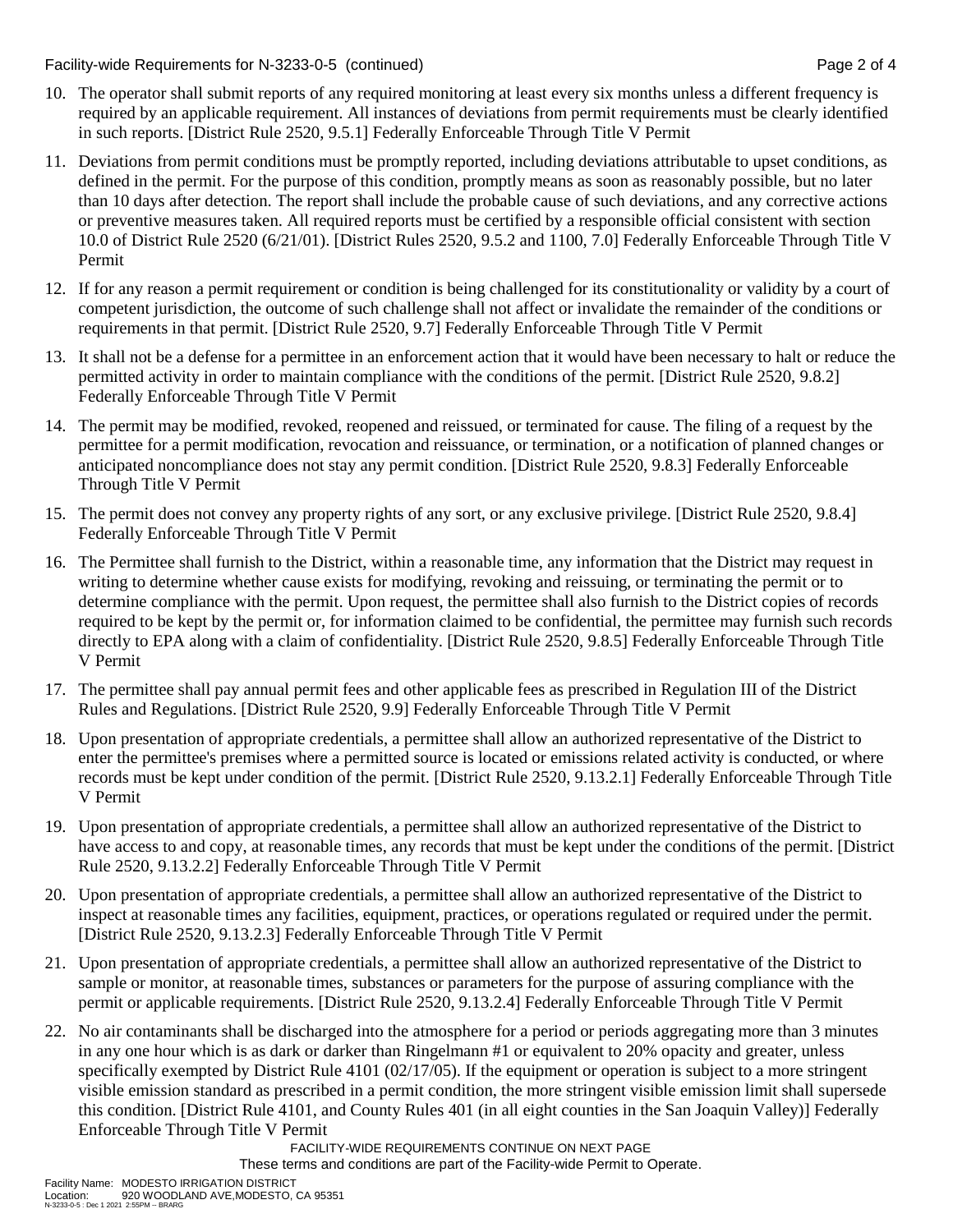Facility-wide Requirements for N-3233-0-5 (continued) Page 3 of 4

- 23. No person shall manufacture, blend, repackage, supply, sell, solicit or apply any architectural coating with a VOC content in excess of the corresponding limit specified in Table of Standards 1 effective until 12/30/10 or Table of Standards 2 effective on and after 1/1/11 of District Rule 4601 (12/17/09) for use or sale within the District. [District Rule 4601, 5.1] Federally Enforceable Through Title V Permit
- 24. All VOC-containing materials subject to Rule 4601 (12/17/09) shall be stored in closed containers when not in use. [District Rule 4601, 5.4] Federally Enforceable Through Title V Permit
- 25. The permittee shall comply with all the Labeling and Test Methods requirements outlined in Rule 4601 sections 6.1 and 6.3 (12/17/09). [District Rule 4601, 6.1 and 6.3] Federally Enforceable Through Title V Permit
- 26. With each report or document submitted under a permit requirement or a request for information by the District or EPA, the permittee shall include a certification of truth, accuracy, and completeness by a responsible official. [District Rule 2520, 9.13.1 and 10.0] Federally Enforceable Through Title V Permit
- 27. If the permittee performs maintenance on, or services, repairs, or disposes of appliances, the permittee shall comply with the standards for Recycling and Emissions Reduction pursuant to 40 CFR Part 82, Subpart F. [40 CFR 82 Subpart F] Federally Enforceable Through Title V Permit
- 28. If the permittee performs service on motor vehicles when this service involves the ozone-depleting refrigerant in the motor vehicle air conditioner (MVAC), the permittee shall comply with the standards for Servicing of Motor Vehicle Air Conditioners pursuant to all the applicable requirements as specified in 40 CFR Part 82, Subpart B. [40 CFR Part 82, Subpart B] Federally Enforceable Through Title V Permit
- 29. Disturbances of soil related to any construction, demolition, excavation, extraction, or other earthmoving activities shall comply with the requirements for fugitive dust control in District Rule 8021 unless specifically exempted under Section 4.0 of Rule 8021 (8/19/2004) or Rule 8011 (8/19/2004). [District Rules 8011 and 8021] Federally Enforceable Through Title V Permit
- 30. Outdoor handling, storage and transport of any bulk material which emits dust shall comply with the requirements of District Rule 8031, unless specifically exempted under Section 4.0 of Rule 8031 (8/19/2004) or Rule 8011 (8/19/2004). [District Rules 8011 and 8031] Federally Enforceable Through Title V Permit
- 31. An owner/operator shall prevent or cleanup any carryout or trackout in accordance with the requirements of District Rule 8041 Section 5.0, unless specifically exempted under Section 4.0 of Rule 8041 (8/19/2004) or Rule 8011 (8/19/2004). [District Rules 8011 and 8041] Federally Enforceable Through Title V Permit
- 32. Whenever open areas are disturbed, or vehicles are used in open areas, the facility shall comply with the requirements of Section 5.0 of District Rule 8051, unless specifically exempted under Section 4.0 of Rule 8051 (8/19/2004) or Rule 8011 (8/19/2004). [District Rules 8011 and 8051] Federally Enforceable Through Title V Permit
- 33. Any paved road or unpaved road shall comply with the requirements of District Rule 8061 unless specifically exempted under Section 4.0 of Rule 8061 (8/19/2004) or Rule 8011 (8/19/2004). [District Rules 8011 and 8061] Federally Enforceable Through Title V Permit
- 34. Any unpaved vehicle/equipment area that anticipates more than 50 Average annual daily Trips (AADT) shall comply with the requirements of Section 5.1.1 of District Rule 8071. Any unpaved vehicle/equipment area that anticipates more than 150 vehicle trips per day (VDT) shall comply with the requirements of Section 5.1.2 of District Rule 8071. On each day that 25 or more VDT with 3 or more axles will occur on an unpaved vehicle/equipment traffic area, the owner/operator shall comply with the requirements of Section 5.1.3 of District Rule 8071. On each day when a special event will result in 1,000 or more vehicles that will travel/park on an unpaved area, the owner/operator shall comply with the requirements of Section 5.1.4 of District Rule 8071. All sources shall comply with the requirements of Section 5.0 of District Rule 8071 unless specifically exempted under Section 4.0 of Rule 8071 (9/16/2004) or Rule 8011 (8/19/2004). [District Rules 8011 and 8071] Federally Enforceable Through Title V Permit
- 35. Any owner or operator of a demolition or renovation activity, as defined in 40 CFR 61.141, shall comply with the applicable inspection, notification, removal, and disposal procedures for asbestos containing materials as specified in 40 CFR 61.145 (Standard for Demolition and Renovation). [40 CFR 61 Subpart M] Federally Enforceable Through Title V Permit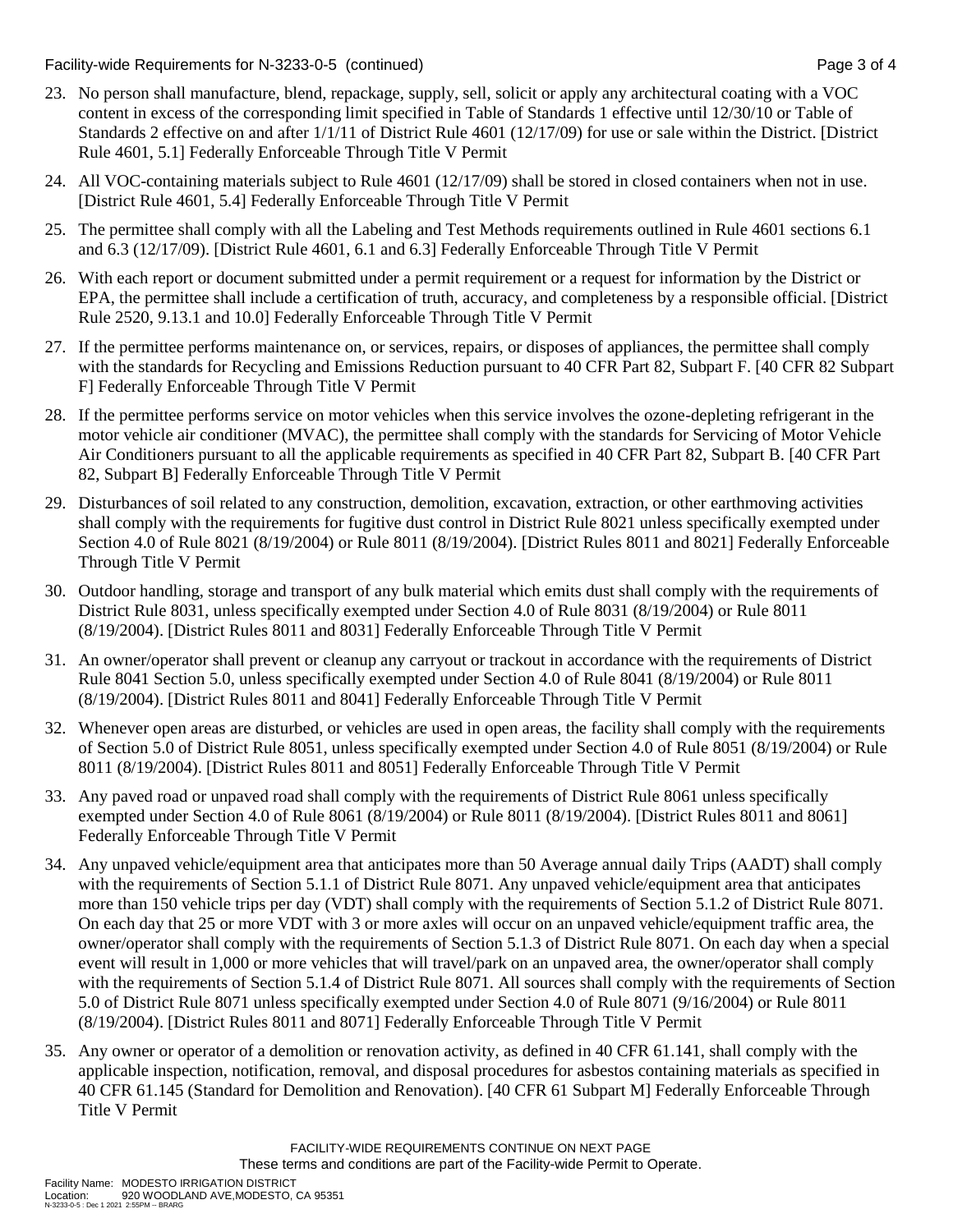Facility-wide Requirements for N-3233-0-5 (continued) Page 4 of 4

- 36. The permittee shall submit certifications of compliance with the terms and standards contained in Title V permits, including emission limits, standards and work practices, to the District and the EPA annually (or more frequently as specified in an applicable requirement or as specified by the District). The certification shall include the identification of each permit term or condition, the compliance status, whether compliance was continuous or intermittent, the methods used for determining the compliance status, and any other facts required by the District to determine the compliance status of the source. [District Rule 2520, 9.16] Federally Enforceable Through Title V Permit
- 37. The permittee shall submit an application for Title V permit renewal to the District at least six months, but not greater than 18 months, prior to the permit expiration date. [District Rule 2520, 5.2] Federally Enforceable Through Title V Permit
- 38. When a term is not defined in a Title V permit condition, the definition in the rule cited as the origin and authority for the condition in a Title V permits shall apply. [District Rule 2520, 9.1.1] Federally Enforceable Through Title V Permit
- 39. Compliance with permit conditions in the Title V permit shall be deemed in compliance with the following outdated SIP requirements: Rule 401 (Madera, Fresno, Kern, Kings, San Joaquin, Stanislaus, Tulare and Merced), Rule 110 (Fresno, Stanislaus, San Joaquin), Rule 109 (Merced), Rule 113 (Madera), Rule 111 (Kern, Tulare, Kings), and Rule 202 (Fresno, Kern, Tulare, Kings, Madera, Stanislaus, Merced, San Joaquin). A permit shield is granted from these requirements. [District Rule 2520, 13.2] Federally Enforceable Through Title V Permit
- 40. Compliance with permit conditions in the Title V permit shall be deemed in compliance with the following applicable requirements: SJVUAPCD Rules 1100, sections 6.1 and 7.0 (12/17/92); 2010, sections 3.0 and 4.0 (12/17/92); 2031 (12/17/92); 2040 (12/17/92); 2070, section 7.0 (12/17/92); 2080 (12/17/92); 4101 (2/17/05); 4601 (12/17/09); 8021 (8/19/2004); 8031 (8/19/2004); 8041 (8/19/2004); 8051 (8/19/2004); 8061 (8/19/2004); and 8071 (9/16/2004). A permit shield is granted from these requirements. [District Rule 2520, 13.2] Federally Enforceable Through Title V Permit
- 41. No air contaminant shall be released into the atmosphere which causes a public nuisance. [District Rule 4102]
- 42. The facility-wide CO emissions shall not exceed 199,999 pounds during any rolling 12-month period. [District Rule 2201] Federally Enforceable Through Title V Permit
- 43. The facility-wide SOx emissions shall not exceed 54,750 pounds during any rolling 12-month period. [District Rule 2201] Federally Enforceable Through Title V Permit
- 44. The permittee shall retain records of the facility-wide CO and SOx emissions on a rolling 12-month basis. The record shall be updated monthly. [District Rule 2201] Federally Enforceable Through Title V Permit
- 45. The facility-wide SOx emissions for natural gas shall be calculated utilizing the monthly quantity of natural gas burned and the permitted natural gas sulfur content limit. The facility-wide SOx emissions for liquid fuels shall be calculated utilizing the monthly quantity of liquid fuels burned and either the permitted fuel sulfur content limit or the actual measured sulfur content of the liquid fuels burned. [District Rule 2201] Federally Enforceable Through Title V Permit
- 46. The reporting periods for the Report of Required Monitoring and the Compliance Certification Report begin January 1st every year, unless alternative dates are approved by the District Compliance Division. These reports are due within 30 days after the end of the reporting period. [District Rule 2520] Federally Enforceable Through Title V Permit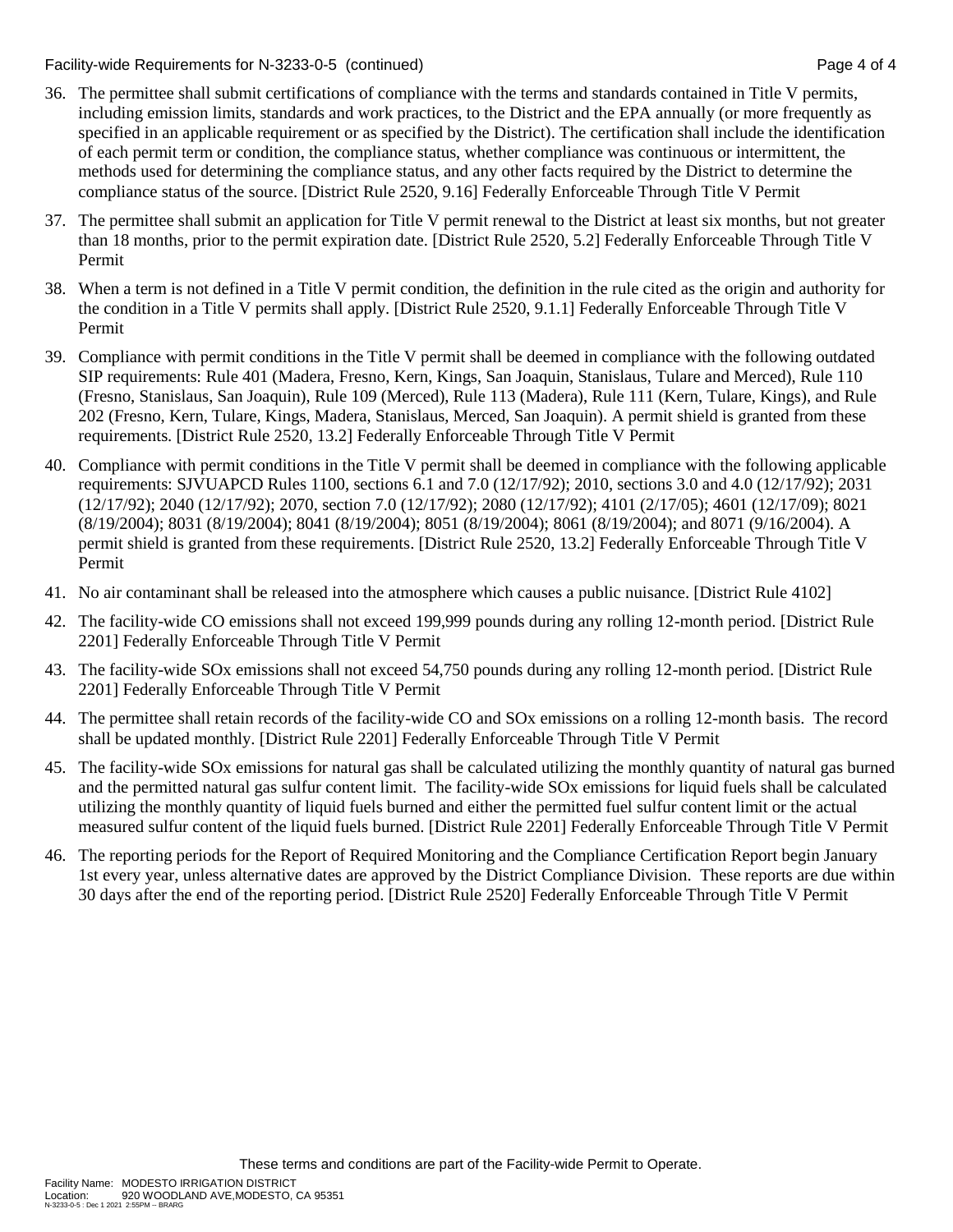### **PERMIT UNIT:** N-3233-1-9 **EXPIRATION DATE:** 11/30/2026

### **EQUIPMENT DESCRIPTION:**

ONE GENERAL ELECTRIC LM5000 PD AERO-DERIVATIVE 460 MMBTU/HR (HHV) GAS TURBINE ENGINE WITH STEAM INJECTION, OXIDIZATION CATALYST, AMMONIA INJECTION, AND SELECTIVE CATALYTIC REDUCTION SERVING A 49.9 MW ELECTRICAL GENERATOR

### **PERMIT UNIT REQUIREMENTS**

- 1. Particulate matter emissions shall not exceed 0.1 grains/dscf in concentration. [District Rule 4201, 3.1] Federally Enforceable Through Title V Permit
- 2. When operating on natural gas, the unit shall be fired exclusively on PUC-regulated natural gas which has a sulfur content of less than or equal to 0.017% by weight. When operating on liquid fuel, the unit shall be fired on low sulfur light distillate fuel with less than or equal to 0.05% sulfur by weight. [District Rule 2201, 40 CFR 60.333(b), and Stanislaus County Rule 407] Federally Enforceable Through Title V Permit
- 3. The sulfur content of each fuel source shall be documented in a valid purchase contract, a supplier certification, a tariff sheet or transportation contract. [District Rule 2520, 9.3.2 and 40 CFR 60.334(h)(3)] Federally Enforceable Through Title V Permit
- 4. Start-up is defined as the period beginning with the initial firing of the turbine and ending when the turbine meets the NOx and CO limits for steady state operation. Shutdown is defined as the period beginning with initiation of the turbine shutdown sequence and ending with cessation of firing of the gas turbine. [District Rule 4703] Federally Enforceable Through Title V Permit
- 5. A violation of NOx emission standards indicated by the NOx CEM shall be reported by the operator to the APCO within 96 hours. [District Rule 1080, 9.0] Federally Enforceable Through Title V Permit
- 6. The owner or operator shall submit a written report of CEM operations for each calendar quarter to the APCO. The report shall be received by the District within 30 days of the end of the quarter and shall include the following: time intervals, data and magnitude of excess NOx emissions, nature and the cause of excess emissions (if known), corrective actions taken and preventive measures adopted; averaging period used for data reporting corresponding to the averaging period specified in the emission test period used to determine compliance with an emission standard; applicable time and date of each period during which a CEM was inoperative (monitor downtime), except for zero and span checks and the nature of system repairs and adjustments; a negative declaration when no excess emissions occurred. [District Rule 1080, 8.0 and 40 CFR 60.334(j), (j)(5)] Federally Enforceable Through Title V Permit
- 7. The owner or operator shall maintain CEMS records that contain the following: the occurrence and duration of any start-up, shutdown or malfunction, performance testing, evaluations, calibrations, checks, adjustments, maintenance, duration of any periods during which a continuous monitoring system or monitoring device was inoperative and emission measurements. [District Rules 1080 and 2201, and 40 CFR 60.7 (b)] Federally Enforceable Through Title V Permit
- 8. The CEMS shall be linked to a data logger which is compatible with the District's Data acquisition system. Upon notice by the District that the facility's CEM system is not providing polling data, the facility may continue to operate without providing automated data for a maximum of 30 days per calendar year from the date the facility is notified of the problem by the District, provided the CEM data is sent to the District by a District-approved alternative method. [District Rule 1080, 7.1] Federally Enforceable Through Title V Permit

PERMIT UNIT REQUIREMENTS CONTINUE ON NEXT PAGE These terms and conditions are part of the Facility-wide Permit to Operate.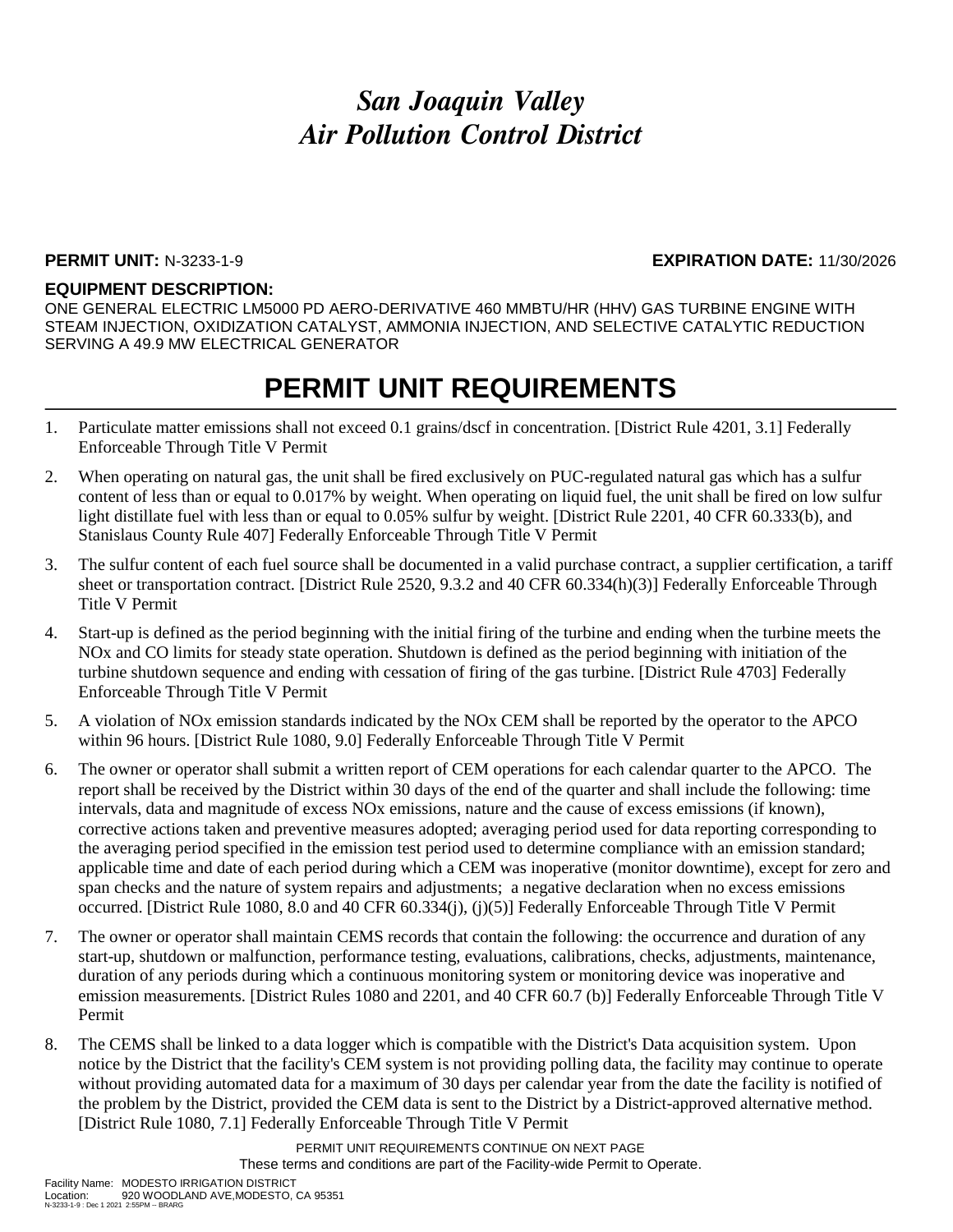Permit Unit Requirements for N-3233-1-9 (continued) Page 2 of 5

- 9. The turbine and associated ancillary equipment must be properly maintained and kept in good operating condition at all times. [District Rule 2201] Federally Enforceable Through Title V Permit
- 10. The turbine and associated ancillary equipment shall only be operated by personnel properly trained in its operation. [District Rule 2201] Federally Enforceable Through Title V Permit
- 11. Natural gas; OGT; JP4; Jet A; Jet B; No. 1d; No 1; 1GT; No. 2d; No. 2; and 2GT are the only fuels permitted for combustion in the turbine. [District Rule 2201] Federally Enforceable Through Title V Permit
- 12. The turbine shall be equipped and operated with an Automatic Combustion Control System. [District Rule 2201] Federally Enforceable Through Title V Permit
- 13. The turbine shall not be operated unless the exhaust gas is subjected to the Oxidation (CO) Catalyst System and the Selective Catalytic Reduction (SCR) System prior to discharge to the atmosphere. [District Rule 2201] Federally Enforceable Through Title V Permit
- 14. The CO Catalyst System and the SCR Systems must be in full use whenever the turbine is in operation, except during start-up and shutdown periods. [District Rule 2201] Federally Enforceable Through Title V Permit
- 15. The Ammonia Injection System must be utilized whenever the flue gas temperature at the inlet of the SCR System exceeds 550 degrees F, except during start up and shutdown. [District Rule 2201] Federally Enforceable Through Title V Permit
- 16. The NOx emission concentration shall not exceed 3.5 ppmv, dry, corrected to 15% O2, when operating on natural gas; and 6.2 ppmv, dry, corrected to 15% O2, when operating on fuel oil, except for start-up or shut-down periods. [District Rules 2201 and 4703] Federally Enforceable Through Title V Permit
- 17. A visible emissions inspection shall be conducted after every 400 cumulative hours of operation on fuel oil. If a visible emissions inspection documents opacity, a EPA Method 9 evaluation shall be completed within three working days, or during the next period of operation if the unit ceases firing on fuel oil within the three working day period. [District Rule 2520, 9.3.2] Federally Enforceable Through Title V Permit
- 18. The CO emission concentration, at maximum heat input capacity shall not exceed 16.0 ppmv, dry, corrected to 15% O2, when operating on Natural Gas, and 20.0 ppmv, dry, corrected to 15% O2, when operating on Fuel Oil, except for start-up and shut-down periods. [District Rule 2201] Federally Enforceable Through Title V Permit
- 19. The VOC emission concentration, at maximum heat input capacity shall not exceed 0.000475% by weight, wet, while operating on Natural Gas and 0.000713% by weight, wet, while operating on Fuel Oil, except for start-up and shutdown periods. [District Rule 2201] Federally Enforceable Through Title V Permit
- 20. The NH3 emission concentration shall not exceed 25.0 ppmv, dry, corrected to 15% O2. [District Rule 2201] Federally Enforceable Through Title V Permit
- 21. The owner or operator shall be required to conform to the compliance testing and sampling procedures described in District Rule 1081, 3.0, and 6.0 (as amended 12/16/93). [District Rule 1081] Federally Enforceable Through Title V Permit
- 22. All concentrations of gaseous emissions must be expressed in parts per million, by volume, dry basis, corrected to 15% O2. [District Rule 2201] Federally Enforceable Through Title V Permit
- 23. A complete laboratory analysis of Fuel Oil combusted during any source test shall be provided along with the source test results. Testing shall include, but not be limited to, an ultimate analysis of Fuel Oil  $\&$  a full set of metals pursuant to AB2588. [District Rule 2201] Federally Enforceable Through Title V Permit
- 24. Annual performance testing shall include, but not be limited to, an analysis of the exhaust stream directly after the HRSG for: A. Flow rate; B. Oxides of Nitrogen; C. Carbon Monoxide; D. Hydrocarbons: Methane & Non-Methane, including saturated and unsaturated; E. Ammonia; F. Particulates (Fuel Oil only); G. Oxides of Sulfur (Fuel Oil only). [District Rule 2201] Federally Enforceable Through Title V Permit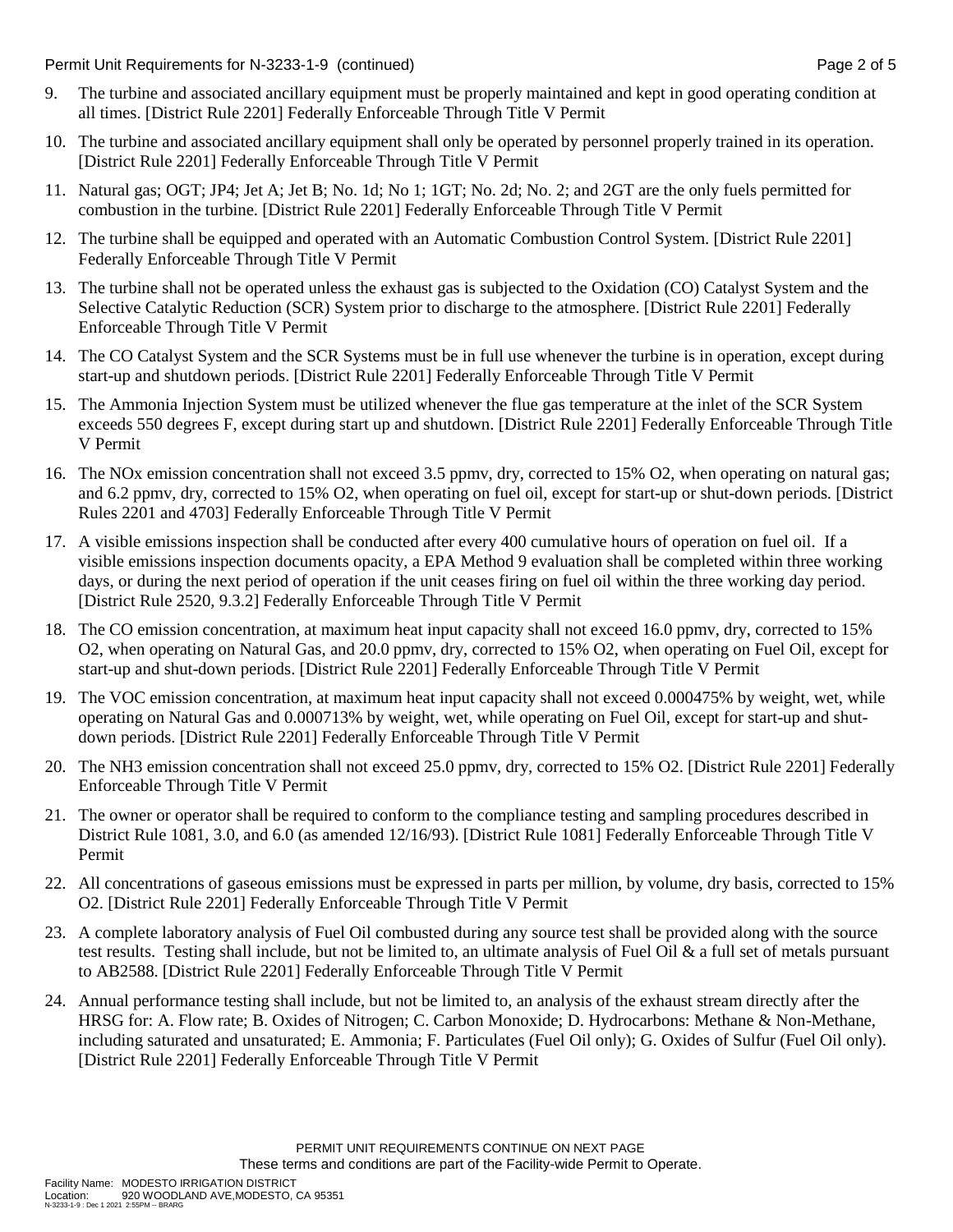Permit Unit Requirements for N-3233-1-9 (continued) **Page 3 of 5** and 2 of 5

- 25. Performance testing shall be conducted annually to measure NOx and CO emission concentrations using the following test methods: EPA Methods 7E or 20 for NOx emissions, EPA Methods 10 or 10B for CO emissions, EPA Methods 3, 3A, or 20 for Oxygen content of the exhaust gas. The operator shall conduct RATA testing according to 40 CFR 60 Appendix B and 40 CFR 75 Appendix A. [District Rule 4703, 40 CFR 60.335(a), 40 CFR 60 Appendix B, and 40 CFR 75 Appendix A] Federally Enforceable Through Title V Permit
- 26. Annual performance testing shall be performed at representative performance as specified by the APCO, between 90 and 100 percent of peak, or the highest physically achievable load. Annual performance testing is required for Natural Gas only, unless Fuel Oil usage exceeds 200 hours per year. [District Rule 2201 and 40 CFR 60.8(c)] Federally Enforceable Through Title V Permit
- 27. The District shall be notified at least 30 days prior to any performance testing and a test plan shall be submitted for District approval at least 15 days prior to such testing. [District Rule 1081, 7.1] Federally Enforceable Through Title V Permit
- 28. Performance testing shall be witnessed or authorized by District personnel. Test results shall be submitted to the District within 60 days of performance testing. [District Rule 1081, 7.2 and 7.3] Federally Enforceable Through Title V Permit
- 29. A Continuous Monitoring System shall be operated to measure and record the fuel consumption, the mass ratio of steam-to-fuel injected, the mass ratio of water-to-fuel injected into the Combustor, the flue gas temperature at the inlet of the SCR System, NOx, SOx (when firing on fuel oil), O2 or CO2 and CO emission concentration in the exhaust gas after the HRSG. [District Rule 2201] Federally Enforceable Through Title V Permit
- 30. The owner or operator shall certify, maintain, operate and quality-assure a Continuous Emission Monitoring System (CEMS) for NOx, CO, and O2. The CEMS shall continuously measure and record the exhaust gas NOx and O2 concentrations, hours of operation and fuel consumption. The CEMS shall be capable of monitoring emissions during startups and shutdowns as well as during normal operating conditions. [District Rules 2201 and 4703, 6.2.1 and 40 CFR 60.334 (b)(2)] Federally Enforceable Through Title V Permit
- 31. The Continuous Monitoring System shall convert the actual NOx, SOx (when firing on fuel oil), and CO concentrations to corrected concentrations at 15% O2, dry basis. The System shall also record the total lb/day emissions of NOx, SOx (when firing on fuel oil), and CO. [District Rule 2201] Federally Enforceable Through Title V Permit
- 32. Results of the CEM system shall be averaged over a three hour time period, using consecutive 15-minute sampling periods in accordance with all applicable requirements of CFR 60.13. [District Rule 4703, 5.1 and 6.4, and 40 CFR 60.13] Federally Enforceable Through Title V Permit
- 33. The NOx emission rate shall not exceed 150.0 lb/day. [District Rule 2201] Federally Enforceable Through Title V Permit
- 34. The CO emission rate shall not exceed 550.0 lb/day. [District Rule 2201] Federally Enforceable Through Title V Permit
- 35. The VOC emission rate shall not exceed 143.0 lb/day while operating on Natural Gas and 143.4 lb/day when operating on Fuel Oil. [District Rule 2201] Federally Enforceable Through Title V Permit
- 36. The SOx emission rate shall not exceed 12.9 lb/day while operating on Natural Gas and 150.0 lb/day when operating on Fuel Oil. [District Rule 2201] Federally Enforceable Through Title V Permit
- 37. The PM10 emission rate shall not exceed 10.0 lb/hr while operating on either Natural Gas or Fuel Oil. The PM10 emission rate shall not exceed 74.4 lb/day while operating on Natural Gas and 80.0 lb/day when operating on Fuel Oil. [District Rule 2201] Federally Enforceable Through Title V Permit
- 38. The start-up period must not exceed two (2) hours in any one day, commencing at midnight. The shut-down period must not exceed two (2) hours in any one day, commencing at midnight. [District Rule 2201] Federally Enforceable Through Title V Permit
- 39. The emissions during the start-up and shut-down periods must be counted towards the applicable daily emission limitations. [District Rule 2201] Federally Enforceable Through Title V Permit

PERMIT UNIT REQUIREMENTS CONTINUE ON NEXT PAGE

These terms and conditions are part of the Facility-wide Permit to Operate.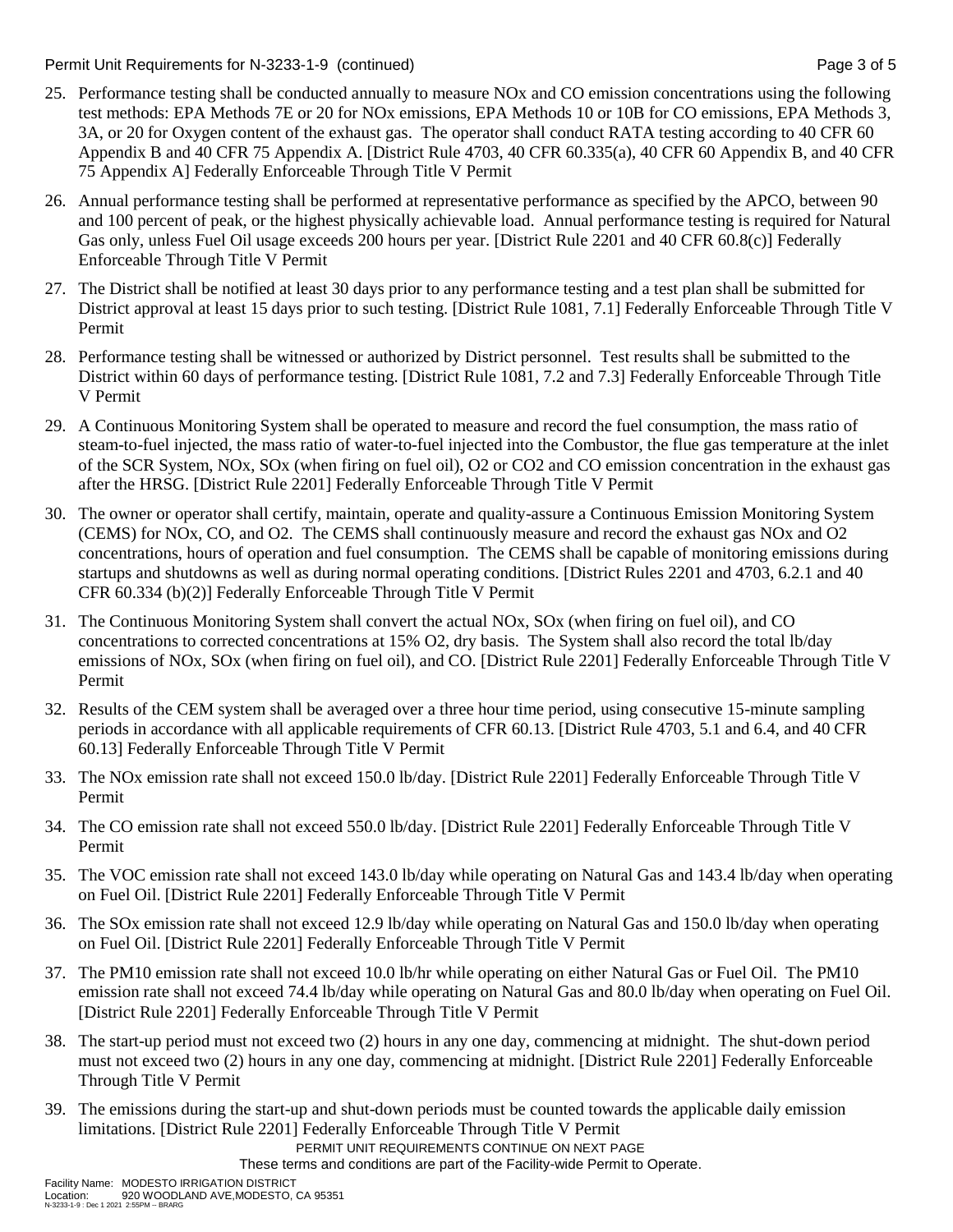Permit Unit Requirements for N-3233-1-9 (continued) Page 4 of 5

- 40. There shall be no visible emissions from the turbine, except for uncombined water and except during periods of startup and shutdown. [District Rule 2201] Federally Enforceable Through Title V Permit
- 41. The owner or operator shall maintain a stationary gas turbine system operating log that includes on a daily basis, the actual local time start-up and stop time, length and reason for reduced load periods, total hours of operation, the quantity and type of fuel used, steam-to -fuel ratios, water-to-fuel ratios and ammonia usage. [District Rule 4703, 6.2.6 and 40 CFR 60.334 (j)] Federally Enforceable Through Title V Permit
- 42. The permittee shall retain records of the cumulative annual facility-wide CO and SOx emissions. The record shall be updated daily. [District Rule 2201] Federally Enforceable Through Title V Permit
- 43. The owners and operators of each affected source and each affected unit at the source shall: (i) Operate the unit in compliance with a complete Acid Rain permit application or a superceding Acid Rain permit issued by the permitting authority; and (ii) Have an Acid Rain permit. [40 CFR 72] Federally Enforceable Through Title V Permit
- 44. The owners and operators and, to the extent applicable, designated representative of each affected source and each affected unit at the source shall comply with the monitoring requirements as provided in 40 CFR Part 75. [40 CFR 75] Federally Enforceable Through Title V Permit
- 45. The emissions measurements recorded and reported in accordance with 40 CFR Part 75 shall be used to determine compliance by the unit with the Acid Rain emissions limitations and emissions reduction requirements for sulfur dioxide and nitrogen oxides under the Acid Rain Program. [40 CFR 75] Federally Enforceable Through Title V Permit
- 46. The owners and operators of each source and each affected unit at the source shall: (i) Hold allowances, as of the allowance transfer deadline, in the unit's compliance subaccount (after deductions under 40 CFR 73.34(c)) not less than the total annual emissions of sulfur dioxide for the previous calendar year from the unit; and (ii) Comply with the applicable Acid Rain emissions limitations for sulfur dioxide. [40 CFR 73] Federally Enforceable Through Title V Permit
- 47. Each ton of sulfur dioxide emitted in excess of the Acid Rain emissions limitations for sulfur dioxide shall constitute a separate violation of the Act. [40 CFR 77] Federally Enforceable Through Title V Permit
- 48. An affected unit shall be subject to the sulfur dioxide requirements starting on the later of January 1, 2000, or the deadline for monitoring certification under 40 CFR Part 75, an affected unit under 40 CFR 72.6(a)(3) that is not a substitution or compensating unit. [40 CFR 72, 40 CFR 75] Federally Enforceable Through Title V Permit
- 49. Allowances shall be held in, deducted from, or transferred among Allowance Tracking System accounts in accordance with the Acid Rain Program. [40 CFR 72] Federally Enforceable Through Title V Permit
- 50. An allowance shall not be deducted in order to comply with the requirements under 40 CFR Part 73, prior to the calendar year for which the allowance was allocated. [40 CFR 73] Federally Enforceable Through Title V Permit
- 51. An allowance allocated by the Administrator under the Acid Rain Program is a limited authorization to emit sulfur dioxide in accordance with the Acid Rain Program. No provision of the Acid Rain Program, the Acid Rain permit application, the Acid Rain permit, or the written exemption under 40 CFR 72.7 and 72.8 and no provision of law shall be construed to limit the authority of the United States to terminate or limit such authorization. [40 CFR 72] Federally Enforceable Through Title V Permit
- 52. An allowance allocated by the Administrator under the Acid Rain Program does not constitute a property right. [40 CFR 72] Federally Enforceable Through Title V Permit
- 53. The owners and operators of each affected unit at the source shall comply with the applicable Acid Rain emissions limitation for nitrogen oxides. [40 CFR 72] Federally Enforceable Through Title V Permit
- 54. The designated representative of an affected unit that has excess emissions in any calendar year shall submit a proposed offset plan, as required under 40 CFR Part 77. [40 CFR 77] Federally Enforceable Through Title V Permit
- 55. The owners and operators of an affected unit that has excess emissions in any calendar year shall: (i) Pay without demand the penalty required, and pay up on demand the interest on that penalty; and (ii) Comply with the terms of an approved offset plan, as required by 40 CFR Part 77. [40 CFR 77] Federally Enforceable Through Title V Permit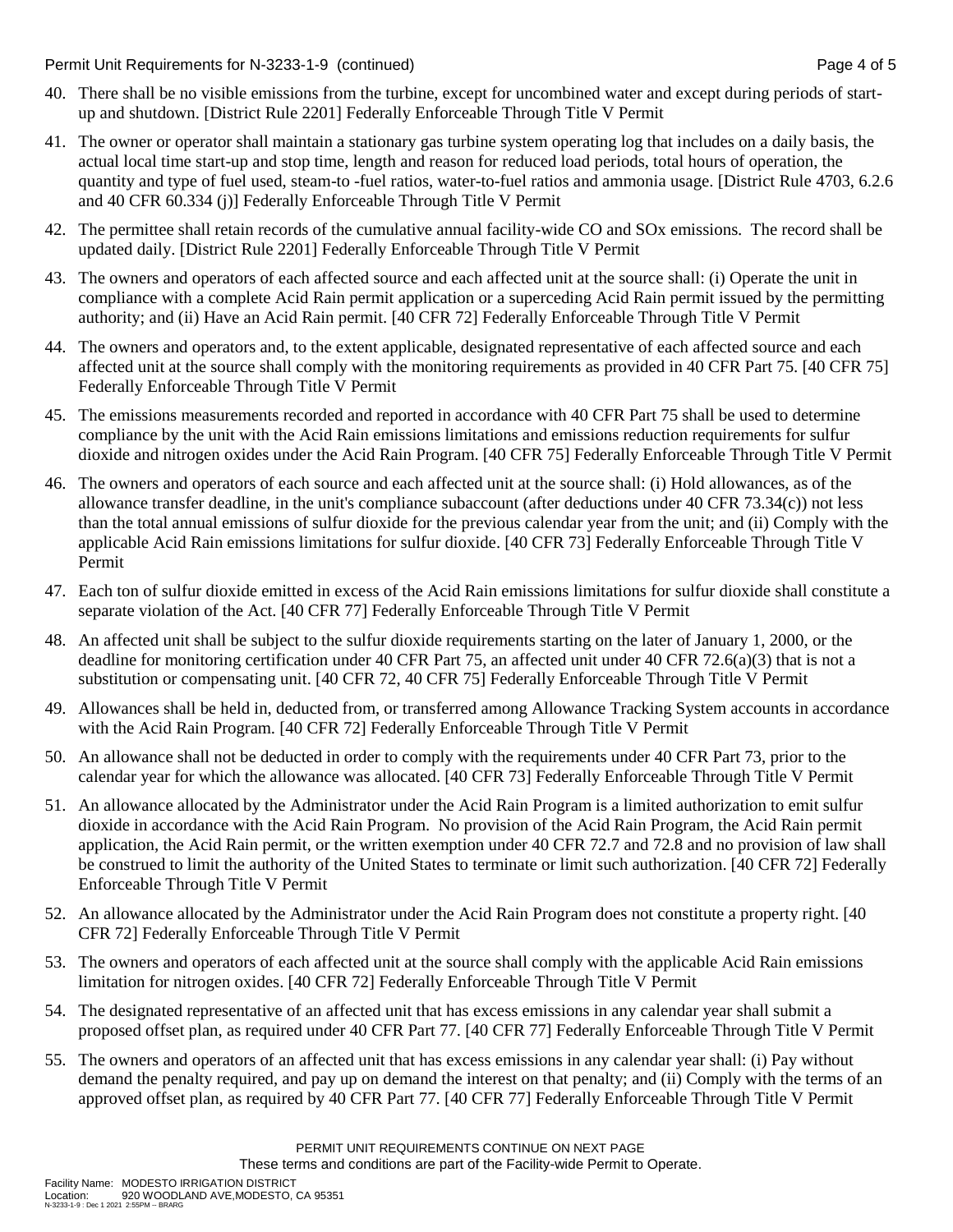Permit Unit Requirements for N-3233-1-9 (continued) **Page 5 of 5** and 2011 **Page 5 of 5** and 2011

- 56. The owners and operators of the each affected unit at the source shall keep on site the following documents for a period of five years from the date the document is created. This period may be extended for cause, at any time prior to the end of five years, in writing by the Administrator or permitting authority: (i) The certificate of representation for the designated representative for the source and all documents that demonstrate the truth of the statements in the certificate of representation, in accordance with 40 CFR 72.24; provided that the certificate and documents shall be retained on site beyond such five-year period until such documents are superceded because of the submission of a new certificate of representation changing the designated representative. [40 CFR 72] Federally Enforceable Through Title V Permit
- 57. The owners and operators of each affected unit at the source shall keep on site each of the following documents for a period of five years from the date the document is created. This period may be extended for cause, at any time prior to the end of five years, in writing by the Administrator or permitting authority; (ii) All emissions monitoring information, in accordance with 40 CFR Part 75; (iii) Copies of all reports, compliance certifications and other submissions and all records made or required under the Acid Rain Program; (iv) Copies of all documents used to complete an Acid Rain permit application and any other submission that demonstrates compliance with the requirements of the Acid Rain Program. [40 CFR 75] Federally Enforceable Through Title V Permit
- 58. The designated representative of an affected source and each affected unit at the source shall submit the reports and compliance certifications required under the Acid Rain Program, including those under 40 CFR 75 Subpart I. [40 CFR 75] Federally Enforceable Through Title V Permit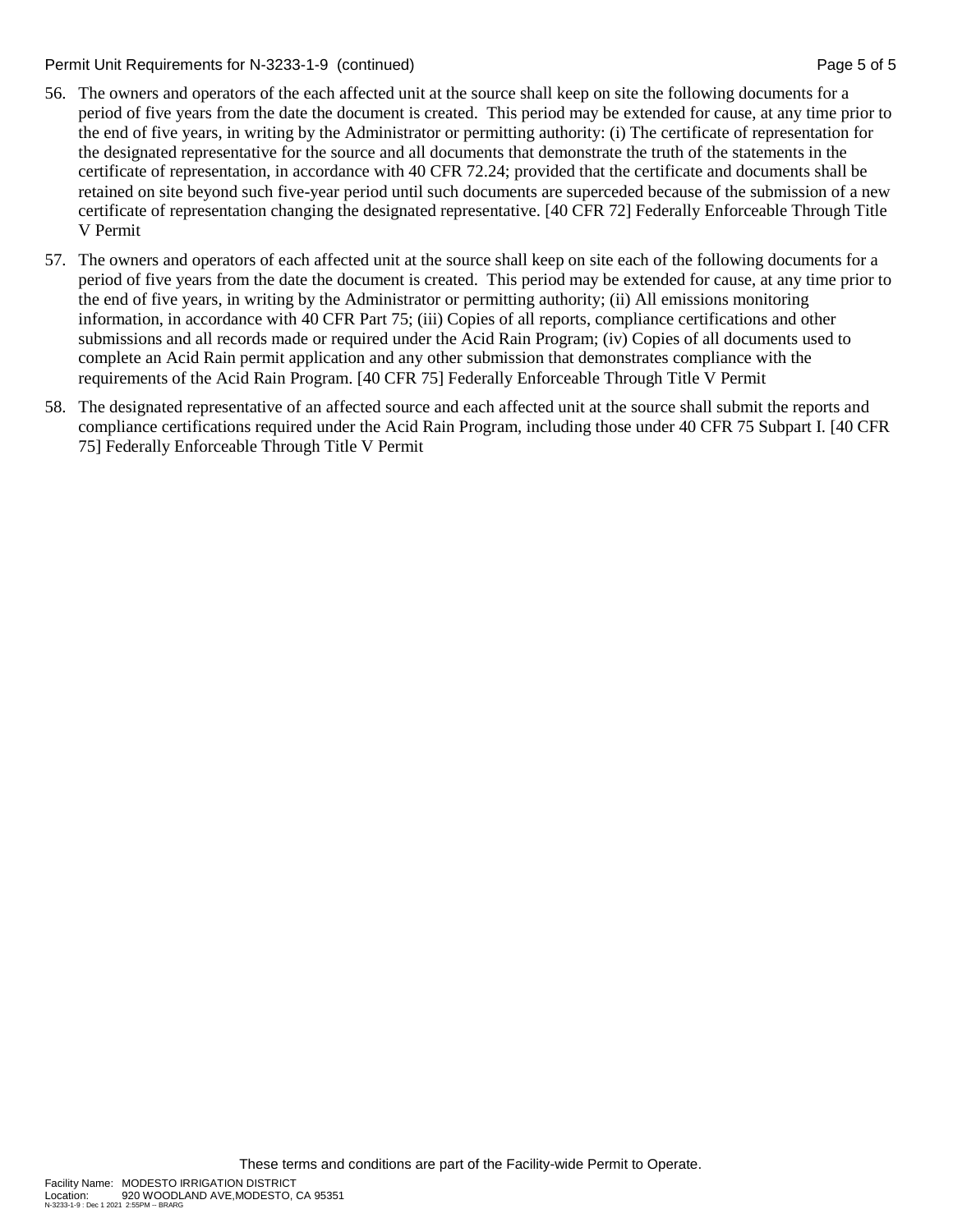#### **PERMIT UNIT:** N-3233-4-7 **EXPIRATION DATE:** 11/30/2026

#### **EQUIPMENT DESCRIPTION:**

87 MW LOAD FOLLOWING POWER PLANT SERVED BY A 466 MMBTU/HR GENERAL ELECTRIC LM6000 SPRINT MODEL NATURAL GAS FIRED TURBINE WITH WATER INJECTION, A 234 MMBTU/HR JOHN ZINK LDRW-LE OR EQUIVALENT DUCT BURNER, A HEAT RECOVERY STEAM GENERATOR, A CONDENSING STEAM TURBINE, AN INLET AIR COOLING/FILTERING SYSTEM, A SELECTIVE CATALYTIC REDUCTION SYSTEM, AN OXIDATION CATALYST AND A LUBE OIL COALESCER

- 1. Particulate matter emissions shall not exceed 0.1 grains/dscf in concentration. [District Rule 4201] Federally Enforceable Through Title V Permit
- 2. The exhaust stack exit shall be at least 90 feet in height, the exhaust shall be vertical and the stack exhaust flow shall not be impeded. [District Rule 2201] Federally Enforceable Through Title V Permit
- 3. The gas turbine engine and generator lube oil vents shall be equipped with mist eliminators. Visible emissions from lube oil vents shall not exhibit opacity of 5% or greater except for up to three minutes in any hour. [District Rule 2201] Federally Enforceable Through Title V Permit
- 4. All equipment shall be maintained in proper operating condition and shall be operated in a manner to minimize emissions of air contaminants into the atmosphere. [District Rule 2201] Federally Enforceable Through Title V Permit
- 5. The owner or operator shall certify, maintain, operate and quality-assure a Continuous Emission Monitoring System (CEMS) for NOx, CO, and O2. The CEMS shall continuously measure and record the exhaust gas NOx and O2 concentrations, hours of operation and fuel consumption. The CEMS shall be capable of monitoring emissions during startups and shutdowns as well as during normal operating conditions. [District Rules 2201 and 4703, 6.2.1; and 40 CFR 60.334 (b)(2)] Federally Enforceable Through Title V Permit
- 6. The CEMS shall complete a minimum of one cycle of operation (sampling, analyzing, and data recording) for each successive 15-minute period or shall meet equivalent specifications established by mutual agreement of the District, the ARB and the EPA. [District Rule 1080, 6.4 and 40 CFR 60.334(b)(2)] Federally Enforceable Through Title V Permit
- 7. The CEMS shall be linked to a data logger which is compatible with the District's Data acquisition system. Upon notice by the District that the facility's CEM system is not providing polling data, the facility may continue to operate without providing automated data for a maximum of 30 days per calendar year provided the CEM data is sent to the District by a District-approved alternative method. [District Rule 1080, 7.1] Federally Enforceable Through Title V Permit
- 8. The permittee shall monitor and record the NOx emission rate, the ammonia injection rate, the water injection rate, the exhaust temperature and the calculated exhaust flow rate. [District Rules 4703 and 4001] Federally Enforceable Through Title V Permit
- 9. The owner or operator shall be required to conform to the compliance testing and sampling procedures described in District Rule 1081, 3.0, and 6.0 (as amended 12/16/93). [District Rule 1081, 3.0 and 6.0] Federally Enforceable Through Title V Permit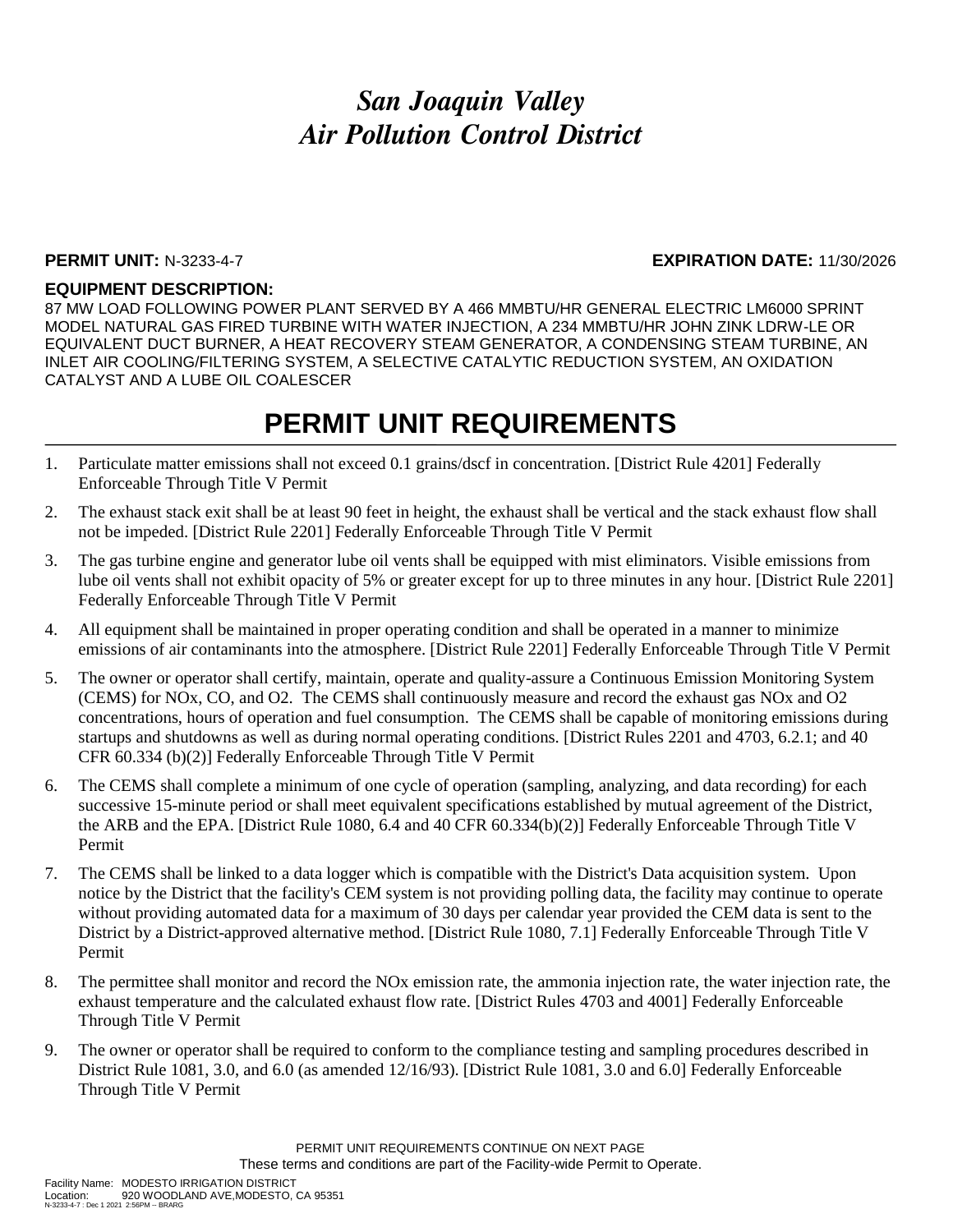Permit Unit Requirements for N-3233-4-7 (continued) **Page 2** of 5

- 10. Start-up and shutdown durations shall not exceed 2 hours per day and 365 hours per calendar year. Start-up is defined as the period beginning with the initial firing of the turbine and ending when the turbine meets the NOx and CO limits for steady state operation. Shutdown is defined as the period beginning with initiation of the turbine shutdown sequence and ending with cessation of firing of the gas turbine. [District Rules 2201 and 4703] Federally Enforceable Through Title V Permit
- 11. The NOx emissions from this unit shall not exceed 58,340 pounds during any rolling 12-month period. [District Rule 2201] Federally Enforceable Through Title V Permit
- 12. The NOx emissions during start-up and shutdown periods shall not exceed 24.6 pounds during any one hour. [District Rule 2201] Federally Enforceable Through Title V Permit
- 13. The NOx emissions, except during start-up and shutdown periods, shall not exceed 2.5 ppmvd @ 15% O2 over a 1 hour rolling average. [District Rules 2201 and 4703] Federally Enforceable Through Title V Permit
- 14. The CO emissions during start-up and shutdown periods shall not exceed 40.8 pounds during any one hour. [District Rule 2201] Federally Enforceable Through Title V Permit
- 15. The CO emissions, except during start-up and shutdown periods, shall not exceed 6.0 ppmvd @ 15% O2 over a 3 hour rolling average. [District Rule 2201] Federally Enforceable Through Title V Permit
- 16. The VOC emissions shall not exceed 2.0 ppmvd, as methane, @ 15% O2 over a 3 hour rolling average. [District Rule 2201] Federally Enforceable Through Title V Permit
- 17. The PM10 emissions shall not exceed 2.5 pounds during any one hour while only the turbine is operating. [District Rule 2201] Federally Enforceable Through Title V Permit
- 18. The PM10 emission shall not exceed 3.0 pounds during any one hour while both the turbine and duct burner are operating. [District Rule 2201] Federally Enforceable Through Title V Permit
- 19. This unit shall be fired exclusively on natural gas as defined in 40 CFR 60.331(u) which has a total sulfur content of no greater than 1.0 grain of sulfur compounds (as S) per 100 scf. [District Rule 2201, 40 CFR 60.333(b), and Stanislaus County Rule 407] Federally Enforceable Through Title V Permit
- 20. The sulfur content of each fuel source shall be: (i) documented in a valid purchase contract, a supplier certification, a tariff sheet or transportation contract or (ii) monitored weekly using ASTM Methods D4084, D5504, D6228, or Gas Processors Association Standard 2377. If sulfur content is less than 1.0 gr/100 scf for 8 consecutive weeks, then the Monitoring frequency shall be every six (6) months. If any six (6) month monitoring show an exceedance, weekly monitoring shall resume. [District Rule 2520, 9.3.2 and 40 CFR 60.334(h)(3)] Federally Enforceable Through Title V Permit
- 21. The ammonia (NH3) emissions shall not exceed 10 ppmvd @ 15% O2 over a 24 hour rolling average. [District Rule 2201] Federally Enforceable Through Title V Permit
- 22. Ammonia slip shall be calculated utilizing the following procedure: NH3 slip (ppmvd at 15% O2) = ((a (b x  $c/1,000,000)$ ) x (1,000,000/b)) x ((20.9 - 15.0)/(20.9 - e)) x d; where a = ammonia injection rate (lb/hr)/(17 lb/lb-mol),  $b = dry$  exhaust flow rate (lb/hr)/(29 lb/lb-mol), c = change in measured NOx concentration ppmvd across the catalyst,  $d =$  correction factor, and  $e =$  stack O2 concentration (%vd). The correction factor shall be derived annually during compliance testing by comparing the measured and calculated ammonia slip. Should the calculated ammonia slip value indicate a violation of the emission limit, source testing for ammonia slip shall be conducted with the turbine system operating under conditions similar to those it was operating at during the calculated violation. Source testing shall be conducted within 60 days of the calculated violation. Alternatively, the permittee may utilize a continuous instack ammonia monitor, acceptable to the District to monitor compliance. At least 60 days prior to using a NH3 CEM, the permittee shall submit a monitoring plan for District review and approval. [District Rule 4102]
- 23. Performance testing shall be conducted annually to measure NOx and CO emission concentrations using the following test methods: EPA Methods 7E or 20 for NOx emissions, EPA Methods 10 or 10B for CO emissions, EPA Methods 3, 3A, or 20 for Oxygen content of the exhaust gas. The operator shall conduct RATA testing according to 40 CFR 60 Appendix B and 40 CFR 75 Appendix A. [District Rule 4703, 40 CFR 60.335(a), 40 CFR 60 Appendix B, and 40 CFR 75 Appendix A] Federally Enforceable Through Title V Permit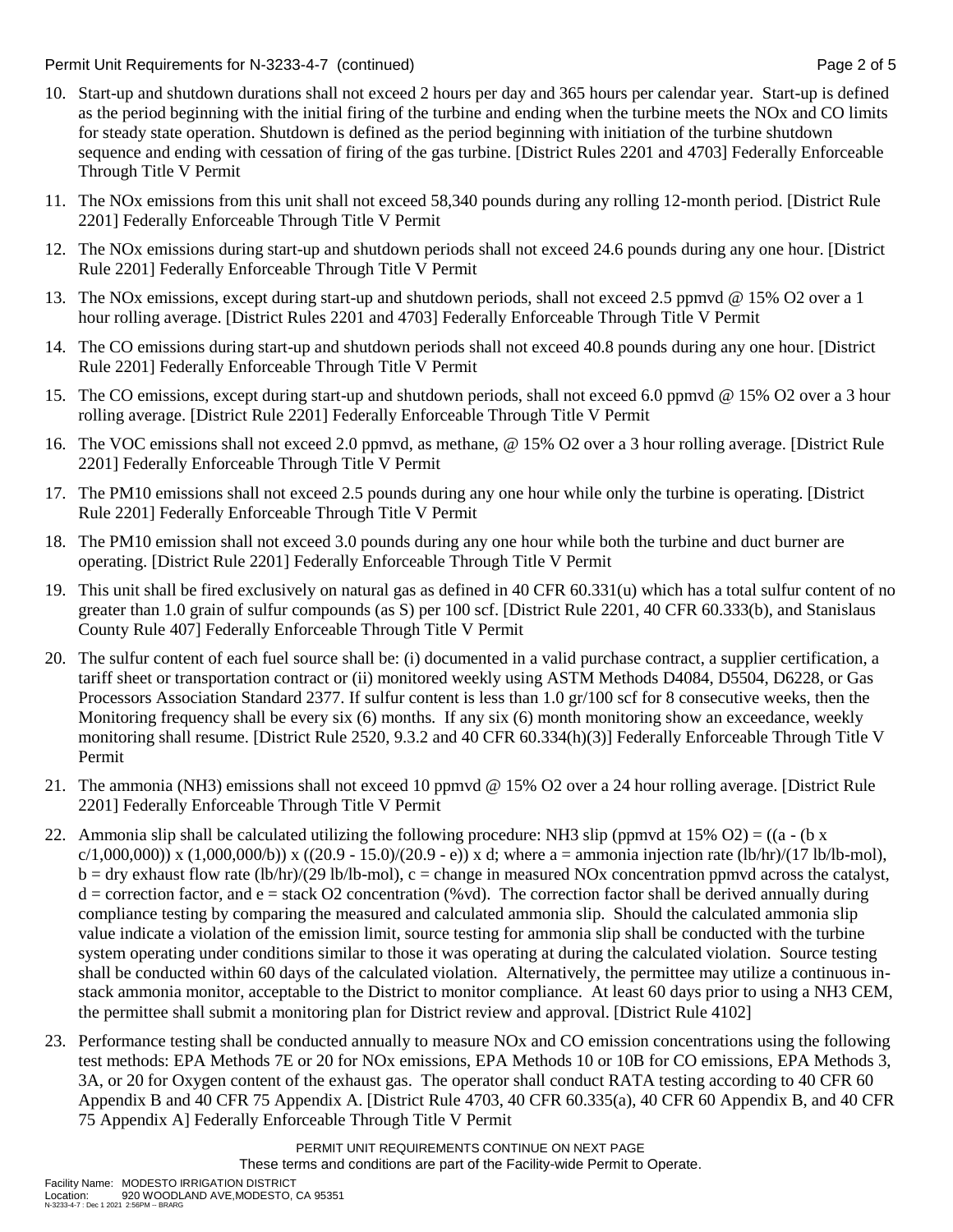Permit Unit Requirements for N-3233-4-7 (continued) **Page 3 of 5** and 2 of 5

- 24. Performance testing to demonstrate compliance with the VOC, PM10 and NH3 requirements of this permit shall be conducted at least once every twelve months. [District Rules 2201 and 4001] Federally Enforceable Through Title V Permit
- 25. The District shall be notified at least 30 days prior to any performance testing and a test plan shall be submitted for District approval at least 15 days prior to such testing. [District Rule 1081, 7.1] Federally Enforceable Through Title V Permit
- 26. Performance testing shall be witnessed or authorized by District personnel. Test results shall be submitted to the District within 60 days of performance testing. [District Rule 1081, 7.2 and 7.3] Federally Enforceable Through Title V Permit
- 27. Performance testing for VOC shall be conducted utilizing EPA method 18 or EPA method 25. Alternative source testing methods will be allowed provided prior written approval is received from both the District and the EPA. [District Rule 2201] Federally Enforceable Through Title V Permit
- 28. Performance testing to measure concentrations of PM10 shall be conducted using EPA methods 201 and 202, or EPA methods 201A and 202, or CARB method 501 in conjunction with CARB method 5. Alternative source testing methods will be allowed provided prior written approval is received from both the District and the EPA. [District Rule 2201] Federally Enforceable Through Title V Permit
- 29. The owner or operator shall maintain CEMS records that contain the following: the occurrence and duration of any start-up, shutdown or malfunction, performance testing, evaluations, calibrations, checks, adjustments, maintenance, duration of any periods during which a continuous monitoring system or monitoring device was inoperative and emission measurements. [District Rules 1080 and 2201, and 40 CFR 60.7 (b)] Federally Enforceable Through Title V Permit
- 30. The owner or operator shall maintain a stationary gas turbine system operating log that includes on a daily basis, the actual local time start-up and stop time, length and reason for reduced load periods, total hours of operation, and the quantity and type of fuel used. [District Rule 4703] Federally Enforceable Through Title V Permit
- 31. The rolling 12-month CO emissions from the turbines shall be determined utilizing CEMS data. [District Rule 2201] Federally Enforceable Through Title V Permit
- 32. The permittee shall maintain hourly records of the NOx, CO and ammonia concentrations (ppmv @ 15% O2). [District Rules 2201 and 4201] Federally Enforceable Through Title V Permit
- 33. The permittee shall maintain records of the rolling 12-month NOx emissions from this unit. The record shall be updated monthly. [District Rule 2201] Federally Enforceable Through Title V Permit
- 34. The owner or operator shall submit a written report of CEM operations for each calendar quarter to the APCO. The report shall be received by the District within 30 days of the end of the quarter and shall include the following: time intervals, data and magnitude of excess NOx emissions, nature and the cause of excess emissions (if known), corrective actions taken and preventive measures adopted; averaging period used for data reporting corresponding to the averaging period specified in the emission test period used to determine compliance with an emission standard; applicable time and date of each period during which a CEM was inoperative (monitor downtime), except for zero and span checks and the nature of system repairs and adjustments; a negative declaration when no excess emissions occurred. [District Rule 1080, 8.0; and 40 CFR 60.334(j), (j)(5)] Federally Enforceable Through Title V Permit
- 35. Results of the CEM system shall be averaged over the time period applicable to each emission limit listed on this permit , using consecutive 15-minute sampling periods in accordance with all applicable requirements of CFR 60.13. [District Rule 4703, 5.1, 6.4; and 40 CFR 60.13] Federally Enforceable Through Title V Permit
- 36. Any gas turbine with an intermittently operated auxiliary burner shall demonstrate compliance with the auxiliary burner both on and off. [District Rule 4703, 6.3.3; and 40 CFR 60.335(b)(3)] Federally Enforceable Through Title V Permit
- 37. The owners and operators of each affected source and each affected unit at the source shall: (i) Operate the unit in compliance with a complete Acid Rain permit application or a superceding Acid Rain permit issued by the permitting authority; and (ii) Have an Acid Rain permit. [40 CFR 72] Federally Enforceable Through Title V Permit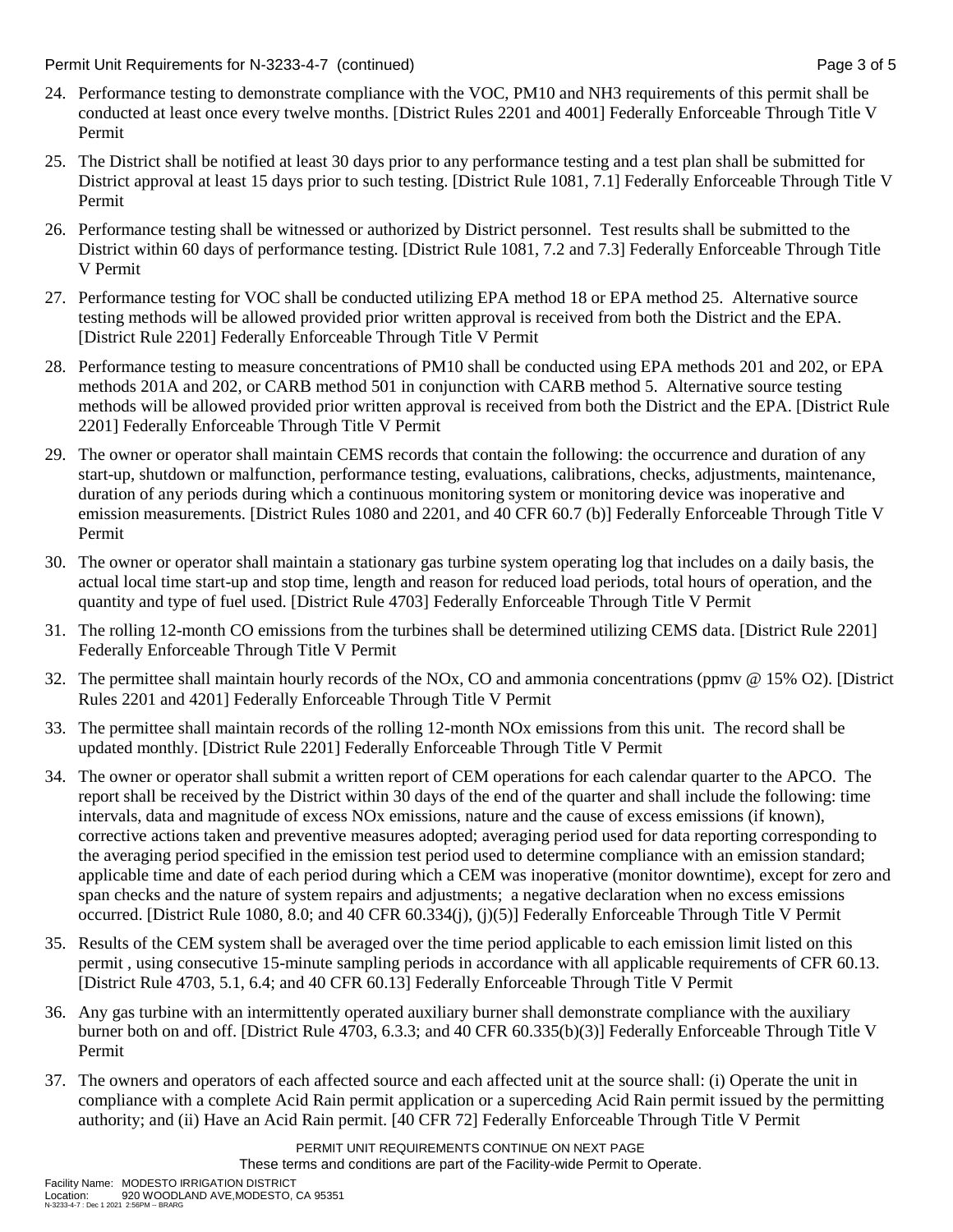Permit Unit Requirements for N-3233-4-7 (continued) **Page 4 of 5** and 2011 12:30 Page 4 of 5

- 38. The owners and operators and, to the extent applicable, designated representative of each affected source and each affected unit at the source shall comply with the monitoring requirements as provided in 40 CFR Part 75. [40 CFR 75] Federally Enforceable Through Title V Permit
- 39. The emissions measurements recorded and reported in accordance with 40 CFR Part 75 shall be used to determine compliance by the unit with the Acid Rain emissions limitations and emissions reduction requirements for sulfur dioxide and nitrogen oxides under the Acid Rain Program. [40 CFR 75] Federally Enforceable Through Title V Permit
- 40. The owners and operators of each source and each affected unit at the source shall: (i) Hold allowances, as of the allowance transfer deadline, in the unit's compliance subaccount (after deductions under 40 CFR 73.34(c)) not less than the total annual emissions of sulfur dioxide for the previous calendar year from the unit; and (ii) Comply with the applicable Acid Rain emissions limitations for sulfur dioxide. [40 CFR 73] Federally Enforceable Through Title V Permit
- 41. Each ton of sulfur dioxide emitted in excess of the Acid Rain emissions limitations for sulfur dioxide shall constitute a separate violation of the Act. [40 CFR 77] Federally Enforceable Through Title V Permit
- 42. An affected unit shall be subject to the sulfur dioxide requirements starting on the later of January 1, 2000, or the deadline for monitoring certification under 40 CFR Part 75, an affected unit under 40 CFR 72.6(a)(3) that is not a substitution or compensating unit. [40 CFR 72 and 40 CFR 75] Federally Enforceable Through Title V Permit
- 43. Allowances shall be held in, deducted from, or transferred among Allowance Tracking System accounts in accordance with the Acid Rain Program. [40 CFR 72] Federally Enforceable Through Title V Permit
- 44. An allowance shall not be deducted in order to comply with the requirements under 40 CFR Part 73, prior to the calendar year for which the allowance was allocated. [40 CFR 73] Federally Enforceable Through Title V Permit
- 45. An allowance allocated by the Administrator under the Acid Rain Program is a limited authorization to emit sulfur dioxide in accordance with the Acid Rain Program. No provision of the Acid Rain Program, the Acid Rain permit application, the Acid Rain permit, or the written exemption under 40 CFR 72.7 and 72.8 and no provision of law shall be construed to limit the authority of the United States to terminate or limit such authorization. [40 CFR 72] Federally Enforceable Through Title V Permit
- 46. An allowance allocated by the Administrator under the Acid Rain Program does not constitute a property right. [40 CFR 72] Federally Enforceable Through Title V Permit
- 47. The owners and operators of each affected unit at the source shall comply with the applicable Acid Rain emissions limitation for nitrogen oxides. [40 CFR 72] Federally Enforceable Through Title V Permit
- 48. The designated representative of an affected unit that has excess emissions in any calendar year shall submit a proposed offset plan, as required under 40 CFR Part 77. [40 CFR 77] Federally Enforceable Through Title V Permit
- 49. The owners and operators of an affected unit that has excess emissions in any calendar year shall: (i) Pay without demand the penalty required, and pay up on demand the interest on that penalty; and (ii) Comply with the terms of an approved offset plan, as required by 40 CFR Part 77. [40 CFR 77] Federally Enforceable Through Title V Permit
- 50. The owners and operators of the each affected unit at the source shall keep on site the following documents for a period of five years from the date the document is created. This period may be extended for cause, at any time prior to the end of five years, in writing by the Administrator or permitting authority: (i) The certificate of representation for the designated representative for the source and all documents that demonstrate the truth of the statements in the certificate of representation, in accordance with 40 CFR 72.24; provided that the certificate and documents shall be retained on site beyond such five-year period until such documents are superceded because of the submission of a new certificate of representation changing the designated representative. [40 CFR 72] Federally Enforceable Through Title V Permit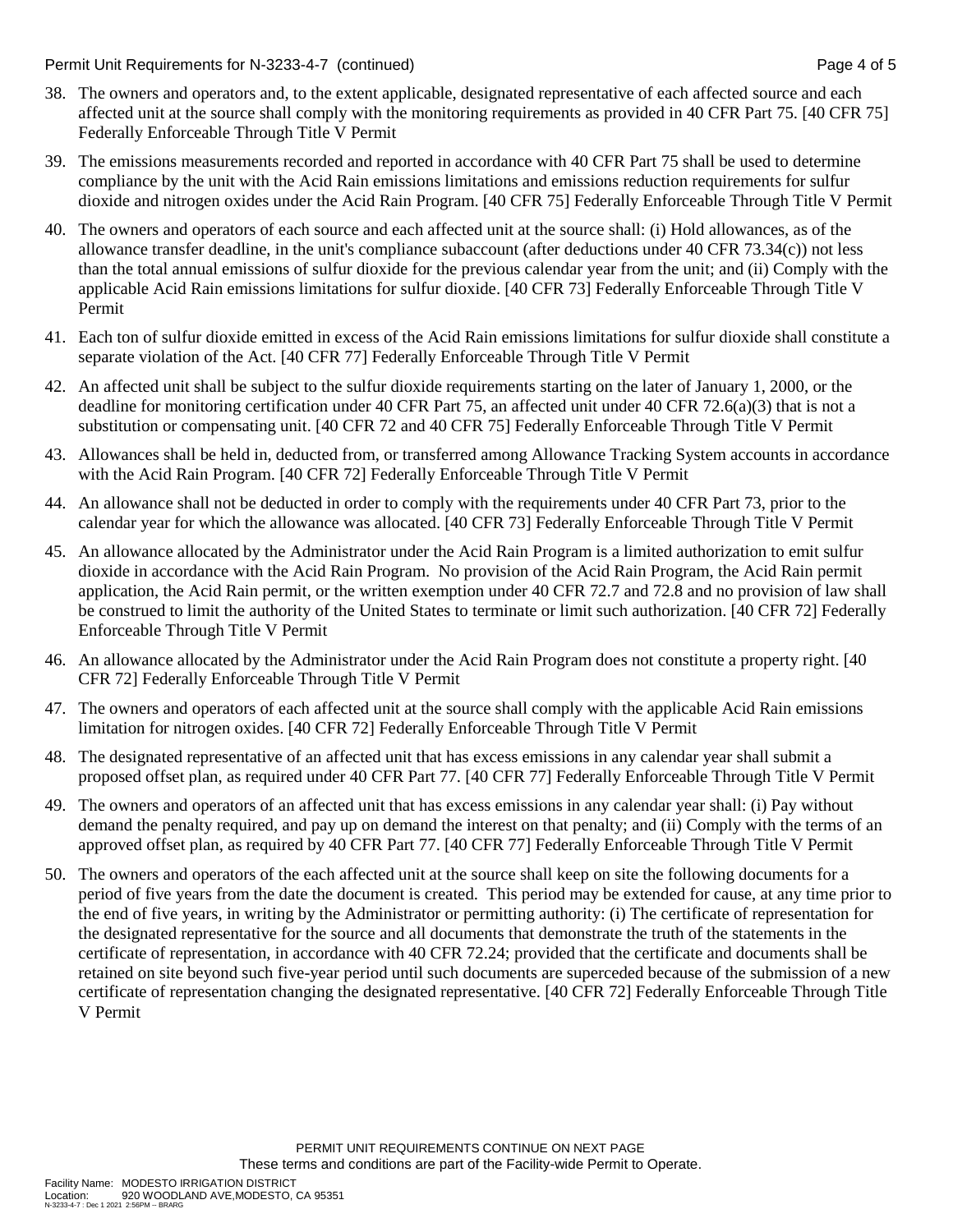Permit Unit Requirements for N-3233-4-7 (continued) **Page 5 of 5** and 2011 12:30 Page 5 of 5

- 51. The owners and operators of each affected unit at the source shall keep on site each of the following documents for a period of five years from the date the document is created. This period may be extended for cause, at any time prior to the end of five years, in writing by the Administrator or permitting authority; (ii) All emissions monitoring information, in accordance with 40 CFR Part 75; (iii) Copies of all reports, compliance certifications and other submissions and all records made or required under the Acid Rain Program; (iv) Copies of all documents used to complete an Acid Rain permit application and any other submission that demonstrates compliance with the requirements of the Acid Rain Program. [40 CFR 75] Federally Enforceable Through Title V Permit
- 52. The designated representative of an affected source and each affected unit at the source shall submit the reports and compliance certifications required under the Acid Rain Program, including those under 40 CFR 75 Subpart I. [40 CFR 75] Federally Enforceable Through Title V Permit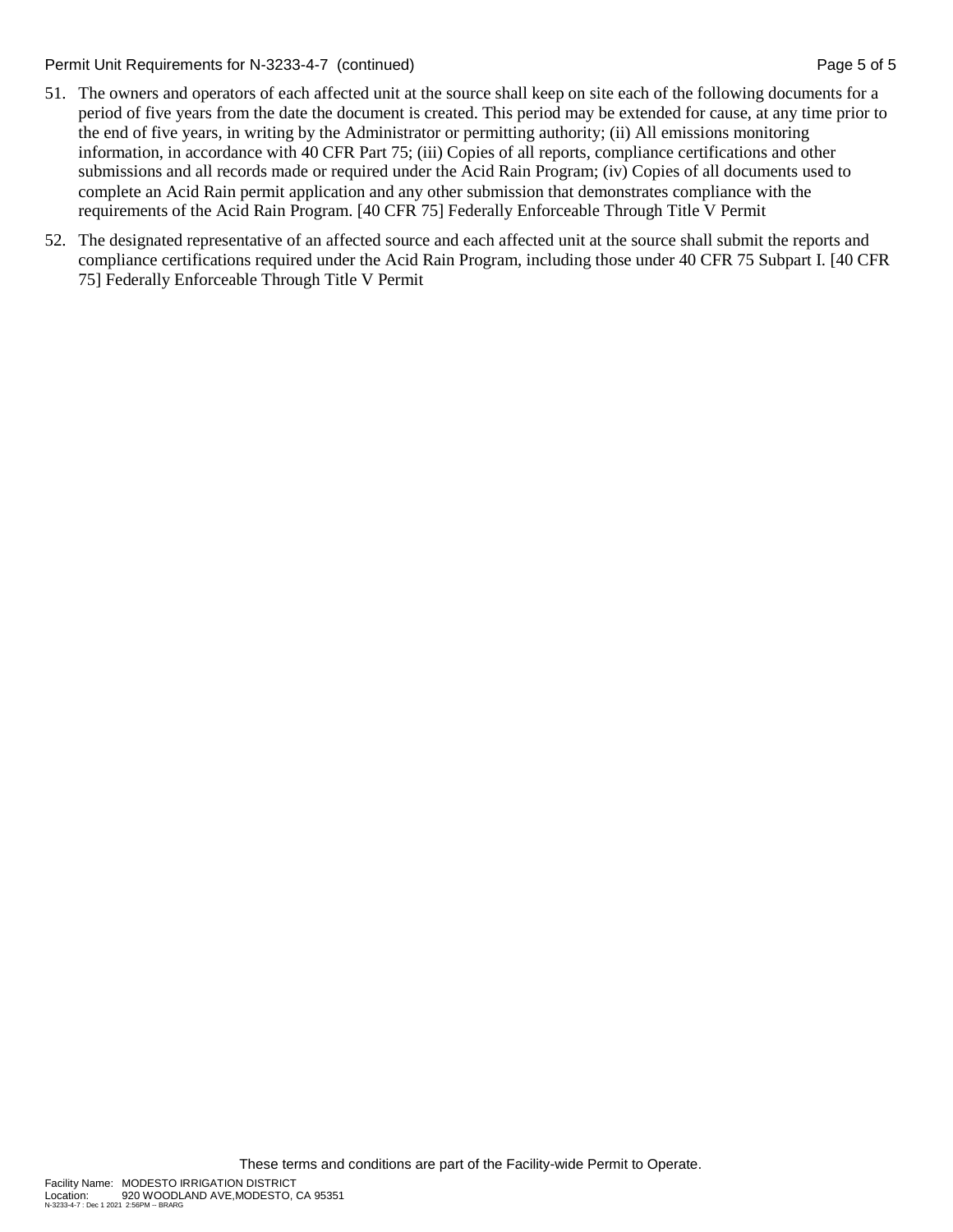#### **EQUIPMENT DESCRIPTION:**

27,000 GALLON PER MINUTE COOLING TOWER WITH A HIGH EFFICIENCY DRIFT ELIMINATOR

## **PERMIT UNIT REQUIREMENTS**

- 1. No hexavalent chromium containing compounds shall be added to the water that is circulating through the cooling tower or will circulate through the cooling tower. [District Rule 7012]
- 2. The drift rate shall not exceed 0.0005%. [District Rule 2201] Federally Enforceable Through Title V Permit
- 3. The PM10 emission rate shall not exceed 0.17 pounds during any one hour. [District Rule 2201] Federally Enforceable Through Title V Permit
- 4. Compliance with the PM10 daily emission limit shall be demonstrated as follows: PM10 lb/day = circulating water recirculation rate \* total dissolved solids concentration in the blowdown water \* design drift rate. [District Rule 2520, 9.3.2] Federally Enforceable Through Title V Permit
- 5. Total Dissolved Solids (TDS) in the blowdown water shall be sampled and analyzed using a conductivity analyzer at least quarterly. [District Rule 2520, 9.3.2] Federally Enforceable Through Title V Permit
- 6. Water recirculation rate shall be measured and recorded quarterly. [District Rule 2520, 9.3.2] Federally Enforceable Through Title V Permit
- 7. Particulate matter emissions shall not exceed 0.1 grains/dscf in concentration. [District Rule 4201, 3.1] Federally Enforceable Through Title V Permit
- 8. The operator shall maintain records of all circulating water tests performed. Records shall be maintained for at least 5 years and shall be made available to the District upon request. [District Rule 2520, 9.4.2] Federally Enforceable Through Title V Permit

**PERMIT UNIT:** N-3233-5-5 **EXPIRATION DATE:** 11/30/2026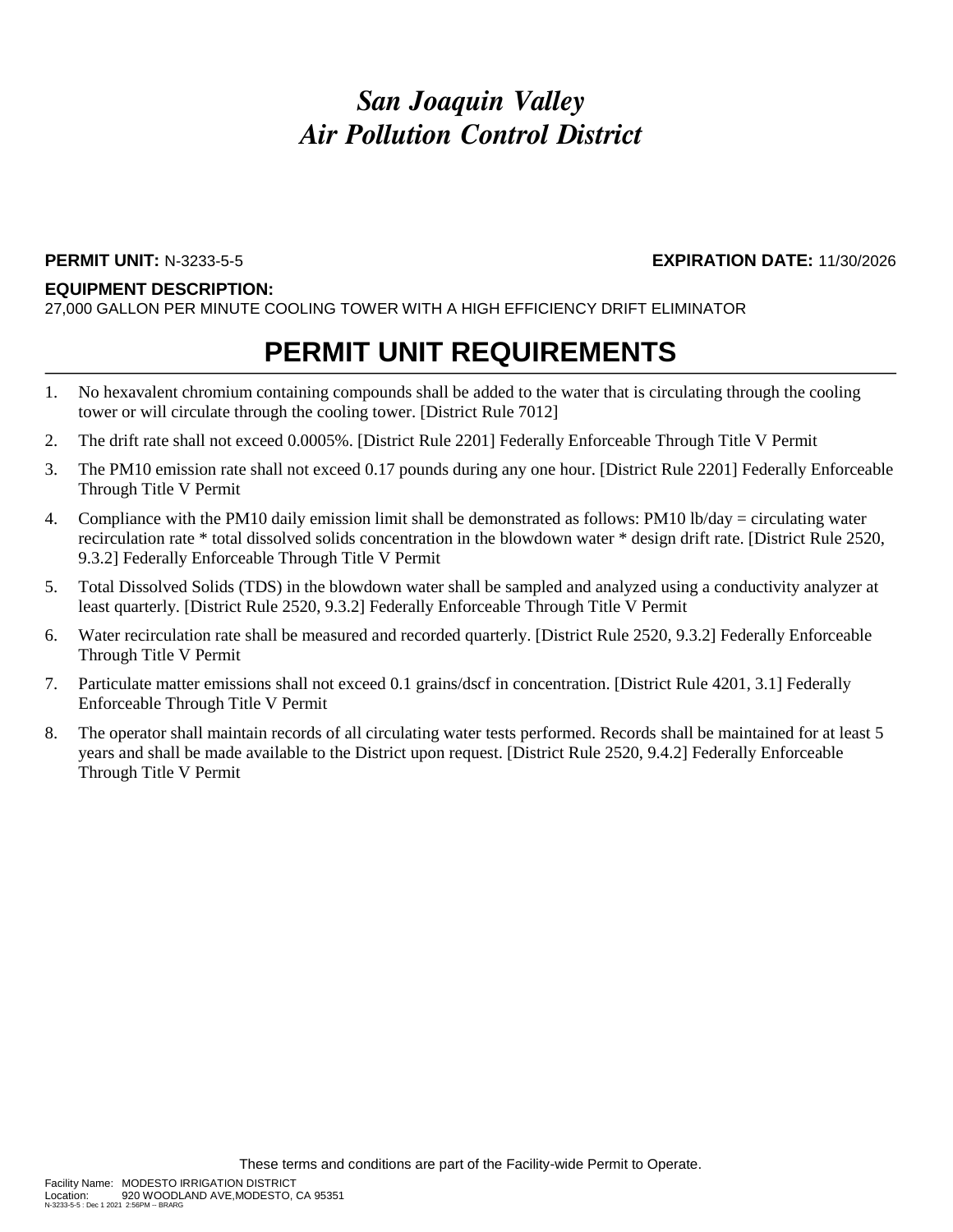### **PERMIT UNIT:** N-3233-6-4 **EXPIRATION DATE:** 11/30/2026

#### **EQUIPMENT DESCRIPTION:**

11,667 BHP NATURAL GAS FIRED WARTSILA 20V34SG IC ENGINE POWERING AN 8.44 MW ELECTRICAL GENERATOR. THE ENGINE IS EQUIPPED WITH A TURBOCHARGER, AN INTERCOOLER, A SELECTIVE CATALYTIC REDUCTION SYSTEM WITH AMMONIA INJECTION AND AN OXIDATION CATALYST (MODESTO IRRIGATION DISTRICT DESIGNATION 3A)

- 1. The unit shall be fueled solely with PUC quality natural gas. [District Rule 2201] Federally Enforceable Through Title V Permit
- 2. The combined start-up and shutdown duration of this unit shall not exceed 2 hours during any one day. [District Rule 2201] Federally Enforceable Through Title V Permit
- 3. The combined start-up and shutdown duration for permit units N-3233-6, N-3233-7, N-3233-8, N-3233-9, N-3233-10 and N-3233-11 shall not exceed 2,010 hours during any one calendar year. [District Rule 2201] Federally Enforceable Through Title V Permit
- 4. The NOx emissions during steady state operation shall not exceed 5 ppmvd @15% O2, over a 3 hour averaging period. [District Rules 2201 and 4702] Federally Enforceable Through Title V Permit
- 5. The NOx emissions during start-up and shutdown periods shall not exceed 9.48 lb/hr. [District Rule 2201] Federally Enforceable Through Title V Permit
- 6. The CO emissions during steady state operation shall not exceed 13 ppmvd @ 15% O2, over a 3 hour averaging period. [District Rules 2201 and 4702] Federally Enforceable Through Title V Permit
- 7. The CO emissions during start-up and shutdown periods shall not exceed 14.3 lb/hr. [District Rule 2201] Federally Enforceable Through Title V Permit
- 8. The VOC emissions during steady state operation shall not exceed 20 ppmvd @ 15% O2 as methane, over a 3 hour averaging period. [District Rules 2201 and 4702] Federally Enforceable Through Title V Permit
- 9. The VOC emissions during start-up and shutdown periods shall not exceed 7.53 lb/hr. [District Rule 2201] Federally Enforceable Through Title V Permit
- 10. The SOx emissions shall not exceed 0.4 lb/hr. [District Rule 2201] Federally Enforceable Through Title V Permit
- 11. The PM10 emissions shall not exceed 1.3 lb/hr. The filterable portion of the PM10 shall not exceed 0.02 g/bhp-hr. [District Rule 2201] Federally Enforceable Through Title V Permit
- 12. The ammonia emissions shall not exceed 10 ppmvd @ 15% O2 over a 24 hour rolling average. [District Rule 2201] Federally Enforceable Through Title V Permit
- 13. The combined NOx emissions from permit units N-3233-6, N-3233-7, N-3233-8, N-3233-9, N-3233-10 and N-3233- 11 shall not exceed 12,049 pounds during the first calendar quarter, 12,049 pounds during the second calendar quarter, 12,049 pounds during the third calendar quarter and 12,050 pounds during the fourth calendar quarter. [District Rule 2201] Federally Enforceable Through Title V Permit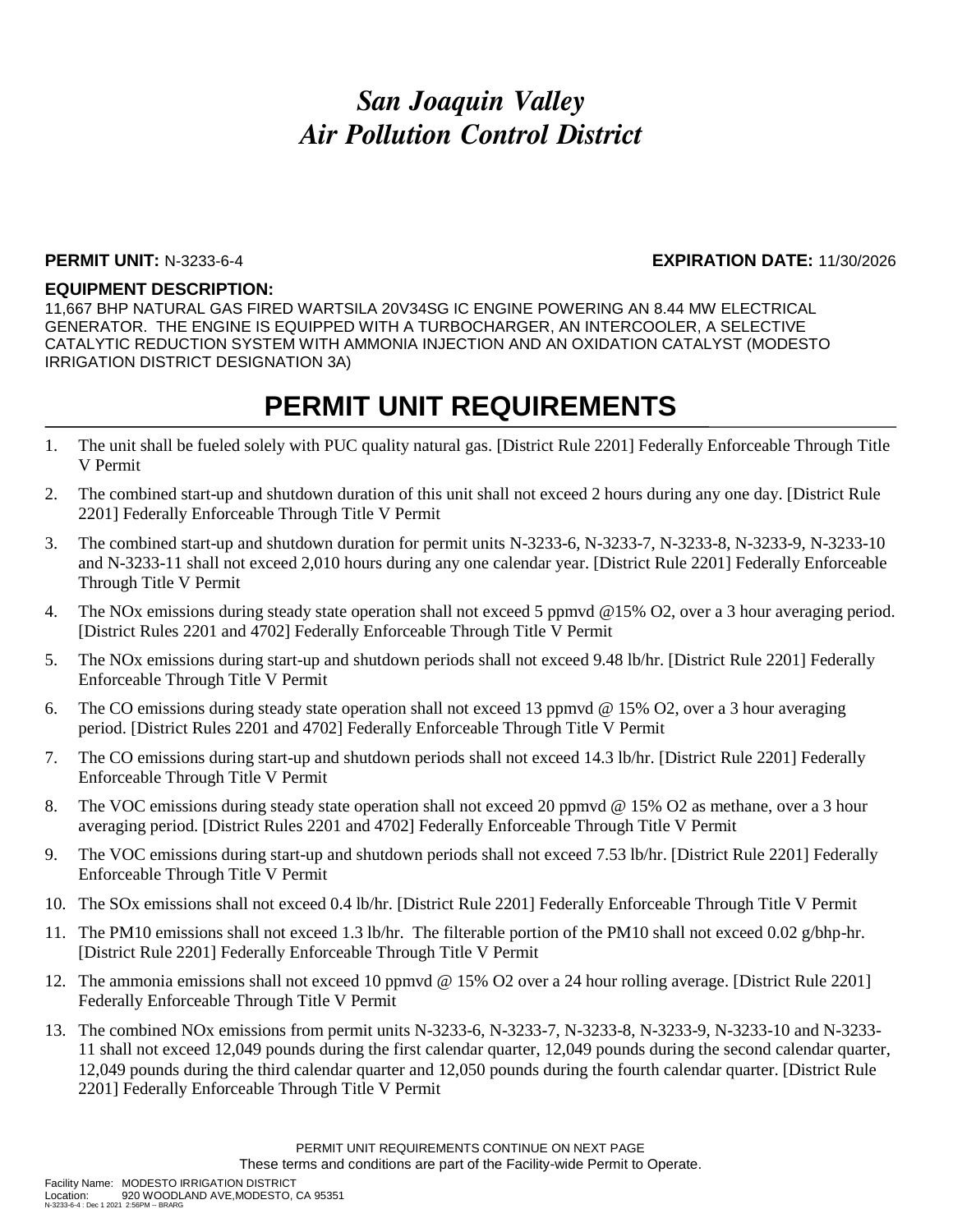Permit Unit Requirements for N-3233-6-4 (continued) Page 2 of 4

- 14. The combined CO emissions from permit units N-3233-6, N-3233-7, N-3233-8, N-3233-9, N-3233-10 and N-3233-11 shall not exceed 74,864 pounds during any rolling 12-month period. [District Rule 2201] Federally Enforceable Through Title V Permit
- 15. The combined VOC emissions from permit units N-3233-6, N-3233-7, N-3233-8, N-3233-9, N-3233-10 and N-3233- 11 shall not exceed 13,920 pounds during the first calendar quarter, 13,920 pounds during the second calendar quarter, 13,920 pounds during the third calendar quarter and 13,921 pounds during the fourth calendar quarter. [District Rule 2201] Federally Enforceable Through Title V Permit
- 16. The combined VOC emissions from units N-3233-6, N-3233-7, N-3233-8, N-3233-9, N-3233-10 and N-3233-11 shall not exceed 49,993 lb/yr, based on a 12-month rolling total. The start-up and shutdown period contributions shall be determined utilizing the number of start-up and shutdown hours in combination with the start-up and shutdown period emission limit. The steady-state contribution shall be determined utilizing the fuel usage during the previous 12 months and the VOC emission concentration determined during the most recent District approved source test or representative testing allowed by the District. [District Rule 2201] Federally Enforceable Through Title V Permit
- 17. The combined SOx emissions from permit units N-3233-6, N-3233-7, N-3233-8, N-3233-9, N-3233-10 and N-3233-11 shall not exceed 9,600 pounds during any rolling 12-month period. The SOx emissions shall be determined by applying the hourly emission limit of these permits to the combined number of operating hours of these engines. [District Rule 2201] Federally Enforceable Through Title V Permit
- 18. The combined PM10 emissions from permit units N-3233-6, N-3233-7, N-3233-8, N-3233-9, N-3233-10 and N-3233- 11 shall not exceed 7,800 pounds during the first calendar quarter, 7,800 pounds during the second calendar quarter, 7,800 pounds during the third calendar quarter and 7,800 pounds during the fourth calendar quarter. The PM10 emissions shall be determined by applying the hourly emission limit of these permits to the combined number of operating hours of these engines. [District Rule 2201] Federally Enforceable Through Title V Permit
- 19. Source testing to determine compliance with the NOx, CO, VOC, PM10 and ammonia emission limits of this permit shall be conducted not less than once every 12 months. The filterable and condensible PM10 emissions shall be determined separately. Representative testing, as specified in Rule 4702, may be allowed provided prior written District authorization is received. [District Rule 4702] Federally Enforceable Through Title V Permit
- 20. Source testing shall be conducted using the methods and procedures approved by the District. The District must be notified at least 30 days prior to any compliance source test, and a source test plan must be submitted for approval at least 15 days prior to testing. [District Rule 1081] Federally Enforceable Through Title V Permit
- 21. The results of each source test shall be submitted to the District within 60 days thereafter. [District Rule 1081] Federally Enforceable Through Title V Permit
- 22. Emissions source testing shall be conducted with the engine operating either at conditions representative of normal operations or conditions specified in the Permit to Operate. [District Rule 4702] Federally Enforceable Through Title V Permit
- 23. For emissions source testing, the arithmetic average of three 30-consecutive-minute test runs shall apply. If two of three runs are above an applicable limit, the test cannot be used to demonstrate compliance with an applicable limit. VOC emissions shall be reported as methane. VOC, NOx, and CO concentrations shall be reported in ppmv, corrected to 15% oxygen. [District Rule 4702] Federally Enforceable Through Title V Permit
- 24. The following test methods shall be used: NOx (ppmv) EPA Method 7E or ARB Method 100, CO (ppmv) EPA Method 10 or ARB Method 100, stack gas oxygen - EPA Method 3 or 3A or ARB Method 100, and VOC (ppmv) - EPA Method 18, 25A or 25B, or ARB Method 100, SOx - CARB Method 100, PM10 - EPA Methods 201A and 202, CARB Method 5, or EPA Methods 5 and 202, and ammonia - BAAQMD Method ST-1B. Alternative source test methods are allowed provided prior written District authorization is received. [District Rules 1081, 2201 and 4702] Federally Enforceable Through Title V Permit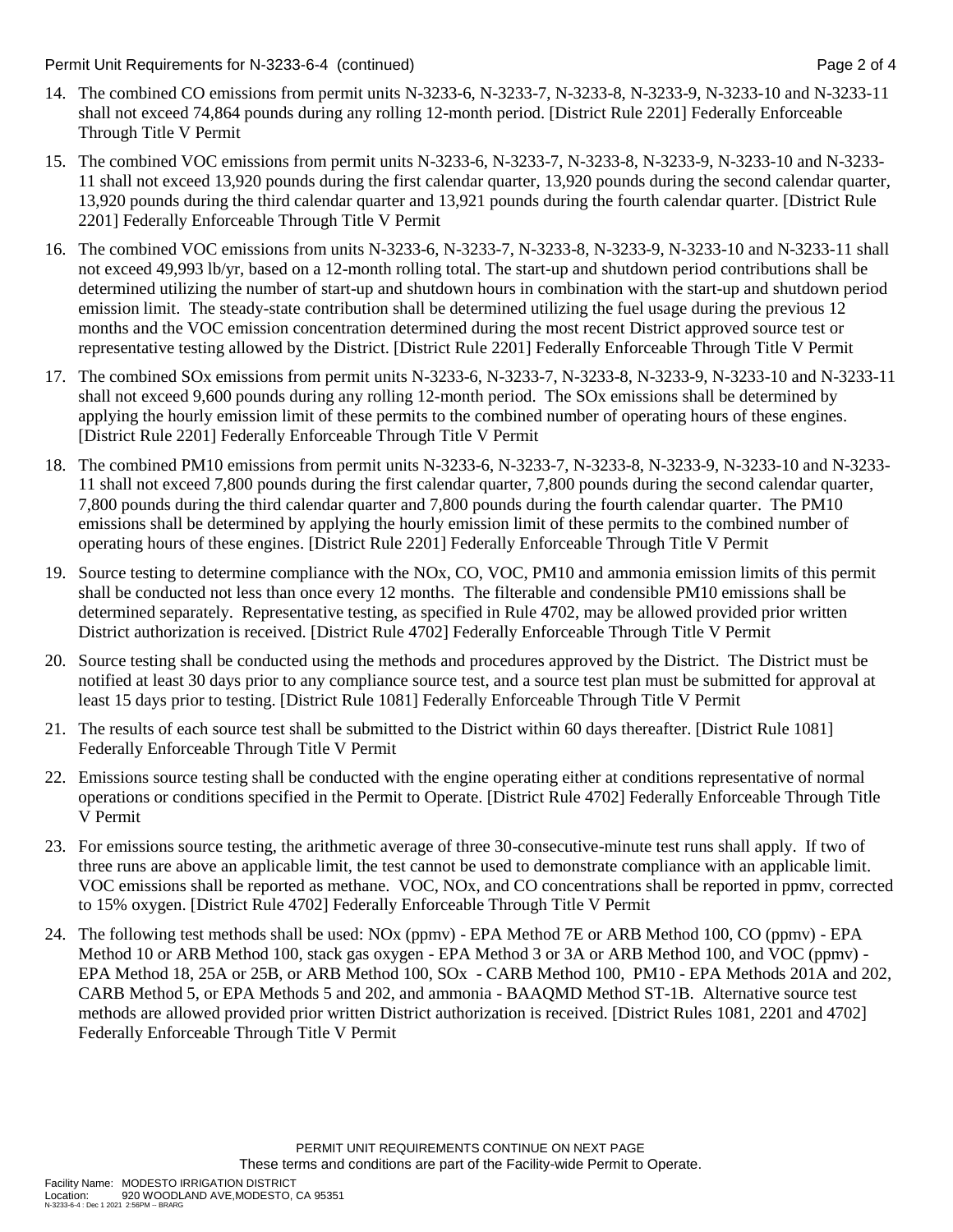Permit Unit Requirements for N-3233-6-4 (continued) Page 3 of 4

- 25. The owner or operator shall certify, maintain, operate, and quality-assure a continuous emission monitor system (CEMS) on each engine exhaust that continuously measures and records the exhaust gas NOx, CO, and O2 concentrations. Continuous emissions monitors shall be capable of monitoring emissions during normal operating conditions and during startups and shutdowns. [District Rules 1080 and 4702, 40 CFR 60.8 and 40 CFR 60.13] Federally Enforceable Through Title V Permit
- 26. NOx, CO and O2 CEMS shall meet the requirements in 40 CFR Part 60, Appendix F and Part 60, Appendix B, or shall meet equivalent specifications established by mutual agreement of the District, the CARB, and the EPA. [District Rule 1080 and 40 CFR 60.13] Federally Enforceable Through Title V Permit
- 27. The CEMS shall complete a minimum of one cycle of operation (sampling, analyzing, and data recording) for each 15 minute quadrant of the hour or shall meet equivalent specifications established by mutual agreement of the District, the CARB and the EPA. [District Rule 1080 and 40 CFR 60.13] Federally Enforceable Through Title V Permit
- 28. The CEMS data shall be reduced to hourly averages as specified in 40 CFR Part 60 section 60.13(h), or by other methods deemed equivalent by mutual agreement with the District, the CARB, and the EPA. [District Rule 1080 and 40 CFR 60.13] Federally Enforceable Through Title V Permit
- 29. In accordance with 40 CFR Part 60, Appendix F, each CEMS shall be audited at least once each calendar quarter. The audit shall be either a Relative Accuracy Test Audit (RATA) or a Cylinder Gas Audit (CGA). A RATA must be conducted at least once every four calendar quarters. A CGA may be conducted in three of four calendar quarters, but in no more than three quarters in succession. The audit reports and the quarterly compliance reports shall be submitted to the District. [District Rule 1080, 40 CFR 60.8 and 40 CFR 60.13] Federally Enforceable Through Title V Permit
- 30. The owner or operator shall perform a RATA for NOx, CO and O2 as specified by 40 CFR Part 60, Appendix F at least once every four calendar quarters. The permittee shall comply with the applicable requirements for quality assurance testing and maintenance of the continuous emission monitoring equipment in accordance with the procedures and guidance specified in 40 CFR Part 60, Appendix F. [District Rule 1080] Federally Enforceable Through Title V Permit
- 31. Upon written notice from the District, the owner or operator shall provide a summary of the data obtained from the CEMS. This summary shall be in the form and the manner prescribed by the District. [District Rule 1080] Federally Enforceable Through Title V Permit
- 32. The facility shall maintain equipment, facilities, and systems compatible with the District's CEMS data polling software system and shall make CEMS data available to the District's automated polling system on a daily basis. Upon notice by the District that the facility's CEMS is not providing polling data, the facility may continue to operate without providing automated data for a maximum of 30 days per calendar year provided the CEMS data is sent to the District by a District-approved alternative method. [District Rule 1080] Federally Enforceable Through Title V Permit
- 33. The owner or operator shall maintain the following records: the date, time and duration of any malfunction of the continuous monitoring equipment; dates of performance testing; dates of evaluations, calibrations, checks, and adjustments of the continuous monitoring equipment; date and time period that a continuous monitoring system or monitoring device was inoperative. [District Rules 1080 and 2201, and 40 CFR 60.7(f)] Federally Enforceable Through Title V Permit
- 34. The owner or operator shall submit a written report of CEMS operations for each calendar quarter to the District. The report is due on the 30th day following the end of the calendar quarter and shall include the following: Time intervals, data and magnitude of excess NOx emissions, nature and the cause of excess emissions (if known), corrective actions taken and preventive measures adopted; Averaging period used for data reporting corresponding to the averaging period specified in the emission test period used to determine compliance with an emission standard; Applicable time and date of each period during which the CEMS was inoperative, except for zero and span checks, and the nature of system repairs and adjustments; A negative declaration when no excess emissions occurred. [District Rule 1080, and 40 CFR 60.7(c) and (d)] Federally Enforceable Through Title V Permit
- 35. A record of the combined quarterly and annual NOx, VOC and PM10 emissions from permit units N-3233-6, N-3233- 7, N-3233-8, N-3233-9, N-3233-10 and N-3233-11 shall be kept. The records shall be kept on a calendar quarter and a rolling 12-month basis and shall be updated monthly. [District Rule 2201] Federally Enforceable Through Title V Permit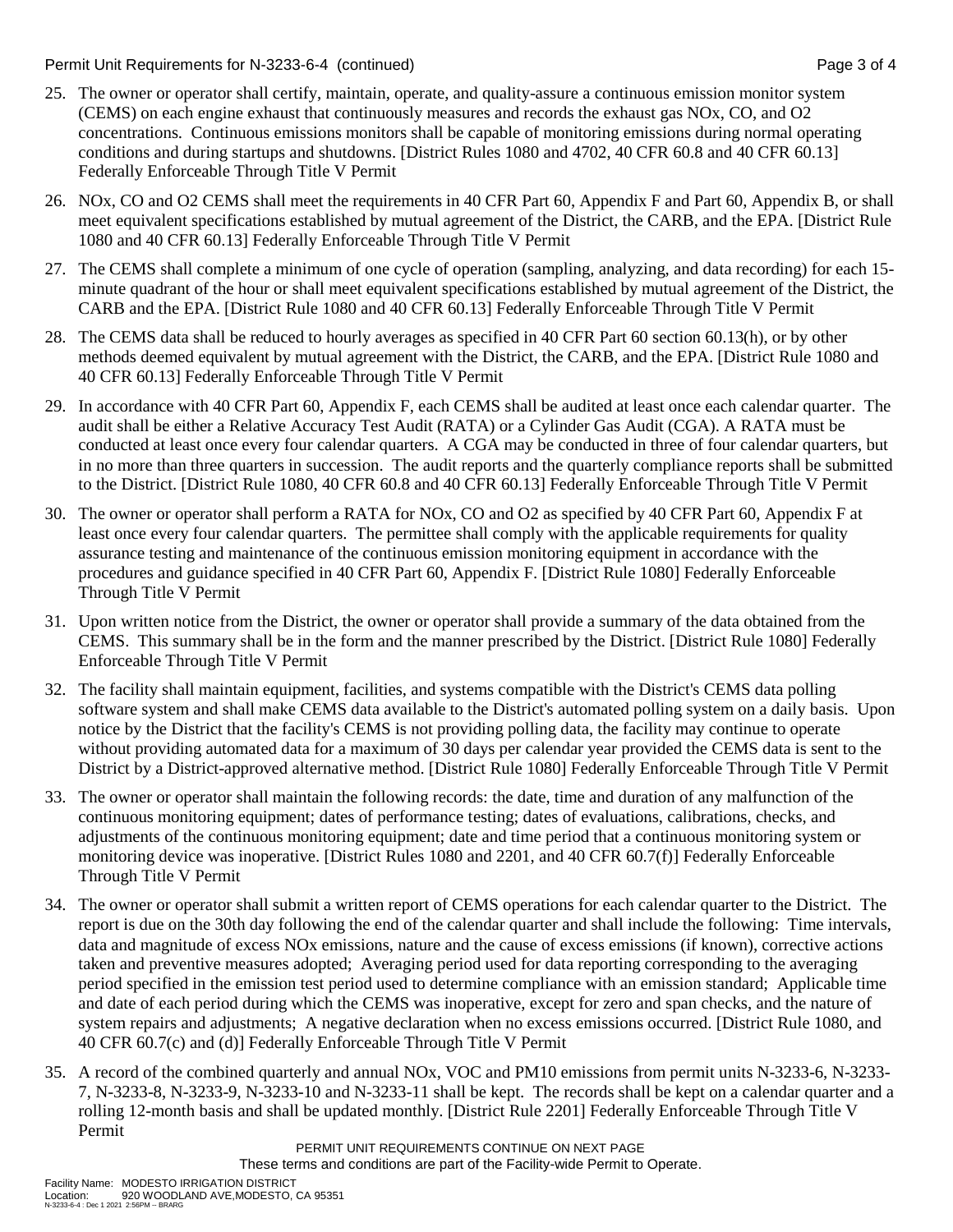Permit Unit Requirements for N-3233-6-4 (continued) Page 4 of 4

- 36. A record of the combined VOC emissions from units N-3233-6, N-3233-7, N-3233-8, N-3233-9, N-3233-10 and N-3233-11, based on a 12-month rolling total, shall be kept. [District Rule 2201] Federally Enforceable Through Title V Permit
- 37. A record of the combined annual CO and SOx emissions from permit units N-3233-6, N-3233-7, N-3233-8, N-3233-9, N-3233-10 and N-3233-11 shall be kept. The records shall be kept on a rolling 12-month basis and shall be updated monthly. [District Rule 2201] Federally Enforceable Through Title V Permit
- 38. A record of the combined number of hours of operation of permit units N-3233-6, N-3233-7, N-3233-8, N-3233-9, N-3233-10 and N-3233-11 shall be kept. The records shall be kept on a rolling 12-month basis and shall be updated monthly. [District Rule 2201] Federally Enforceable Through Title V Permit
- 39. A record of the daily number of hours of start-up and shutdown time for this unit shall be kept. [District Rule 2201] Federally Enforceable Through Title V Permit
- 40. A record of the combined number of hours of start-up and shutdown time for units N-3233-6, N-3233-7, N-3233-8, N-3233-9, N-3233-10 and N-3233-11 shall be kept. The records shall be kept on a rolling 12-month basis and shall be updated monthly. [District Rule 2201] Federally Enforceable Through Title V Permit
- 41. The permittee shall update the I&M plan for this engine prior to any planned change in operation. The permittee must notify the District no later than seven days after changing the I&M plan and must submit an updated I&M plan to the APCO for approval no later than 14 days after the change. The date and time of the change to the I&M plan shall be recorded in the engine's operating log. The permittee may request a change to the I&M plan at any time. [District Rule 4702] Federally Enforceable Through Title V Permit
- 42. The permittee shall maintain an engine operating log to demonstrate compliance. The engine operating log shall include, on a monthly basis, the following information: total hours of operation, type of fuel used, maintenance or modifications performed, monitoring data, compliance source test results, and any other information necessary to demonstrate compliance. [District Rule 4702] Federally Enforceable Through Title V Permit
- 43. All records shall be maintained and retained on-site for a minimum of five years, and shall be made available for District inspection upon request. [District Rule 4702] Federally Enforceable Through Title V Permit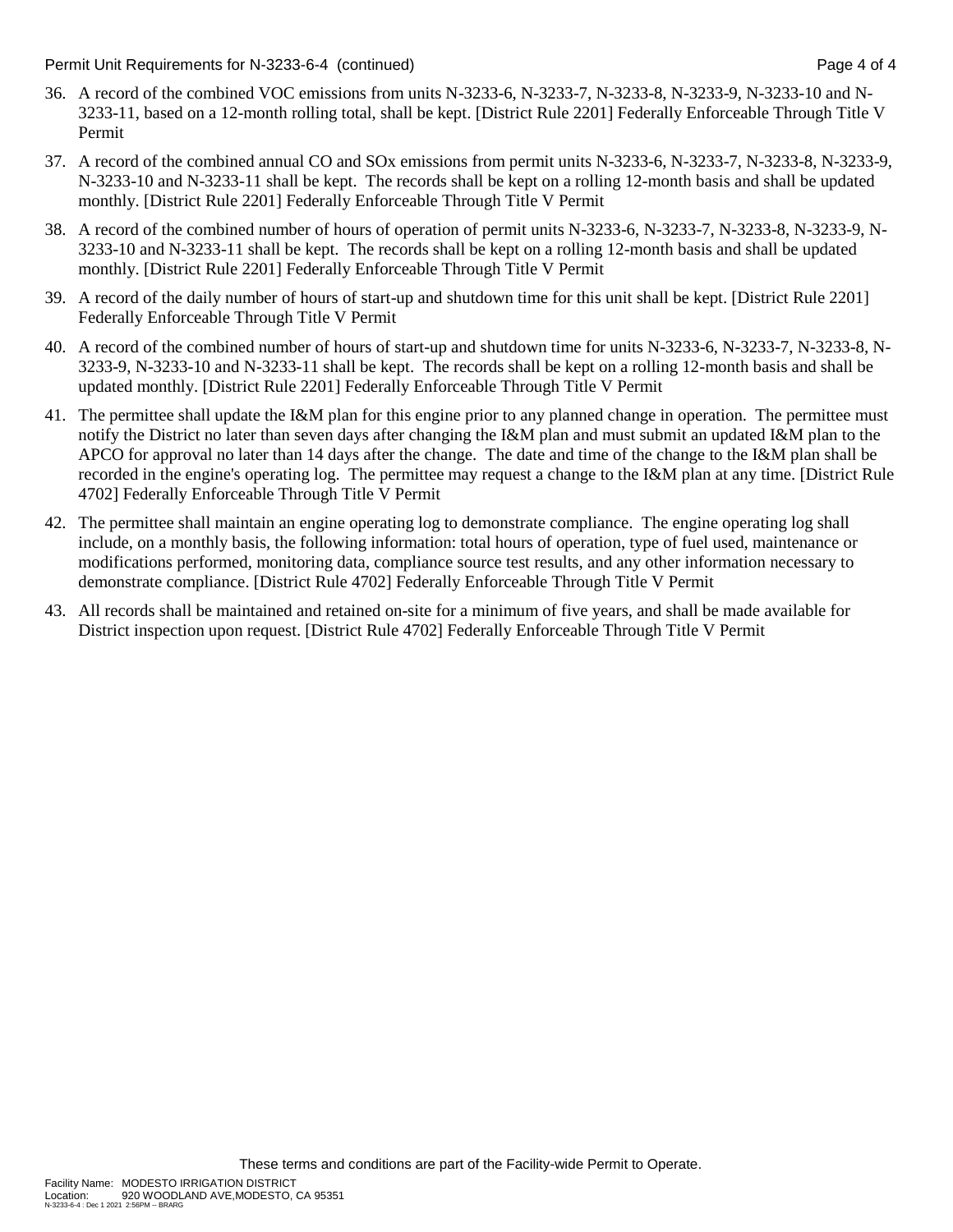#### **PERMIT UNIT:** N-3233-7-4 **EXPIRATION DATE:** 11/30/2026

#### **EQUIPMENT DESCRIPTION:**

11,667 BHP NATURAL GAS FIRED WARTSILA 20V34SG IC ENGINE POWERING AN 8.44 MW ELECTRICAL GENERATOR. THE ENGINE IS EQUIPPED WITH A TURBOCHARGER, AN INTERCOOLER, A SELECTIVE CATALYTIC REDUCTION SYSTEM WITH AMMONIA INJECTION AND AN OXIDATION CATALYST (MODESTO IRRIGATION DISTRICT DESIGNATION 3B)

- 1. The unit shall be fueled solely with PUC quality natural gas. [District Rule 2201] Federally Enforceable Through Title V Permit
- 2. The combined start-up and shutdown duration of this unit shall not exceed 2 hours during any one day. [District Rule 2201] Federally Enforceable Through Title V Permit
- 3. The combined start-up and shutdown duration for permit units N-3233-6, N-3233-7, N-3233-8, N-3233-9, N-3233-10 and N-3233-11 shall not exceed 2,010 hours during any one calendar year. [District Rule 2201] Federally Enforceable Through Title V Permit
- 4. The NOx emissions during steady state operation shall not exceed 5 ppmvd @15% O2, over a 3 hour averaging period. [District Rules 2201 and 4702] Federally Enforceable Through Title V Permit
- 5. The NOx emissions during start-up and shutdown periods shall not exceed 9.48 lb/hr. [District Rule 2201] Federally Enforceable Through Title V Permit
- 6. The CO emissions during steady state operation shall not exceed 13 ppmvd @ 15% O2, over a 3 hour averaging period. [District Rules 2201 and 4702] Federally Enforceable Through Title V Permit
- 7. The CO emissions during start-up and shutdown periods shall not exceed 14.3 lb/hr. [District Rule 2201] Federally Enforceable Through Title V Permit
- 8. The VOC emissions during steady state operation shall not exceed 20 ppmvd @ 15% O2 as methane, over a 3 hour averaging period. [District Rules 2201 and 4702] Federally Enforceable Through Title V Permit
- 9. The VOC emissions during start-up and shutdown periods shall not exceed 7.53 lb/hr. [District Rule 2201] Federally Enforceable Through Title V Permit
- 10. The SOx emissions shall not exceed 0.4 lb/hr. [District Rule 2201] Federally Enforceable Through Title V Permit
- 11. The PM10 emissions shall not exceed 1.3 lb/hr. The filterable portion of the PM10 shall not exceed 0.02 g/bhp-hr. [District Rule 2201] Federally Enforceable Through Title V Permit
- 12. The ammonia emissions shall not exceed 10 ppmvd @ 15% O2 over a 24 hour rolling average. [District Rule 2201] Federally Enforceable Through Title V Permit
- 13. The combined NOx emissions from permit units N-3233-6, N-3233-7, N-3233-8, N-3233-9, N-3233-10 and N-3233- 11 shall not exceed 12,049 pounds during the first calendar quarter, 12,049 pounds during the second calendar quarter, 12,049 pounds during the third calendar quarter and 12,050 pounds during the fourth calendar quarter. [District Rule 2201] Federally Enforceable Through Title V Permit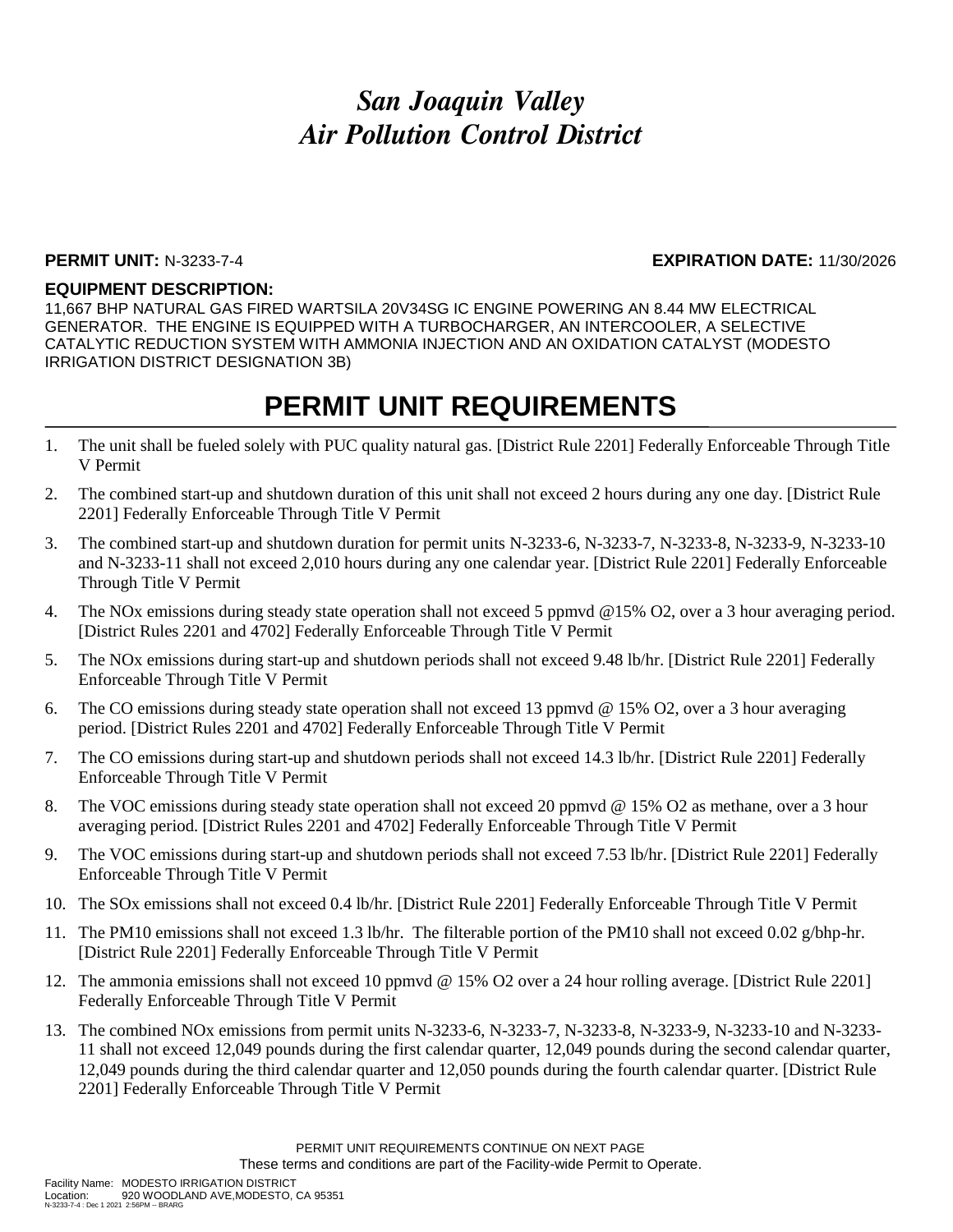Permit Unit Requirements for N-3233-7-4 (continued) Page 2 of 4

- 14. The combined CO emissions from permit units N-3233-6, N-3233-7, N-3233-8, N-3233-9, N-3233-10 and N-3233-11 shall not exceed 74,864 pounds during any rolling 12-month period. [District Rule 2201] Federally Enforceable Through Title V Permit
- 15. The combined VOC emissions from permit units N-3233-6, N-3233-7, N-3233-8, N-3233-9, N-3233-10 and N-3233- 11 shall not exceed 13,920 pounds during the first calendar quarter, 13,920 pounds during the second calendar quarter, 13,920 pounds during the third calendar quarter and 13,921 pounds during the fourth calendar quarter. [District Rule 2201] Federally Enforceable Through Title V Permit
- 16. The combined VOC emissions from units N-3233-6, N-3233-7, N-3233-8, N-3233-9, N-3233-10 and N-3233-11 shall not exceed 49,993 lb/yr, based on a 12-month rolling total. The start-up and shutdown period contributions shall be determined utilizing the number of start-up and shutdown hours in combination with the start-up and shutdown period emission limit. The steady-state contribution shall be determined utilizing the fuel usage during the previous 12 months and the VOC emission concentration determined during the most recent District approved source test or representative testing allowed by the District. [District Rule 2201] Federally Enforceable Through Title V Permit
- 17. The combined SOx emissions from permit units N-3233-6, N-3233-7, N-3233-8, N-3233-9, N-3233-10 and N-3233-11 shall not exceed 9,600 pounds during any rolling 12-month period. The SOx emissions shall be determined by applying the hourly emission limit of these permits to the combined number of operating hours of these engines. [District Rule 2201] Federally Enforceable Through Title V Permit
- 18. The combined PM10 emissions from permit units N-3233-6, N-3233-7, N-3233-8, N-3233-9, N-3233-10 and N-3233- 11 shall not exceed 7,800 pounds during the first calendar quarter, 7,800 pounds during the second calendar quarter, 7,800 pounds during the third calendar quarter and 7,800 pounds during the fourth calendar quarter. The PM10 emissions shall be determined by applying the hourly emission limit of these permits to the combined number of operating hours of these engines. [District Rule 2201] Federally Enforceable Through Title V Permit
- 19. Source testing to determine compliance with the NOx, CO, VOC, PM10 and ammonia emission limits of this permit shall be conducted not less than once every 12 months. The filterable and condensible PM10 emissions shall be determined separately. Representative testing, as specified in Rule 4702, may be allowed provided prior written District authorization is received. [District Rule 4702] Federally Enforceable Through Title V Permit
- 20. Source testing shall be conducted using the methods and procedures approved by the District. The District must be notified at least 30 days prior to any compliance source test, and a source test plan must be submitted for approval at least 15 days prior to testing. [District Rule 1081] Federally Enforceable Through Title V Permit
- 21. The results of each source test shall be submitted to the District within 60 days thereafter. [District Rule 1081] Federally Enforceable Through Title V Permit
- 22. Emissions source testing shall be conducted with the engine operating either at conditions representative of normal operations or conditions specified in the Permit to Operate. [District Rule 4702] Federally Enforceable Through Title V Permit
- 23. For emissions source testing, the arithmetic average of three 30-consecutive-minute test runs shall apply. If two of three runs are above an applicable limit, the test cannot be used to demonstrate compliance with an applicable limit. VOC emissions shall be reported as methane. VOC, NOx, and CO concentrations shall be reported in ppmv, corrected to 15% oxygen. [District Rule 4702] Federally Enforceable Through Title V Permit
- 24. The following test methods shall be used: NOx (ppmv) EPA Method 7E or ARB Method 100, CO (ppmv) EPA Method 10 or ARB Method 100, stack gas oxygen - EPA Method 3 or 3A or ARB Method 100, and VOC (ppmv) - EPA Method 18, 25A or 25B, or ARB Method 100, SOx - CARB Method 100, PM10 - EPA Methods 201A and 202, CARB Method 5, or EPA Methods 5 and 202, and ammonia - BAAQMD Method ST-1B. Alternative source test methods are allowed provided prior written District authorization is received. [District Rules 1081, 2201 and 4702] Federally Enforceable Through Title V Permit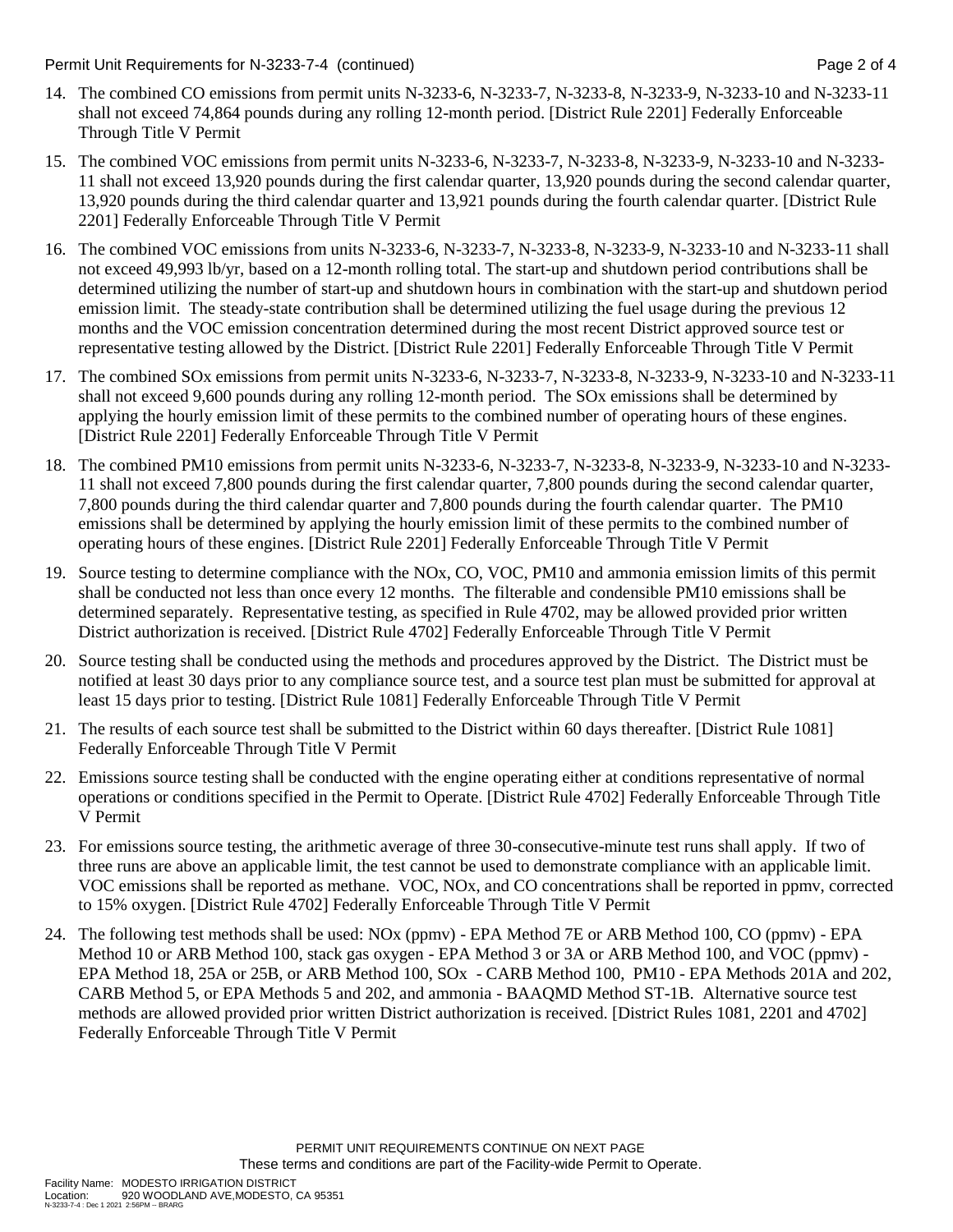Permit Unit Requirements for N-3233-7-4 (continued) Page 3 of 4

- 25. The owner or operator shall certify, maintain, operate, and quality-assure a continuous emission monitor system (CEMS) on each engine exhaust that continuously measures and records the exhaust gas NOx, CO, and O2 concentrations. Continuous emissions monitors shall be capable of monitoring emissions during normal operating conditions and during startups and shutdowns. [District Rules 1080 and 4702, 40 CFR 60.8, and 40 CFR 60.13] Federally Enforceable Through Title V Permit
- 26. NOx, CO and O2 CEMS shall meet the requirements in 40 CFR Part 60, Appendix F and Part 60, Appendix B, or shall meet equivalent specifications established by mutual agreement of the District, the CARB, and the EPA. [District Rule 1080 and 40 CFR 60.13] Federally Enforceable Through Title V Permit
- 27. The CEMS shall complete a minimum of one cycle of operation (sampling, analyzing, and data recording) for each 15 minute quadrant of the hour or shall meet equivalent specifications established by mutual agreement of the District, the CARB and the EPA. [District Rule 1080 and 40 CFR 60.13] Federally Enforceable Through Title V Permit
- 28. The CEMS data shall be reduced to hourly averages as specified in 40 CFR Part 60 section 60.13(h), or by other methods deemed equivalent by mutual agreement with the District, the CARB, and the EPA. [District Rule 1080 and 40 CFR 60.13] Federally Enforceable Through Title V Permit
- 29. In accordance with 40 CFR Part 60, Appendix F, each CEMS shall be audited at least once each calendar quarter. The audit shall be either a Relative Accuracy Test Audit (RATA) or a Cylinder Gas Audit (CGA). A RATA must be conducted at least once every four calendar quarters. A CGA may be conducted in three of four calendar quarters, but in no more than three quarters in succession. The audit reports and the quarterly compliance reports shall be submitted to the District. [District Rule 1080, 40 CFR 60.8 and 40 CFR 60.13] Federally Enforceable Through Title V Permit
- 30. The owner or operator shall perform a RATA for NOx, CO and O2 as specified by 40 CFR Part 60, Appendix F at least once every four calendar quarters. The permittee shall comply with the applicable requirements for quality assurance testing and maintenance of the continuous emission monitoring equipment in accordance with the procedures and guidance specified in 40 CFR Part 60, Appendix F. [District Rule 1080] Federally Enforceable Through Title V Permit
- 31. Upon written notice from the District, the owner or operator shall provide a summary of the data obtained from the CEMS. This summary shall be in the form and the manner prescribed by the District. [District Rule 1080] Federally Enforceable Through Title V Permit
- 32. The facility shall maintain equipment, facilities, and systems compatible with the District's CEMS data polling software system and shall make CEMS data available to the District's automated polling system on a daily basis. Upon notice by the District that the facility's CEMS is not providing polling data, the facility may continue to operate without providing automated data for a maximum of 30 days per calendar year provided the CEMS data is sent to the District by a District-approved alternative method. [District Rule 1080] Federally Enforceable Through Title V Permit
- 33. The owner or operator shall maintain the following records: the date, time and duration of any malfunction of the continuous monitoring equipment; dates of performance testing; dates of evaluations, calibrations, checks, and adjustments of the continuous monitoring equipment; date and time period that a continuous monitoring system or monitoring device was inoperative. [District Rules 1080 and 2201, and 40 CFR 60.7(f)] Federally Enforceable Through Title V Permit
- 34. The owner or operator shall submit a written report of CEMS operations for each calendar quarter to the District. The report is due on the 30th day following the end of the calendar quarter and shall include the following: Time intervals, data and magnitude of excess NOx emissions, nature and the cause of excess emissions (if known), corrective actions taken and preventive measures adopted; Averaging period used for data reporting corresponding to the averaging period specified in the emission test period used to determine compliance with an emission standard; Applicable time and date of each period during which the CEMS was inoperative, except for zero and span checks, and the nature of system repairs and adjustments; A negative declaration when no excess emissions occurred. [District Rule 1080, and 40 CFR 60.7(c) and (d)] Federally Enforceable Through Title V Permit
- 35. A record of the combined quarterly and annual NOx, VOC and PM10 emissions from permit units N-3233-6, N-3233- 7, N-3233-8, N-3233-9, N-3233-10 and N-3233-11 shall be kept. The records shall be kept on a calendar quarter and a rolling 12-month basis and shall be updated monthly. [District Rule 2201] Federally Enforceable Through Title V Permit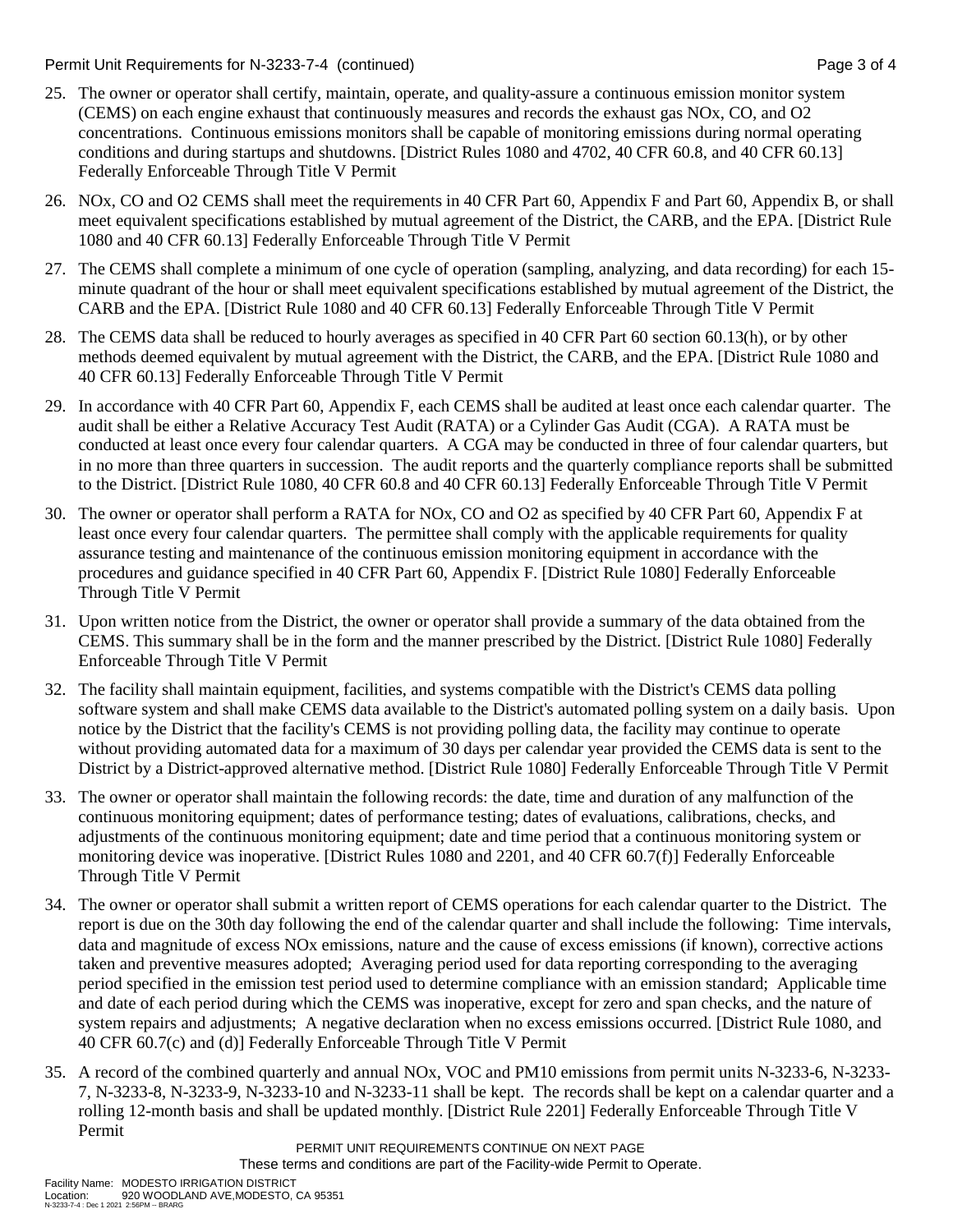Permit Unit Requirements for N-3233-7-4 (continued) Page 4 of 4

- 36. A record of the combined VOC emissions from units N-3233-6, N-3233-7, N-3233-8, N-3233-9, N-3233-10 and N-3233-11, based on a 12-month rolling total, shall be kept. [District Rule 2201] Federally Enforceable Through Title V Permit
- 37. A record of the combined annual CO and SOx emissions from permit units N-3233-6, N-3233-7, N-3233-8, N-3233-9, N-3233-10 and N-3233-11 shall be kept. The records shall be kept on a rolling 12-month basis and shall be updated monthly. [District Rule 2201] Federally Enforceable Through Title V Permit
- 38. A record of the combined number of hours of operation of permit units N-3233-6, N-3233-7, N-3233-8, N-3233-9, N-3233-10 and N-3233-11 shall be kept. The records shall be kept on a rolling 12-month basis and shall be updated monthly. [District Rule 2201] Federally Enforceable Through Title V Permit
- 39. A record of the daily number of hours of start-up and shutdown time for this unit shall be kept. [District Rule 2201] Federally Enforceable Through Title V Permit
- 40. A record of the combined number of hours of start-up and shutdown time for units N-3233-6, N-3233-7, N-3233-8, N-3233-9, N-3233-10 and N-3233-11 shall be kept. The records shall be kept on a rolling 12-month basis and shall be updated monthly. [District Rule 2201] Federally Enforceable Through Title V Permit
- 41. The permittee shall update the I&M plan for this engine prior to any planned change in operation. The permittee must notify the District no later than seven days after changing the I&M plan and must submit an updated I&M plan to the APCO for approval no later than 14 days after the change. The date and time of the change to the I&M plan shall be recorded in the engine's operating log. The permittee may request a change to the I&M plan at any time. [District Rule 4702] Federally Enforceable Through Title V Permit
- 42. The permittee shall maintain an engine operating log to demonstrate compliance. The engine operating log shall include, on a monthly basis, the following information: total hours of operation, type of fuel used, maintenance or modifications performed, monitoring data, compliance source test results, and any other information necessary to demonstrate compliance. [District Rule 4702] Federally Enforceable Through Title V Permit
- 43. All records shall be maintained and retained on-site for a minimum of five years, and shall be made available for District inspection upon request. [District Rule 4702] Federally Enforceable Through Title V Permit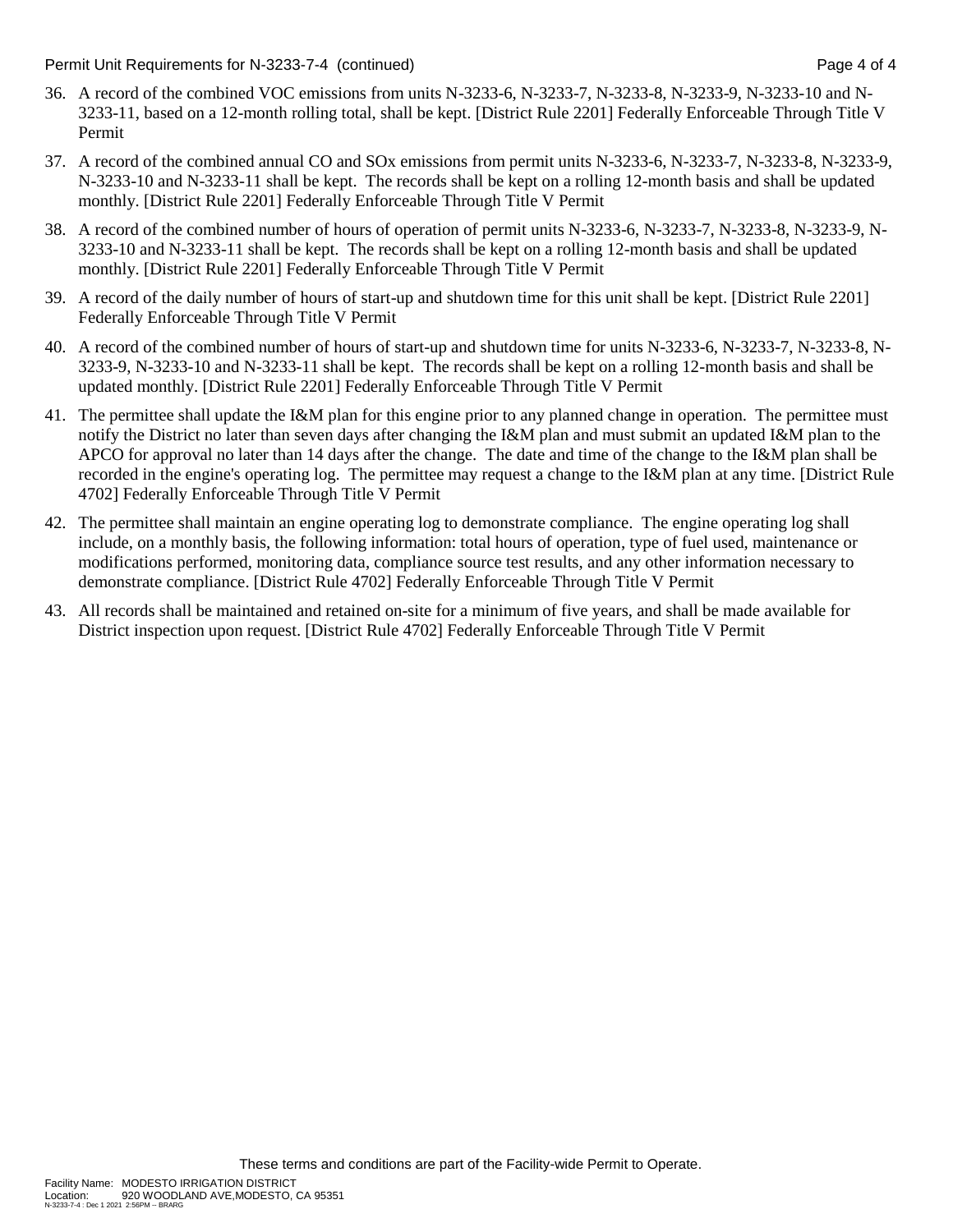### **PERMIT UNIT:** N-3233-8-4 **EXPIRATION DATE:** 11/30/2026

#### **EQUIPMENT DESCRIPTION:**

11,667 BHP NATURAL GAS FIRED WARTSILA 20V34SG IC ENGINE POWERING AN 8.44 MW ELECTRICAL GENERATOR. THE ENGINE IS EQUIPPED WITH A TURBOCHARGER, AN INTERCOOLER, A SELECTIVE CATALYTIC REDUCTION SYSTEM WITH AMMONIA INJECTION AND AN OXIDATION CATALYST (MODESTO IRRIGATION DISTRICT DESIGNATION 3C)

- 1. The unit shall be fueled solely with PUC quality natural gas. [District Rule 2201] Federally Enforceable Through Title V Permit
- 2. The combined start-up and shutdown duration of this unit shall not exceed 2 hours during any one day. [District Rule 2201] Federally Enforceable Through Title V Permit
- 3. The combined start-up and shutdown duration for permit units N-3233-6, N-3233-7, N-3233-8, N-3233-9, N-3233-10 and N-3233-11 shall not exceed 2,010 hours during any one calendar year. [District Rule 2201] Federally Enforceable Through Title V Permit
- 4. The NOx emissions during steady state operation shall not exceed 5 ppmvd @15% O2, over a 3 hour averaging period. [District Rules 2201 and 4702] Federally Enforceable Through Title V Permit
- 5. The NOx emissions during start-up and shutdown periods shall not exceed 9.48 lb/hr. [District Rule 2201] Federally Enforceable Through Title V Permit
- 6. The CO emissions during steady state operation shall not exceed 13 ppmvd @ 15% O2, over a 3 hour averaging period. [District Rules 2201 and 4702] Federally Enforceable Through Title V Permit
- 7. The CO emissions during start-up and shutdown periods shall not exceed 14.3 lb/hr. [District Rule 2201] Federally Enforceable Through Title V Permit
- 8. The VOC emissions during steady state operation shall not exceed 20 ppmvd @ 15% O2 as methane, over a 3 hour averaging period. [District Rules 2201 and 4702] Federally Enforceable Through Title V Permit
- 9. The VOC emissions during start-up and shutdown periods shall not exceed 7.53 lb/hr. [District Rule 2201] Federally Enforceable Through Title V Permit
- 10. The SOx emissions shall not exceed 0.4 lb/hr. [District Rule 2201] Federally Enforceable Through Title V Permit
- 11. The PM10 emissions shall not exceed 1.3 lb/hr. The filterable portion of the PM10 shall not exceed 0.02 g/bhp-hr. [District Rule 2201] Federally Enforceable Through Title V Permit
- 12. The ammonia emissions shall not exceed 10 ppmvd @ 15% O2 over a 24 hour rolling average. [District Rule 2201] Federally Enforceable Through Title V Permit
- 13. The combined NOx emissions from permit units N-3233-6, N-3233-7, N-3233-8, N-3233-9, N-3233-10 and N-3233- 11 shall not exceed 12,049 pounds during the first calendar quarter, 12,049 pounds during the second calendar quarter, 12,049 pounds during the third calendar quarter and 12,050 pounds during the fourth calendar quarter. [District Rule 2201] Federally Enforceable Through Title V Permit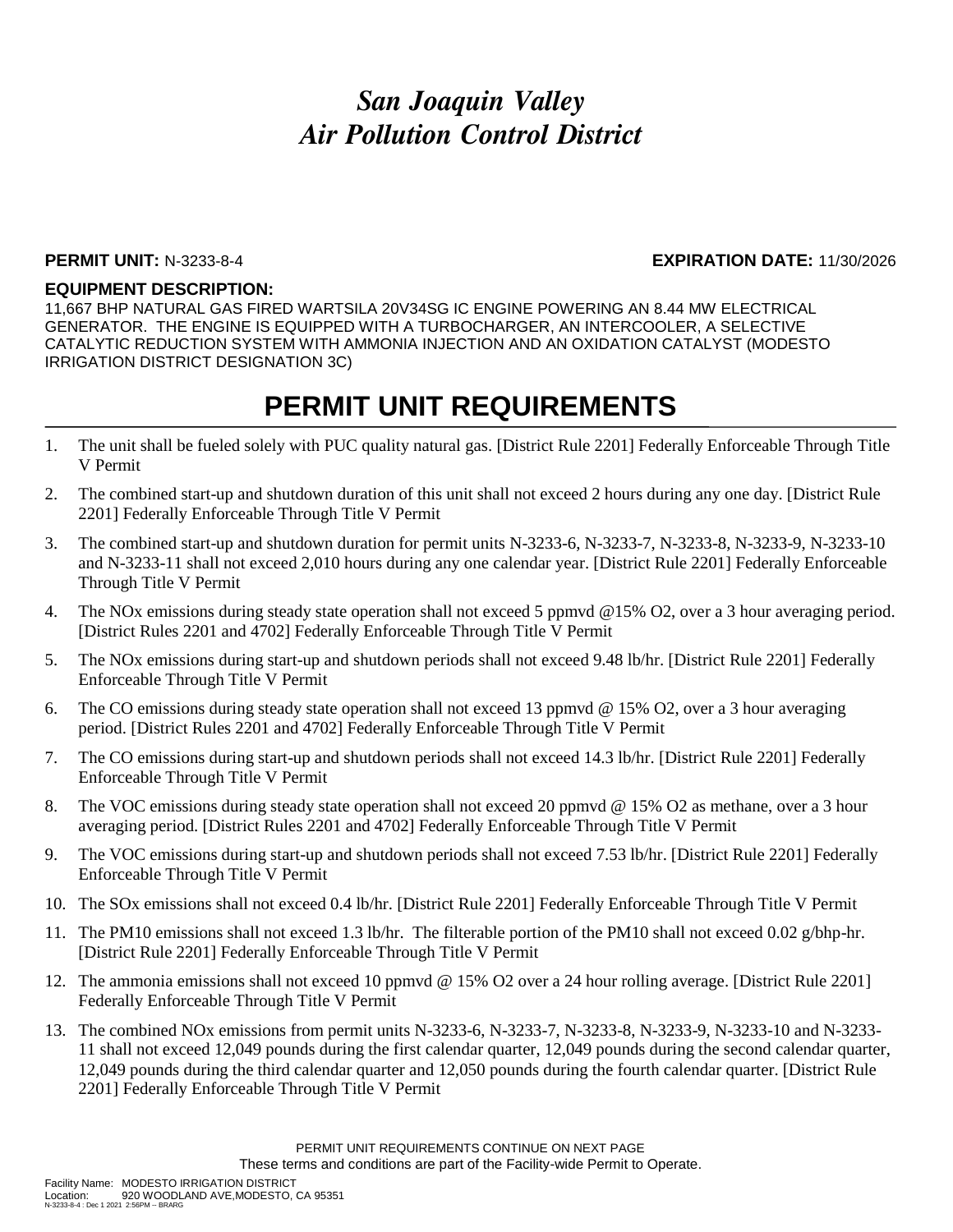Permit Unit Requirements for N-3233-8-4 (continued) Page 2 of 4

- 14. The combined CO emissions from permit units N-3233-6, N-3233-7, N-3233-8, N-3233-9, N-3233-10 and N-3233-11 shall not exceed 74,864 pounds during any rolling 12-month period. [District Rule 2201] Federally Enforceable Through Title V Permit
- 15. The combined VOC emissions from permit units N-3233-6, N-3233-7, N-3233-8, N-3233-9, N-3233-10 and N-3233- 11 shall not exceed 13,920 pounds during the first calendar quarter, 13,920 pounds during the second calendar quarter, 13,920 pounds during the third calendar quarter and 13,921 pounds during the fourth calendar quarter. [District Rule 2201] Federally Enforceable Through Title V Permit
- 16. The combined VOC emissions from units N-3233-6, N-3233-7, N-3233-8, N-3233-9, N-3233-10 and N-3233-11 shall not exceed 49,993 lb/yr, based on a 12-month rolling total. The start-up and shutdown period contributions shall be determined utilizing the number of start-up and shutdown hours in combination with the start-up and shutdown period emission limit. The steady-state contribution shall be determined utilizing the fuel usage during the previous 12 months and the VOC emission concentration determined during the most recent District approved source test or representative testing allowed by the District. [District Rule 2201] Federally Enforceable Through Title V Permit
- 17. The combined SOx emissions from permit units N-3233-6, N-3233-7, N-3233-8, N-3233-9, N-3233-10 and N-3233-11 shall not exceed 9,600 pounds during any rolling 12-month period. The SOx emissions shall be determined by applying the hourly emission limit of these permits to the combined number of operating hours of these engines. [District Rule 2201] Federally Enforceable Through Title V Permit
- 18. The combined PM10 emissions from permit units N-3233-6, N-3233-7, N-3233-8, N-3233-9, N-3233-10 and N-3233- 11 shall not exceed 7,800 pounds during the first calendar quarter, 7,800 pounds during the second calendar quarter, 7,800 pounds during the third calendar quarter and 7,800 pounds during the fourth calendar quarter. The PM10 emissions shall be determined by applying the hourly emission limit of these permits to the combined number of operating hours of these engines. [District Rule 2201] Federally Enforceable Through Title V Permit
- 19. Source testing to determine compliance with the NOx, CO, VOC, PM10 and ammonia emission limits of this permit shall be conducted not less than once every 12 months. The filterable and condensible PM10 emissions shall be determined separately. Representative testing, as specified in Rule 4702, may be allowed provided prior written District authorization is received. [District Rule 4702] Federally Enforceable Through Title V Permit
- 20. Source testing shall be conducted using the methods and procedures approved by the District. The District must be notified at least 30 days prior to any compliance source test, and a source test plan must be submitted for approval at least 15 days prior to testing. [District Rule 1081] Federally Enforceable Through Title V Permit
- 21. The results of each source test shall be submitted to the District within 60 days thereafter. [District Rule 1081] Federally Enforceable Through Title V Permit
- 22. Emissions source testing shall be conducted with the engine operating either at conditions representative of normal operations or conditions specified in the Permit to Operate. [District Rule 4702] Federally Enforceable Through Title V Permit
- 23. For emissions source testing, the arithmetic average of three 30-consecutive-minute test runs shall apply. If two of three runs are above an applicable limit, the test cannot be used to demonstrate compliance with an applicable limit. VOC emissions shall be reported as methane. VOC, NOx, and CO concentrations shall be reported in ppmv, corrected to 15% oxygen. [District Rule 4702] Federally Enforceable Through Title V Permit
- 24. The following test methods shall be used: NOx (ppmv) EPA Method 7E or ARB Method 100, CO (ppmv) EPA Method 10 or ARB Method 100, stack gas oxygen - EPA Method 3 or 3A or ARB Method 100, and VOC (ppmv) - EPA Method 18, 25A or 25B, or ARB Method 100, SOx - CARB Method 100, PM10 - EPA Methods 201A and 202, CARB Method 5, or EPA Methods 5 and 202, and ammonia - BAAQMD Method ST-1B. Alternative source test methods are allowed provided prior written District authorization is received. [District Rules 1081, 2201 and 4702] Federally Enforceable Through Title V Permit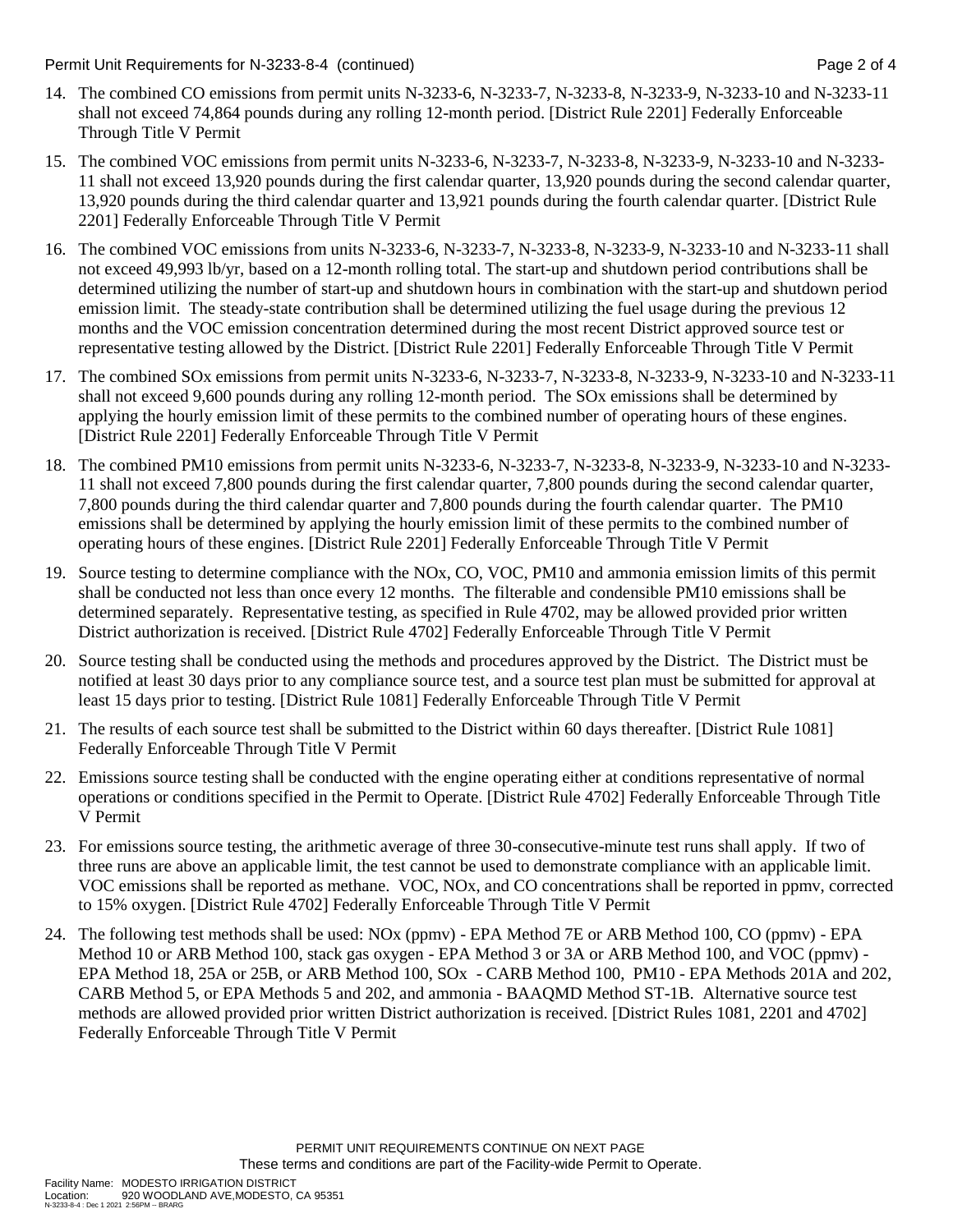Permit Unit Requirements for N-3233-8-4 (continued) Page 3 of 4

- 25. The owner or operator shall certify, maintain, operate, and quality-assure a continuous emission monitor system (CEMS) on each engine exhaust that continuously measures and records the exhaust gas NOx, CO, and O2 concentrations. Continuous emissions monitors shall be capable of monitoring emissions during normal operating conditions and during startups and shutdowns. [District Rules 1080 and 4702, 40 CFR 60.8, and 40 CFR 60.13] Federally Enforceable Through Title V Permit
- 26. NOx, CO and O2 CEMS shall meet the requirements in 40 CFR Part 60, Appendix F and Part 60, Appendix B, or shall meet equivalent specifications established by mutual agreement of the District, the CARB, and the EPA. [District Rule 1080 and 40 CFR 60.13] Federally Enforceable Through Title V Permit
- 27. The CEMS shall complete a minimum of one cycle of operation (sampling, analyzing, and data recording) for each 15 minute quadrant of the hour or shall meet equivalent specifications established by mutual agreement of the District, the CARB and the EPA. [District Rule 1080 and 40 CFR 60.13] Federally Enforceable Through Title V Permit
- 28. The CEMS data shall be reduced to hourly averages as specified in 40 CFR Part 60 section 60.13(h), or by other methods deemed equivalent by mutual agreement with the District, the CARB, and the EPA. [District Rule 1080 and 40 CFR 60.13] Federally Enforceable Through Title V Permit
- 29. In accordance with 40 CFR Part 60, Appendix F, each CEMS shall be audited at least once each calendar quarter. The audit shall be either a Relative Accuracy Test Audit (RATA) or a Cylinder Gas Audit (CGA). A RATA must be conducted at least once every four calendar quarters. A CGA may be conducted in three of four calendar quarters, but in no more than three quarters in succession. The audit reports and the quarterly compliance reports shall be submitted to the District. [District Rule 1080, 40 CFR 60.8 and 40 CFR 60.13] Federally Enforceable Through Title V Permit
- 30. The owner or operator shall perform a RATA for NOx, CO and O2 as specified by 40 CFR Part 60, Appendix F at least once every four calendar quarters. The permittee shall comply with the applicable requirements for quality assurance testing and maintenance of the continuous emission monitoring equipment in accordance with the procedures and guidance specified in 40 CFR Part 60, Appendix F. [District Rule 1080] Federally Enforceable Through Title V Permit
- 31. Upon written notice from the District, the owner or operator shall provide a summary of the data obtained from the CEMS. This summary shall be in the form and the manner prescribed by the District. [District Rule 1080] Federally Enforceable Through Title V Permit
- 32. The facility shall maintain equipment, facilities, and systems compatible with the District's CEMS data polling software system and shall make CEMS data available to the District's automated polling system on a daily basis. Upon notice by the District that the facility's CEMS is not providing polling data, the facility may continue to operate without providing automated data for a maximum of 30 days per calendar year provided the CEMS data is sent to the District by a District-approved alternative method. [District Rule 1080] Federally Enforceable Through Title V Permit
- 33. The owner or operator shall maintain the following records: the date, time and duration of any malfunction of the continuous monitoring equipment; dates of performance testing; dates of evaluations, calibrations, checks, and adjustments of the continuous monitoring equipment; date and time period that a continuous monitoring system or monitoring device was inoperative. [District Rules 1080 and 2201, and 40 CFR 60.7(f)] Federally Enforceable Through Title V Permit
- 34. The owner or operator shall submit a written report of CEMS operations for each calendar quarter to the District. The report is due on the 30th day following the end of the calendar quarter and shall include the following: Time intervals, data and magnitude of excess NOx emissions, nature and the cause of excess emissions (if known), corrective actions taken and preventive measures adopted; Averaging period used for data reporting corresponding to the averaging period specified in the emission test period used to determine compliance with an emission standard; Applicable time and date of each period during which the CEMS was inoperative, except for zero and span checks, and the nature of system repairs and adjustments; A negative declaration when no excess emissions occurred. [District Rule 1080, and 40 CFR 60.7(c) and (d)] Federally Enforceable Through Title V Permit
- 35. A record of the combined quarterly and annual NOx, VOC and PM10 emissions from permit units N-3233-6, N-3233- 7, N-3233-8, N-3233-9, N-3233-10 and N-3233-11 shall be kept. The records shall be kept on a calendar quarter and a rolling 12-month basis and shall be updated monthly. [District Rule 2201] Federally Enforceable Through Title V Permit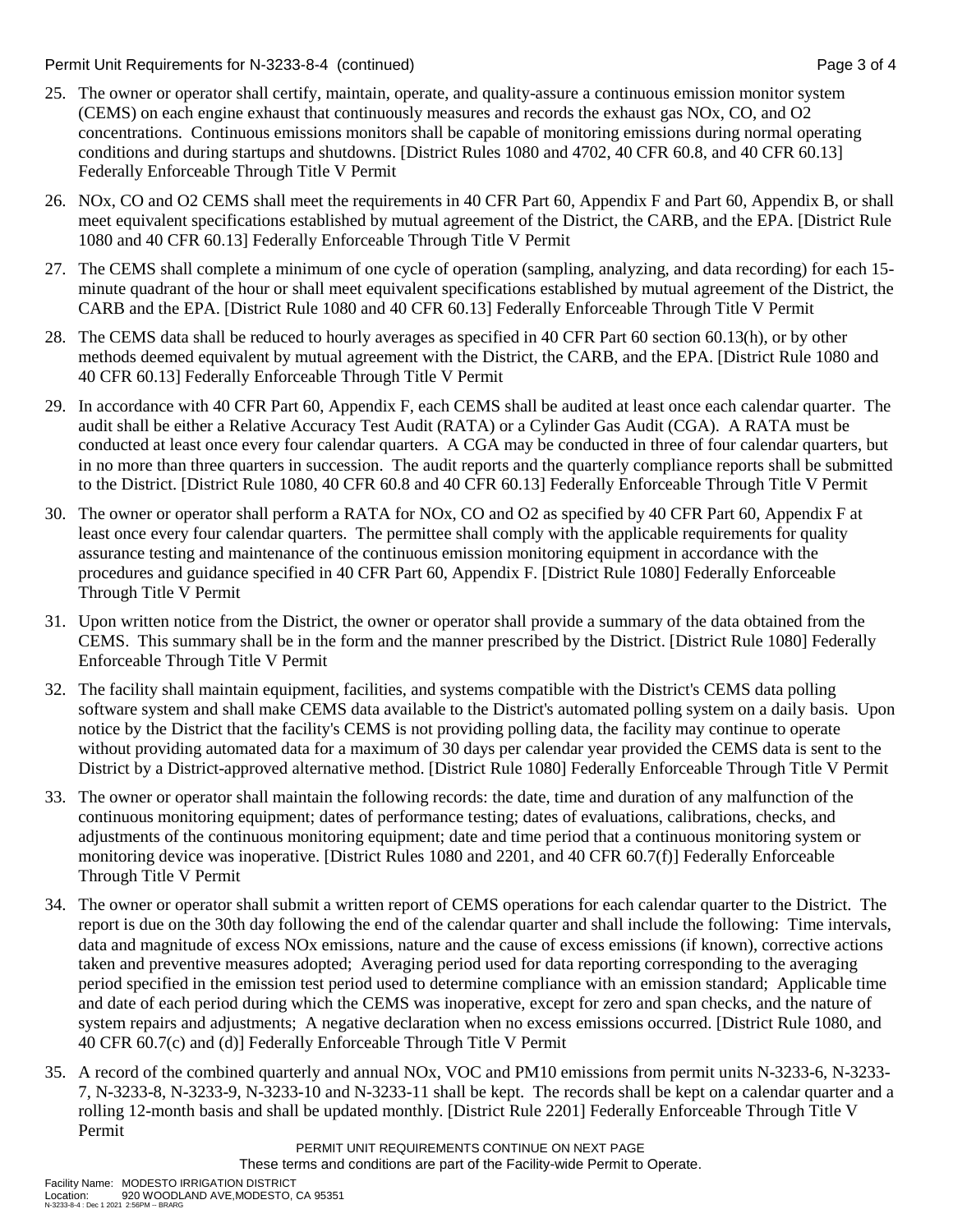Permit Unit Requirements for N-3233-8-4 (continued) Page 4 of 4

- 36. A record of the combined VOC emissions from units N-3233-6, N-3233-7, N-3233-8, N-3233-9, N-3233-10 and N-3233-11, based on a 12-month rolling total, shall be kept. [District Rule 2201] Federally Enforceable Through Title V Permit
- 37. A record of the combined annual CO and SOx emissions from permit units N-3233-6, N-3233-7, N-3233-8, N-3233-9, N-3233-10 and N-3233-11 shall be kept. The records shall be kept on a rolling 12-month basis and shall be updated monthly. [District Rule 2201] Federally Enforceable Through Title V Permit
- 38. A record of the combined number of hours of operation of permit units N-3233-6, N-3233-7, N-3233-8, N-3233-9, N-3233-10 and N-3233-11 shall be kept. The records shall be kept on a rolling 12-month basis and shall be updated monthly. [District Rule 2201] Federally Enforceable Through Title V Permit
- 39. A record of the daily number of hours of start-up and shutdown time for this unit shall be kept. [District Rule 2201] Federally Enforceable Through Title V Permit
- 40. A record of the combined number of hours of start-up and shutdown time for units N-3233-6, N-3233-7, N-3233-8, N-3233-9, N-3233-10 and N-3233-11 shall be kept. The records shall be kept on a rolling 12-month basis and shall be updated monthly. [District Rule 2201] Federally Enforceable Through Title V Permit
- 41. The permittee shall update the I&M plan for this engine prior to any planned change in operation. The permittee must notify the District no later than seven days after changing the I&M plan and must submit an updated I&M plan to the APCO for approval no later than 14 days after the change. The date and time of the change to the I&M plan shall be recorded in the engine's operating log. The permittee may request a change to the I&M plan at any time. [District Rule 4702] Federally Enforceable Through Title V Permit
- 42. The permittee shall maintain an engine operating log to demonstrate compliance. The engine operating log shall include, on a monthly basis, the following information: total hours of operation, type of fuel used, maintenance or modifications performed, monitoring data, compliance source test results, and any other information necessary to demonstrate compliance. [District Rule 4702] Federally Enforceable Through Title V Permit
- 43. All records shall be maintained and retained on-site for a minimum of five years, and shall be made available for District inspection upon request. [District Rule 4702] Federally Enforceable Through Title V Permit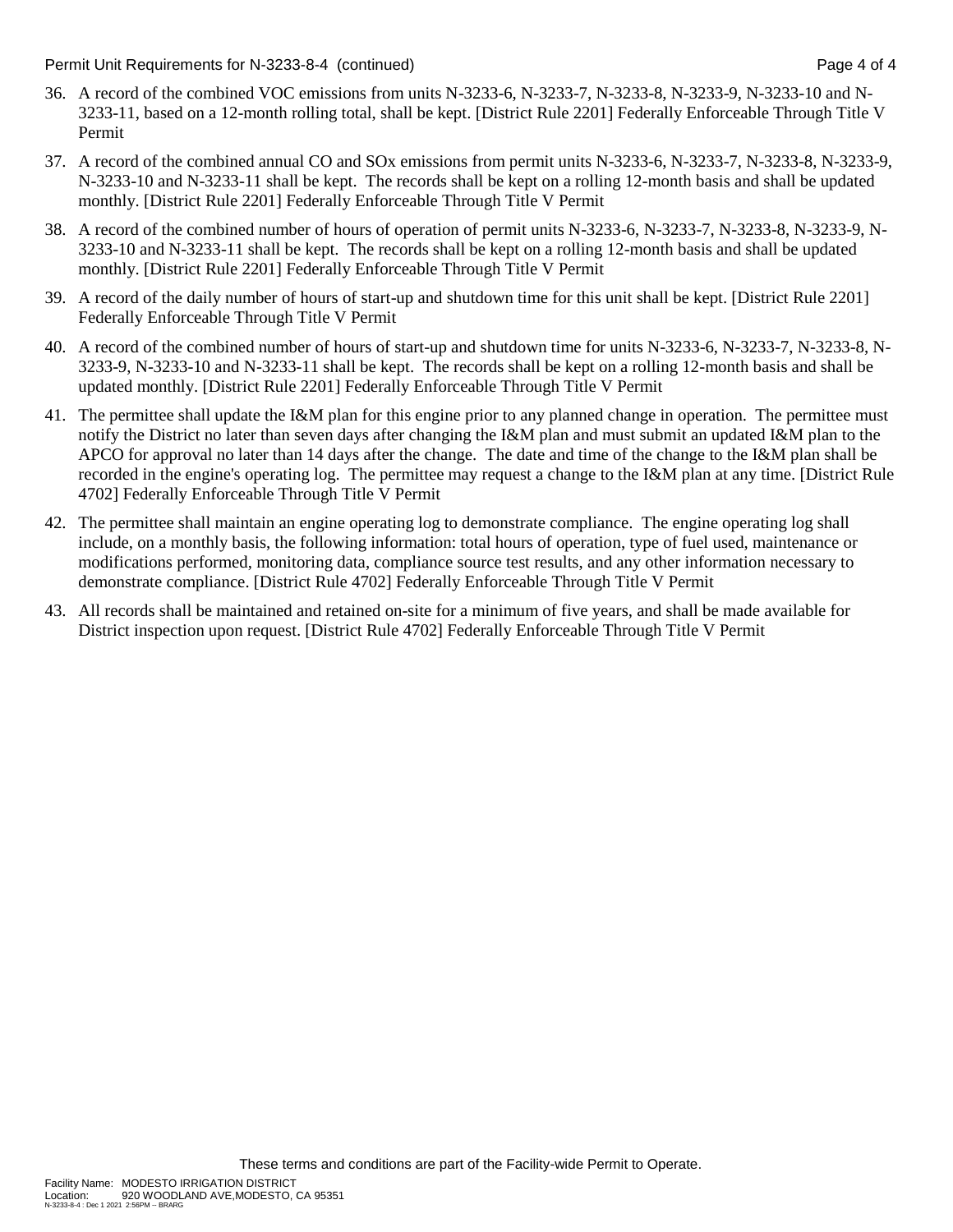### **PERMIT UNIT:** N-3233-9-4 **EXPIRATION DATE:** 11/30/2026

#### **EQUIPMENT DESCRIPTION:**

11,667 BHP NATURAL GAS FIRED WARTSILA 20V34SG IC ENGINE POWERING AN 8.44 MW ELECTRICAL GENERATOR. THE ENGINE IS EQUIPPED WITH A TURBOCHARGER, AN INTERCOOLER, A SELECTIVE CATALYTIC REDUCTION SYSTEM WITH AMMONIA INJECTION AND AN OXIDATION CATALYST (MODESTO IRRIGATION DISTRICT DESIGNATION 3D)

- 1. The unit shall be fueled solely with PUC quality natural gas. [District Rule 2201] Federally Enforceable Through Title V Permit
- 2. The combined start-up and shutdown duration of this unit shall not exceed 2 hours during any one day. [District Rule 2201] Federally Enforceable Through Title V Permit
- 3. The combined start-up and shutdown duration for permit units N-3233-6, N-3233-7, N-3233-8, N-3233-9, N-3233-10 and N-3233-11 shall not exceed 2,010 hours during any one calendar year. [District Rule 2201] Federally Enforceable Through Title V Permit
- 4. The NOx emissions during steady state operation shall not exceed 5 ppmvd @15% O2, over a 3 hour averaging period. [District Rules 2201 and 4702] Federally Enforceable Through Title V Permit
- 5. The NOx emissions during start-up and shutdown periods shall not exceed 9.48 lb/hr. [District Rule 2201] Federally Enforceable Through Title V Permit
- 6. The CO emissions during steady state operation shall not exceed 13 ppmvd @ 15% O2, over a 3 hour averaging period. [District Rules 2201 and 4702] Federally Enforceable Through Title V Permit
- 7. The CO emissions during start-up and shutdown periods shall not exceed 14.3 lb/hr. [District Rule 2201] Federally Enforceable Through Title V Permit
- 8. The VOC emissions during steady state operation shall not exceed 20 ppmvd @ 15% O2 as methane, over a 3 hour averaging period. [District Rules 2201 and 4702] Federally Enforceable Through Title V Permit
- 9. The VOC emissions during start-up and shutdown periods shall not exceed 7.53 lb/hr. [District Rule 2201] Federally Enforceable Through Title V Permit
- 10. The SOx emissions shall not exceed 0.4 lb/hr. [District Rule 2201] Federally Enforceable Through Title V Permit
- 11. The PM10 emissions shall not exceed 1.3 lb/hr. The filterable portion of the PM10 shall not exceed 0.02 g/bhp-hr. [District Rule 2201] Federally Enforceable Through Title V Permit
- 12. The ammonia emissions shall not exceed 10 ppmvd @ 15% O2 over a 24 hour rolling average. [District Rule 2201] Federally Enforceable Through Title V Permit
- 13. The combined NOx emissions from permit units N-3233-6, N-3233-7, N-3233-8, N-3233-9, N-3233-10 and N-3233- 11 shall not exceed 12,049 pounds during the first calendar quarter, 12,049 pounds during the second calendar quarter, 12,049 pounds during the third calendar quarter and 12,050 pounds during the fourth calendar quarter. [District Rule 2201] Federally Enforceable Through Title V Permit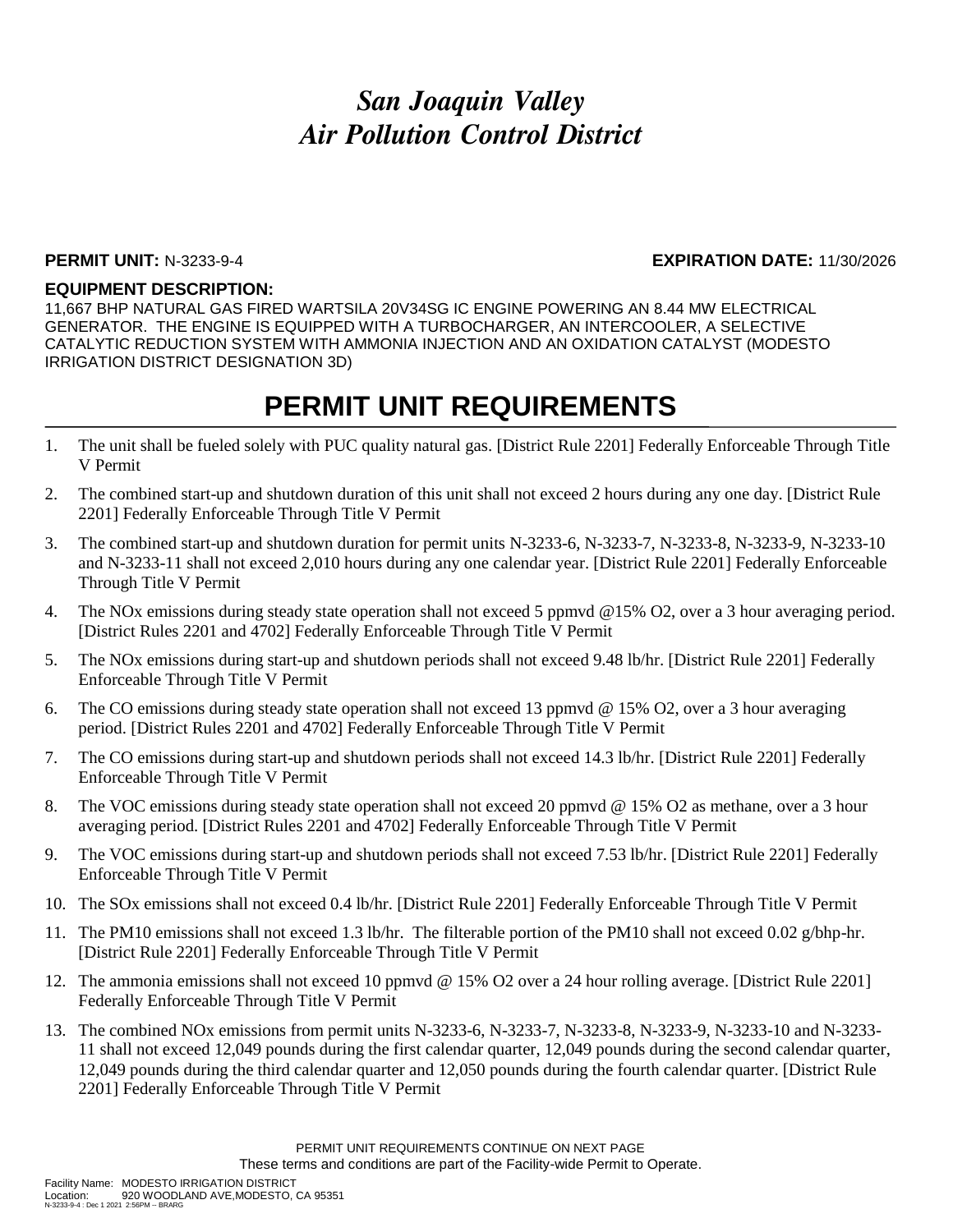Permit Unit Requirements for N-3233-9-4 (continued) Page 2 of 4

- 14. The combined CO emissions from permit units N-3233-6, N-3233-7, N-3233-8, N-3233-9, N-3233-10 and N-3233-11 shall not exceed 74,864 pounds during any rolling 12-month period. [District Rule 2201] Federally Enforceable Through Title V Permit
- 15. The combined VOC emissions from permit units N-3233-6, N-3233-7, N-3233-8, N-3233-9, N-3233-10 and N-3233- 11 shall not exceed 13,920 pounds during the first calendar quarter, 13,920 pounds during the second calendar quarter, 13,920 pounds during the third calendar quarter and 13,921 pounds during the fourth calendar quarter. [District Rule 2201] Federally Enforceable Through Title V Permit
- 16. The combined VOC emissions from units N-3233-6, N-3233-7, N-3233-8, N-3233-9, N-3233-10 and N-3233-11 shall not exceed 49,993 lb/yr, based on a 12-month rolling total. The start-up and shutdown period contributions shall be determined utilizing the number of start-up and shutdown hours in combination with the start-up and shutdown period emission limit. The steady-state contribution shall be determined utilizing the fuel usage during the previous 12 months and the VOC emission concentration determined during the most recent District approved source test or representative testing allowed by the District. [District Rule 2201] Federally Enforceable Through Title V Permit
- 17. The combined SOx emissions from permit units N-3233-6, N-3233-7, N-3233-8, N-3233-9, N-3233-10 and N-3233-11 shall not exceed 9,600 pounds during any rolling 12-month period. The SOx emissions shall be determined by applying the hourly emission limit of these permits to the combined number of operating hours of these engines. [District Rule 2201] Federally Enforceable Through Title V Permit
- 18. The combined PM10 emissions from permit units N-3233-6, N-3233-7, N-3233-8, N-3233-9, N-3233-10 and N-3233- 11 shall not exceed 7,800 pounds during the first calendar quarter, 7,800 pounds during the second calendar quarter, 7,800 pounds during the third calendar quarter and 7,800 pounds during the fourth calendar quarter. The PM10 emissions shall be determined by applying the hourly emission limit of these permits to the combined number of operating hours of these engines. [District Rule 2201] Federally Enforceable Through Title V Permit
- 19. Source testing to determine compliance with the NOx, CO, VOC, PM10 and ammonia emission limits of this permit shall be conducted not less than once every 12 months. The filterable and condensible PM10 emissions shall be determined separately. Representative testing, as specified in Rule 4702, may be allowed provided prior written District authorization is received. [District Rule 4702] Federally Enforceable Through Title V Permit
- 20. Source testing shall be conducted using the methods and procedures approved by the District. The District must be notified at least 30 days prior to any compliance source test, and a source test plan must be submitted for approval at least 15 days prior to testing. [District Rule 1081] Federally Enforceable Through Title V Permit
- 21. The results of each source test shall be submitted to the District within 60 days thereafter. [District Rule 1081] Federally Enforceable Through Title V Permit
- 22. Emissions source testing shall be conducted with the engine operating either at conditions representative of normal operations or conditions specified in the Permit to Operate. [District Rule 4702] Federally Enforceable Through Title V Permit
- 23. For emissions source testing, the arithmetic average of three 30-consecutive-minute test runs shall apply. If two of three runs are above an applicable limit, the test cannot be used to demonstrate compliance with an applicable limit. VOC emissions shall be reported as methane. VOC, NOx, and CO concentrations shall be reported in ppmv, corrected to 15% oxygen. [District Rule 4702] Federally Enforceable Through Title V Permit
- 24. The following test methods shall be used: NOx (ppmv) EPA Method 7E or ARB Method 100, CO (ppmv) EPA Method 10 or ARB Method 100, stack gas oxygen - EPA Method 3 or 3A or ARB Method 100, and VOC (ppmv) - EPA Method 18, 25A or 25B, or ARB Method 100, SOx - CARB Method 100, PM10 - EPA Methods 201A and 202, CARB Method 5, or EPA Methods 5 and 202, and ammonia - BAAQMD Method ST-1B. Alternative source test methods are allowed provided prior written District authorization is received. [District Rules 1081, 2201 and 4702] Federally Enforceable Through Title V Permit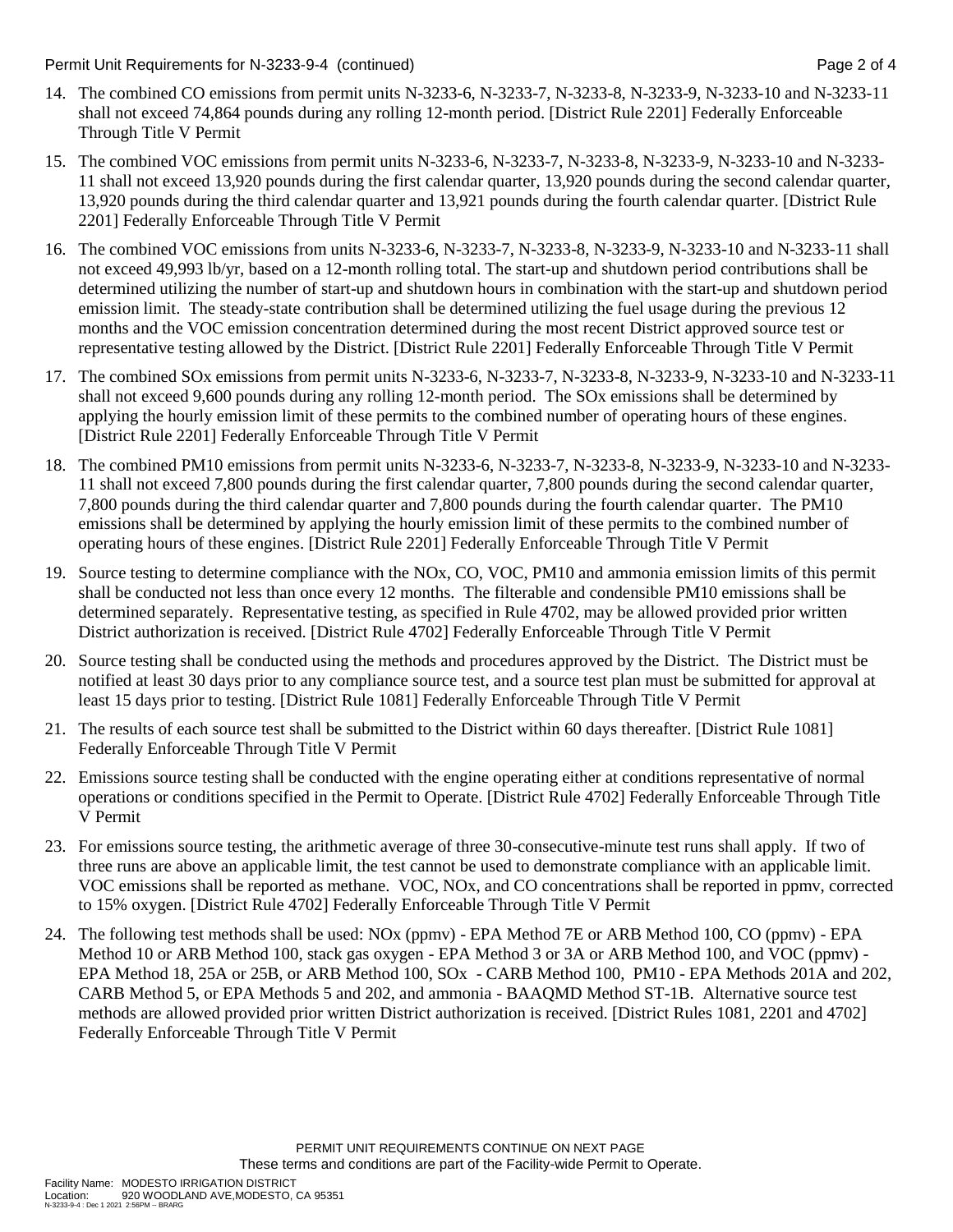Permit Unit Requirements for N-3233-9-4 (continued) Page 3 of 4

- 25. The owner or operator shall certify, maintain, operate, and quality-assure a continuous emission monitor system (CEMS) on each engine exhaust that continuously measures and records the exhaust gas NOx, CO, and O2 concentrations. Continuous emissions monitors shall be capable of monitoring emissions during normal operating conditions and during startups and shutdowns. [District Rules 1080 and 4702, 40 CFR 60.8 and 40 CFR 60.13] Federally Enforceable Through Title V Permit
- 26. NOx, CO and O2 CEMS shall meet the requirements in 40 CFR Part 60, Appendix F and Part 60, Appendix B, or shall meet equivalent specifications established by mutual agreement of the District, the CARB, and the EPA. [District Rule 1080 and 40 CFR 60.13] Federally Enforceable Through Title V Permit
- 27. The CEMS shall complete a minimum of one cycle of operation (sampling, analyzing, and data recording) for each 15 minute quadrant of the hour or shall meet equivalent specifications established by mutual agreement of the District, the CARB and the EPA. [District Rule 1080 and 40 CFR 60.13] Federally Enforceable Through Title V Permit
- 28. The CEMS data shall be reduced to hourly averages as specified in 40 CFR Part 60 section 60.13(h), or by other methods deemed equivalent by mutual agreement with the District, the CARB, and the EPA. [District Rule 1080 and 40 CFR 60.13] Federally Enforceable Through Title V Permit
- 29. In accordance with 40 CFR Part 60, Appendix F, each CEMS shall be audited at least once each calendar quarter. The audit shall be either a Relative Accuracy Test Audit (RATA) or a Cylinder Gas Audit (CGA). A RATA must be conducted at least once every four calendar quarters. A CGA may be conducted in three of four calendar quarters, but in no more than three quarters in succession. The audit reports and the quarterly compliance reports shall be submitted to the District. [District Rule 1080, 40 CFR 60.8 and 40 CFR 60.13] Federally Enforceable Through Title V Permit
- 30. The owner or operator shall perform a RATA for NOx, CO and O2 as specified by 40 CFR Part 60, Appendix F at least once every four calendar quarters. The permittee shall comply with the applicable requirements for quality assurance testing and maintenance of the continuous emission monitoring equipment in accordance with the procedures and guidance specified in 40 CFR Part 60, Appendix F. [District Rule 1080] Federally Enforceable Through Title V Permit
- 31. Upon written notice from the District, the owner or operator shall provide a summary of the data obtained from the CEMS. This summary shall be in the form and the manner prescribed by the District. [District Rule 1080] Federally Enforceable Through Title V Permit
- 32. The facility shall maintain equipment, facilities, and systems compatible with the District's CEMS data polling software system and shall make CEMS data available to the District's automated polling system on a daily basis. Upon notice by the District that the facility's CEMS is not providing polling data, the facility may continue to operate without providing automated data for a maximum of 30 days per calendar year provided the CEMS data is sent to the District by a District-approved alternative method. [District Rule 1080] Federally Enforceable Through Title V Permit
- 33. The owner or operator shall maintain the following records: the date, time and duration of any malfunction of the continuous monitoring equipment; dates of performance testing; dates of evaluations, calibrations, checks, and adjustments of the continuous monitoring equipment; date and time period that a continuous monitoring system or monitoring device was inoperative. [District Rules 1080 and 2201, and 40 CFR 60.7(f)] Federally Enforceable Through Title V Permit
- 34. The owner or operator shall submit a written report of CEMS operations for each calendar quarter to the District. The report is due on the 30th day following the end of the calendar quarter and shall include the following: Time intervals, data and magnitude of excess NOx emissions, nature and the cause of excess emissions (if known), corrective actions taken and preventive measures adopted; Averaging period used for data reporting corresponding to the averaging period specified in the emission test period used to determine compliance with an emission standard; Applicable time and date of each period during which the CEMS was inoperative, except for zero and span checks, and the nature of system repairs and adjustments; A negative declaration when no excess emissions occurred. [District Rule 1080, and 40 CFR 60.7(c) and (d)] Federally Enforceable Through Title V Permit
- 35. A record of the combined quarterly and annual NOx, VOC and PM10 emissions from permit units N-3233-6, N-3233- 7, N-3233-8, N-3233-9, N-3233-10 and N-3233-11 shall be kept. The records shall be kept on a calendar quarter and a rolling 12-month basis and shall be updated monthly. [District Rule 2201] Federally Enforceable Through Title V Permit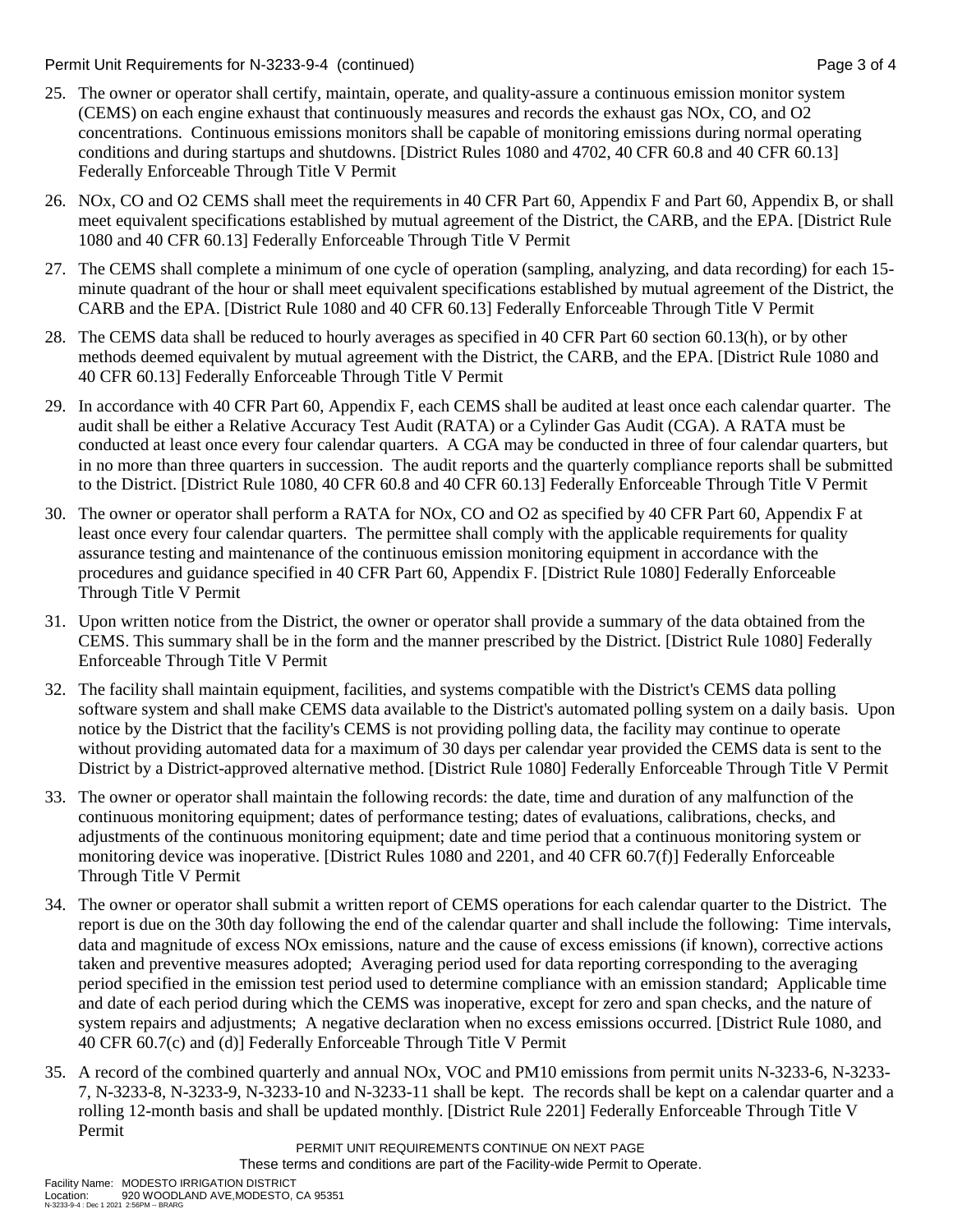Permit Unit Requirements for N-3233-9-4 (continued) Page 4 of 4

- 36. A record of the combined VOC emissions from units N-3233-6, N-3233-7, N-3233-8, N-3233-9, N-3233-10 and N-3233-11, based on a 12-month rolling total, shall be kept. [District Rule 2201] Federally Enforceable Through Title V Permit
- 37. A record of the combined annual CO and SOx emissions from permit units N-3233-6, N-3233-7, N-3233-8, N-3233-9, N-3233-10 and N-3233-11 shall be kept. The records shall be kept on a rolling 12-month basis and shall be updated monthly. [District Rule 2201] Federally Enforceable Through Title V Permit
- 38. A record of the combined number of hours of operation of permit units N-3233-6, N-3233-7, N-3233-8, N-3233-9, N-3233-10 and N-3233-11 shall be kept. The records shall be kept on a rolling 12-month basis and shall be updated monthly. [District Rule 2201] Federally Enforceable Through Title V Permit
- 39. A record of the daily number of hours of start-up and shutdown time for this unit shall be kept. [District Rule 2201] Federally Enforceable Through Title V Permit
- 40. A record of the combined number of hours of start-up and shutdown time for units N-3233-6, N-3233-7, N-3233-8, N-3233-9, N-3233-10 and N-3233-11 shall be kept. The records shall be kept on a rolling 12-month basis and shall be updated monthly. [District Rule 2201] Federally Enforceable Through Title V Permit
- 41. The permittee shall update the I&M plan for this engine prior to any planned change in operation. The permittee must notify the District no later than seven days after changing the I&M plan and must submit an updated I&M plan to the APCO for approval no later than 14 days after the change. The date and time of the change to the I&M plan shall be recorded in the engine's operating log. The permittee may request a change to the I&M plan at any time. [District Rule 4702] Federally Enforceable Through Title V Permit
- 42. The permittee shall maintain an engine operating log to demonstrate compliance. The engine operating log shall include, on a monthly basis, the following information: total hours of operation, type of fuel used, maintenance or modifications performed, monitoring data, compliance source test results, and any other information necessary to demonstrate compliance. [District Rule 4702] Federally Enforceable Through Title V Permit
- 43. All records shall be maintained and retained on-site for a minimum of five years, and shall be made available for District inspection upon request. [District Rule 4702] Federally Enforceable Through Title V Permit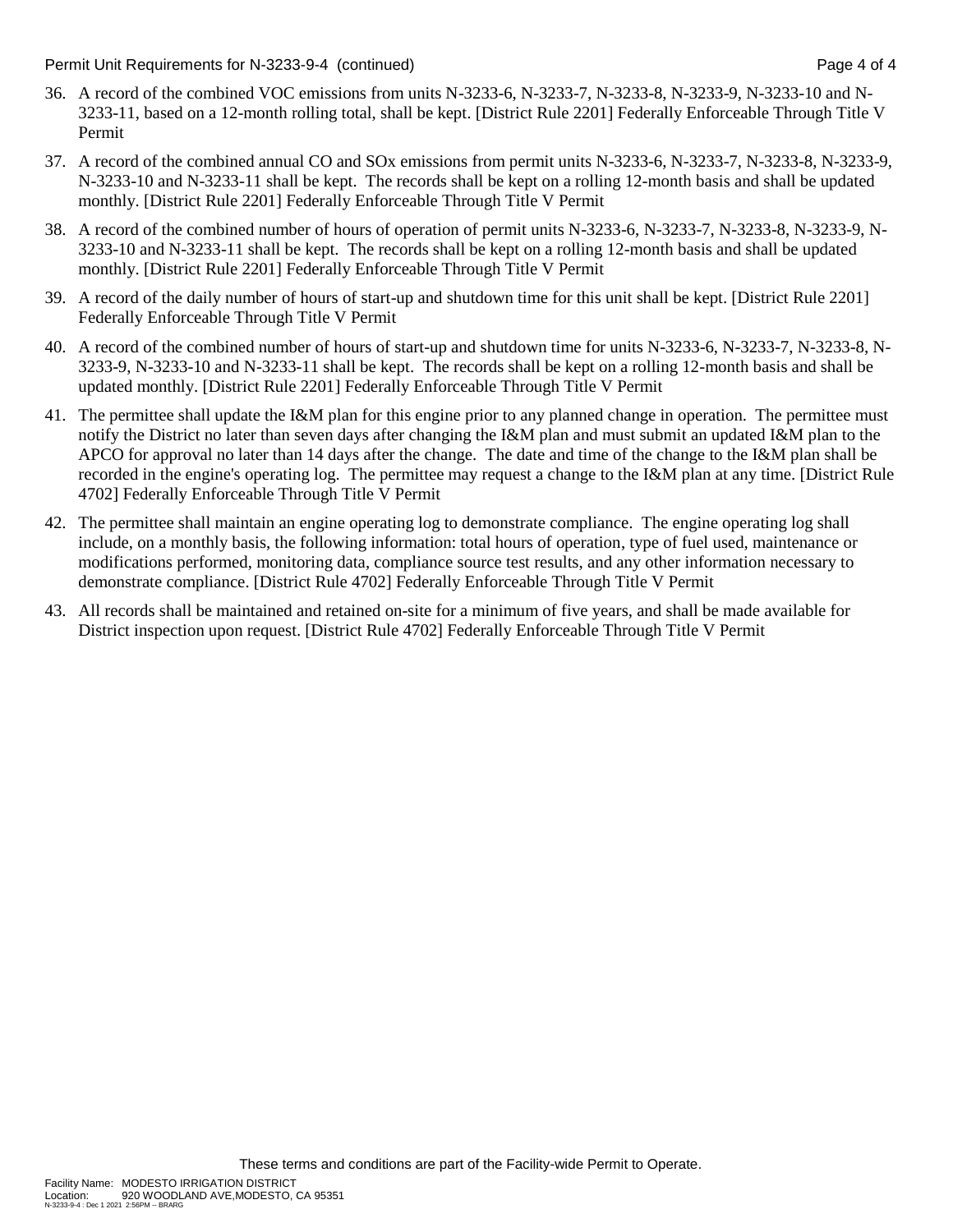### **PERMIT UNIT:** N-3233-10-4 **EXPIRATION DATE:** 11/30/2026

#### **EQUIPMENT DESCRIPTION:**

11,667 BHP NATURAL GAS FIRED WARTSILA 20V34SG IC ENGINE POWERING AN 8.44 MW ELECTRICAL GENERATOR. THE ENGINE IS EQUIPPED WITH A TURBOCHARGER, AN INTERCOOLER, A SELECTIVE CATALYTIC REDUCTION SYSTEM WITH AMMONIA INJECTION AND AN OXIDATION CATALYST (MODESTO IRRIGATION DISTRICT DESIGNATION 3E)

- 1. The unit shall be fueled solely with PUC quality natural gas. [District Rule 2201] Federally Enforceable Through Title V Permit
- 2. The combined start-up and shutdown duration of this unit shall not exceed 2 hours during any one day. [District Rule 2201] Federally Enforceable Through Title V Permit
- 3. The combined start-up and shutdown duration for permit units N-3233-6, N-3233-7, N-3233-8, N-3233-9, N-3233-10 and N-3233-11 shall not exceed 2,010 hours during any one calendar year. [District Rule 2201] Federally Enforceable Through Title V Permit
- 4. The NOx emissions during steady state operation shall not exceed 5 ppmvd @15% O2, over a 3 hour averaging period. [District Rules 2201 and 4702] Federally Enforceable Through Title V Permit
- 5. The NOx emissions during start-up and shutdown periods shall not exceed 9.48 lb/hr. [District Rule 2201] Federally Enforceable Through Title V Permit
- 6. The CO emissions during steady state operation shall not exceed 13 ppmvd @ 15% O2, over a 3 hour averaging period. [District Rules 2201 and 4702] Federally Enforceable Through Title V Permit
- 7. The CO emissions during start-up and shutdown periods shall not exceed 14.3 lb/hr. [District Rule 2201] Federally Enforceable Through Title V Permit
- 8. The VOC emissions during steady state operation shall not exceed 20 ppmvd @ 15% O2 as methane, over a 3 hour averaging period. [District Rules 2201 and 4702] Federally Enforceable Through Title V Permit
- 9. The VOC emissions during start-up and shutdown periods shall not exceed 7.53 lb/hr. [District Rule 2201] Federally Enforceable Through Title V Permit
- 10. The SOx emissions shall not exceed 0.4 lb/hr. [District Rule 2201] Federally Enforceable Through Title V Permit
- 11. The PM10 emissions shall not exceed 1.3 lb/hr. The filterable portion of the PM10 shall not exceed 0.02 g/bhp-hr. [District Rule 2201] Federally Enforceable Through Title V Permit
- 12. The ammonia emissions shall not exceed 10 ppmvd @ 15% O2 over a 24 hour rolling average. [District Rule 2201] Federally Enforceable Through Title V Permit
- 13. The combined NOx emissions from permit units N-3233-6, N-3233-7, N-3233-8, N-3233-9, N-3233-10 and N-3233- 11 shall not exceed 12,049 pounds during the first calendar quarter, 12,049 pounds during the second calendar quarter, 12,049 pounds during the third calendar quarter and 12,050 pounds during the fourth calendar quarter. [District Rule 2201] Federally Enforceable Through Title V Permit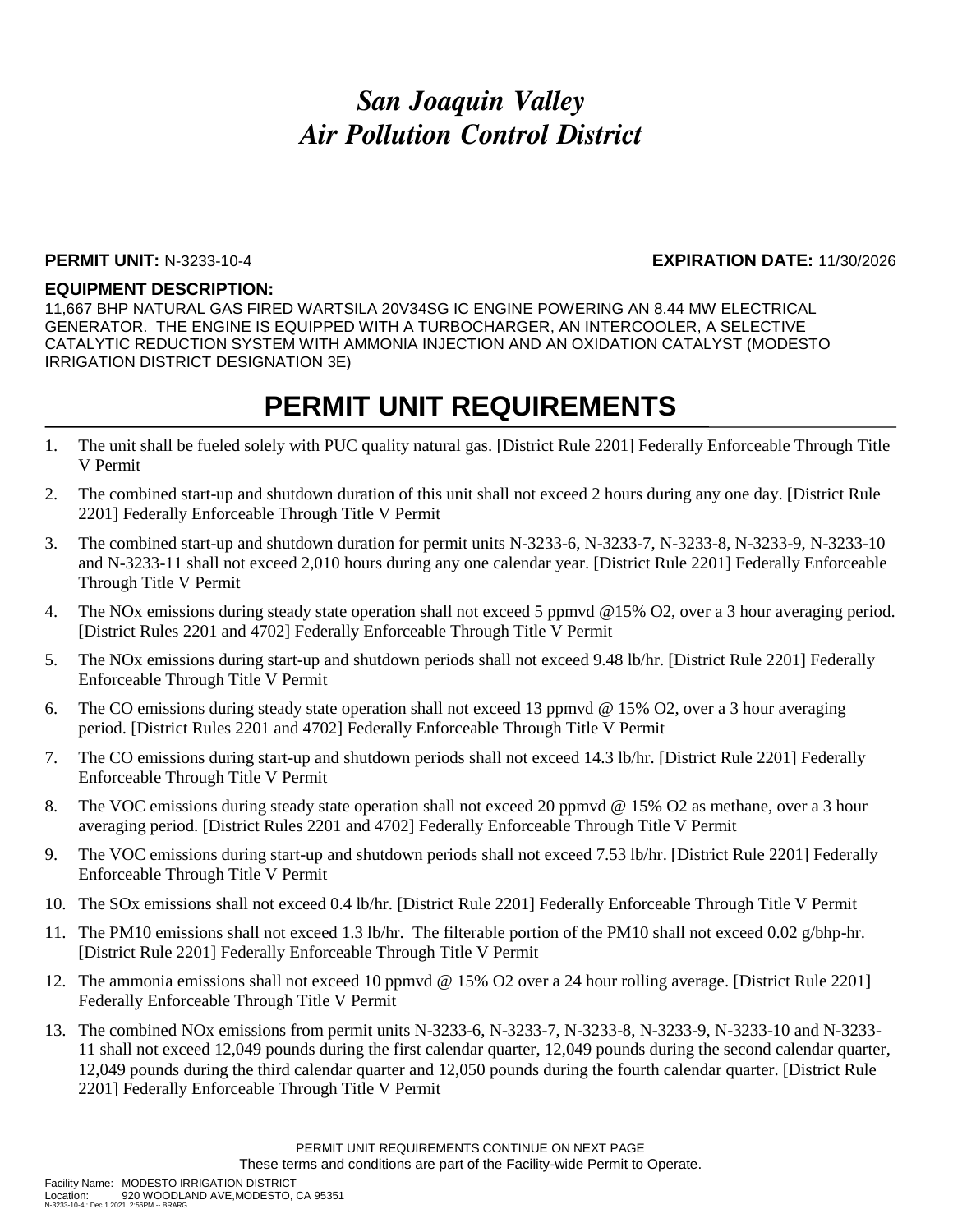Permit Unit Requirements for N-3233-10-4 (continued) Page 2 of 4

- 14. The combined CO emissions from permit units N-3233-6, N-3233-7, N-3233-8, N-3233-9, N-3233-10 and N-3233-11 shall not exceed 74,864 pounds during any rolling 12-month period. [District Rule 2201] Federally Enforceable Through Title V Permit
- 15. The combined VOC emissions from permit units N-3233-6, N-3233-7, N-3233-8, N-3233-9, N-3233-10 and N-3233- 11 shall not exceed 13,920 pounds during the first calendar quarter, 13,920 pounds during the second calendar quarter, 13,920 pounds during the third calendar quarter and 13,921 pounds during the fourth calendar quarter. [District Rule 2201] Federally Enforceable Through Title V Permit
- 16. The combined VOC emissions from units N-3233-6, N-3233-7, N-3233-8, N-3233-9, N-3233-10 and N-3233-11 shall not exceed 49,993 lb/yr, based on a 12-month rolling total. The start-up and shutdown period contributions shall be determined utilizing the number of start-up and shutdown hours in combination with the start-up and shutdown period emission limit. The steady-state contribution shall be determined utilizing the fuel usage during the previous 12 months and the VOC emission concentration determined during the most recent District approved source test or representative testing allowed by the District. [District Rule 2201] Federally Enforceable Through Title V Permit
- 17. The combined SOx emissions from permit units N-3233-6, N-3233-7, N-3233-8, N-3233-9, N-3233-10 and N-3233-11 shall not exceed 9,600 pounds during any rolling 12-month period. The SOx emissions shall be determined by applying the hourly emission limit of these permits to the combined number of operating hours of these engines. [District Rule 2201] Federally Enforceable Through Title V Permit
- 18. The combined PM10 emissions from permit units N-3233-6, N-3233-7, N-3233-8, N-3233-9, N-3233-10 and N-3233- 11 shall not exceed 7,800 pounds during the first calendar quarter, 7,800 pounds during the second calendar quarter, 7,800 pounds during the third calendar quarter and 7,800 pounds during the fourth calendar quarter. The PM10 emissions shall be determined by applying the hourly emission limit of these permits to the combined number of operating hours of these engines. [District Rule 2201] Federally Enforceable Through Title V Permit
- 19. Source testing to determine compliance with the NOx, CO, VOC, PM10 and ammonia emission limits of this permit shall be conducted not less than once every 12 months. The filterable and condensible PM10 emissions shall be determined separately. Representative testing, as specified in Rule 4702, may be allowed provided prior written District authorization is received. [District Rule 4702] Federally Enforceable Through Title V Permit
- 20. Source testing shall be conducted using the methods and procedures approved by the District. The District must be notified at least 30 days prior to any compliance source test, and a source test plan must be submitted for approval at least 15 days prior to testing. [District Rule 1081] Federally Enforceable Through Title V Permit
- 21. The results of each source test shall be submitted to the District within 60 days thereafter. [District Rule 1081] Federally Enforceable Through Title V Permit
- 22. Emissions source testing shall be conducted with the engine operating either at conditions representative of normal operations or conditions specified in the Permit to Operate. [District Rule 4702] Federally Enforceable Through Title V Permit
- 23. For emissions source testing, the arithmetic average of three 30-consecutive-minute test runs shall apply. If two of three runs are above an applicable limit, the test cannot be used to demonstrate compliance with an applicable limit. VOC emissions shall be reported as methane. VOC, NOx, and CO concentrations shall be reported in ppmv, corrected to 15% oxygen. [District Rule 4702] Federally Enforceable Through Title V Permit
- 24. The following test methods shall be used: NOx (ppmv) EPA Method 7E or ARB Method 100, CO (ppmv) EPA Method 10 or ARB Method 100, stack gas oxygen - EPA Method 3 or 3A or ARB Method 100, and VOC (ppmv) - EPA Method 18, 25A or 25B, or ARB Method 100, SOx - CARB Method 100, PM10 - EPA Methods 201A and 202, CARB Method 5, or EPA Methods 5 and 202, and ammonia - BAAQMD Method ST-1B. Alternative source test methods are allowed provided prior written District authorization is received. [District Rules 1081, 2201 and 4702] Federally Enforceable Through Title V Permit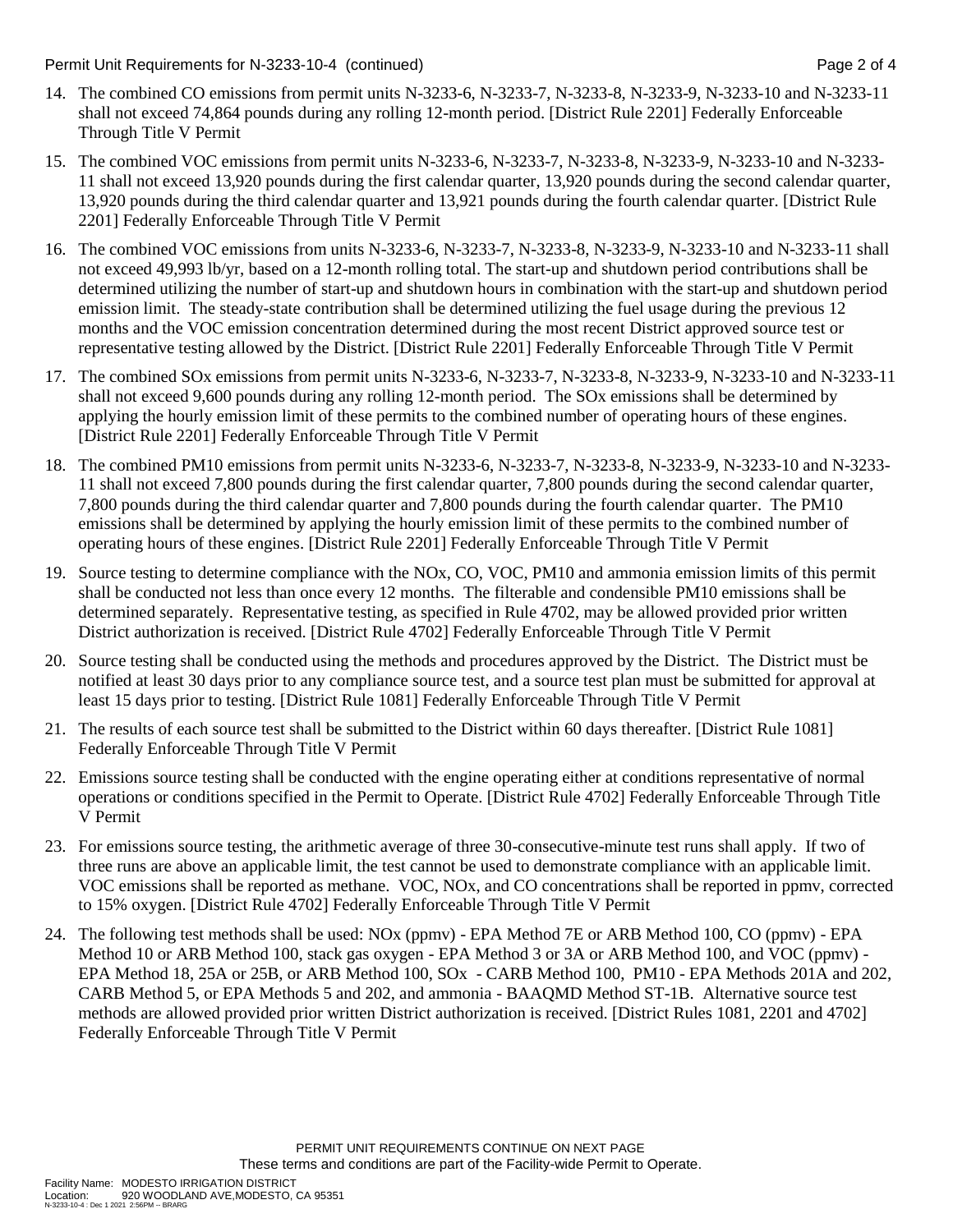Permit Unit Requirements for N-3233-10-4 (continued) Page 3 of 4

- 25. The owner or operator shall certify, maintain, operate, and quality-assure a continuous emission monitor system (CEMS) on each engine exhaust that continuously measures and records the exhaust gas NOx, CO, and O2 concentrations. Continuous emissions monitors shall be capable of monitoring emissions during normal operating conditions and during startups and shutdowns. [District Rules 1080 and 4702, 40 CFR 60.8, and 40 CFR 60.13] Federally Enforceable Through Title V Permit
- 26. NOx, CO and O2 CEMS shall meet the requirements in 40 CFR Part 60, Appendix F and Part 60, Appendix B, or shall meet equivalent specifications established by mutual agreement of the District, the CARB, and the EPA. [District Rule 1080 and 40 CFR 60.13] Federally Enforceable Through Title V Permit
- 27. The CEMS shall complete a minimum of one cycle of operation (sampling, analyzing, and data recording) for each 15 minute quadrant of the hour or shall meet equivalent specifications established by mutual agreement of the District, the CARB and the EPA. [District Rule 1080 and 40 CFR 60.13] Federally Enforceable Through Title V Permit
- 28. The CEMS data shall be reduced to hourly averages as specified in 40 CFR Part 60 section 60.13(h), or by other methods deemed equivalent by mutual agreement with the District, the CARB, and the EPA. [District Rule 1080 and 40 CFR 60.13] Federally Enforceable Through Title V Permit
- 29. In accordance with 40 CFR Part 60, Appendix F, each CEMS shall be audited at least once each calendar quarter. The audit shall be either a Relative Accuracy Test Audit (RATA) or a Cylinder Gas Audit (CGA). A RATA must be conducted at least once every four calendar quarters. A CGA may be conducted in three of four calendar quarters, but in no more than three quarters in succession. The audit reports and the quarterly compliance reports shall be submitted to the District. [District Rule 1080, 40 CFR 60.8 and 40 CFR 60.13] Federally Enforceable Through Title V Permit
- 30. The owner or operator shall perform a RATA for NOx, CO and O2 as specified by 40 CFR Part 60, Appendix F at least once every four calendar quarters. The permittee shall comply with the applicable requirements for quality assurance testing and maintenance of the continuous emission monitoring equipment in accordance with the procedures and guidance specified in 40 CFR Part 60, Appendix F. [District Rule 1080] Federally Enforceable Through Title V Permit
- 31. Upon written notice from the District, the owner or operator shall provide a summary of the data obtained from the CEMS. This summary shall be in the form and the manner prescribed by the District. [District Rule 1080] Federally Enforceable Through Title V Permit
- 32. The facility shall maintain equipment, facilities, and systems compatible with the District's CEMS data polling software system and shall make CEMS data available to the District's automated polling system on a daily basis. Upon notice by the District that the facility's CEMS is not providing polling data, the facility may continue to operate without providing automated data for a maximum of 30 days per calendar year provided the CEMS data is sent to the District by a District-approved alternative method. [District Rule 1080] Federally Enforceable Through Title V Permit
- 33. The owner or operator shall maintain the following records: the date, time and duration of any malfunction of the continuous monitoring equipment; dates of performance testing; dates of evaluations, calibrations, checks, and adjustments of the continuous monitoring equipment; date and time period that a continuous monitoring system or monitoring device was inoperative. [District Rules 1080 and 2201, and 40 CFR 60.7(f)] Federally Enforceable Through Title V Permit
- 34. The owner or operator shall submit a written report of CEMS operations for each calendar quarter to the District. The report is due on the 30th day following the end of the calendar quarter and shall include the following: Time intervals, data and magnitude of excess NOx emissions, nature and the cause of excess emissions (if known), corrective actions taken and preventive measures adopted; Averaging period used for data reporting corresponding to the averaging period specified in the emission test period used to determine compliance with an emission standard; Applicable time and date of each period during which the CEMS was inoperative, except for zero and span checks, and the nature of system repairs and adjustments; A negative declaration when no excess emissions occurred. [District Rule 1080, and 40 CFR 60.7(c) and (d)] Federally Enforceable Through Title V Permit
- 35. A record of the combined quarterly and annual NOx, VOC and PM10 emissions from permit units N-3233-6, N-3233- 7, N-3233-8, N-3233-9, N-3233-10 and N-3233-11 shall be kept. The records shall be kept on a calendar quarter and a rolling 12-month basis and shall be updated monthly. [District Rule 2201] Federally Enforceable Through Title V Permit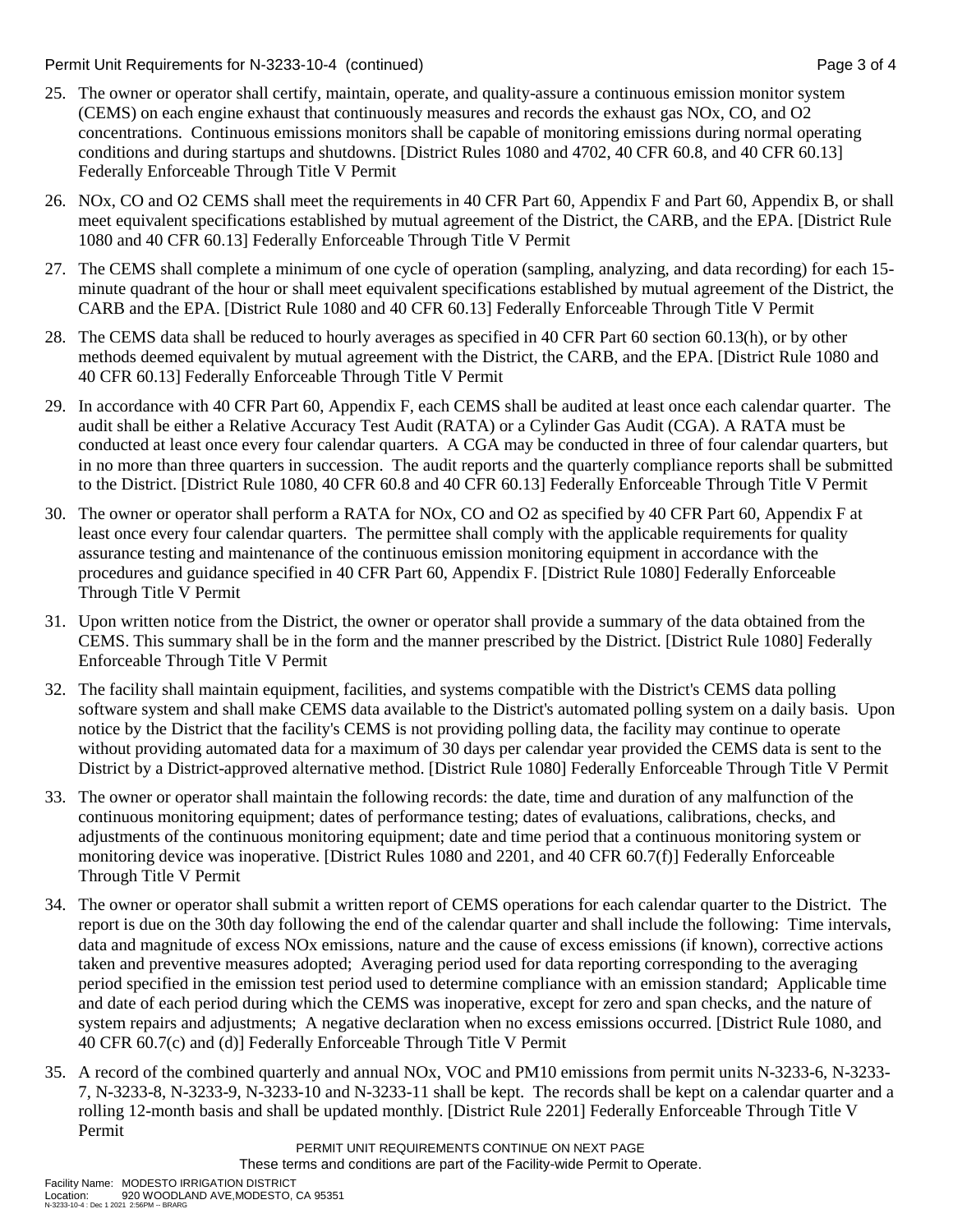Permit Unit Requirements for N-3233-10-4 (continued) Page 4 of 4

- 36. A record of the combined VOC emissions from units N-3233-6, N-3233-7, N-3233-8, N-3233-9, N-3233-10 and N-3233-11, based on a 12 month rolling total, shall be kept. [District Rule 2201] Federally Enforceable Through Title V Permit
- 37. A record of the combined annual CO and SOx emissions from permit units N-3233-6, N-3233-7, N-3233-8, N-3233-9, N-3233-10 and N-3233-11 shall be kept. The records shall be kept on a rolling 12-month basis and shall be updated monthly. [District Rule 2201] Federally Enforceable Through Title V Permit
- 38. A record of the combined number of hours of operation of permit units N-3233-6, N-3233-7, N-3233-8, N-3233-9, N-3233-10 and N-3233-11 shall be kept. The records shall be kept on a rolling 12-month basis and shall be updated monthly. [District Rule 2201] Federally Enforceable Through Title V Permit
- 39. A record of the daily number of hours of start-up and shutdown time for this unit shall be kept. [District Rule 2201] Federally Enforceable Through Title V Permit
- 40. A record of the combined number of hours of start-up and shutdown time for units N-3233-6, N-3233-7, N-3233-8, N-3233-9, N-3233-10 and N-3233-11 shall be kept. The records shall be kept on a rolling 12-month basis and shall be updated monthly. [District Rule 2201] Federally Enforceable Through Title V Permit
- 41. The permittee shall update the I&M plan for this engine prior to any planned change in operation. The permittee must notify the District no later than seven days after changing the I&M plan and must submit an updated I&M plan to the APCO for approval no later than 14 days after the change. The date and time of the change to the I&M plan shall be recorded in the engine's operating log. The permittee may request a change to the I&M plan at any time. [District Rule 4702] Federally Enforceable Through Title V Permit
- 42. The permittee shall maintain an engine operating log to demonstrate compliance. The engine operating log shall include, on a monthly basis, the following information: total hours of operation, type of fuel used, maintenance or modifications performed, monitoring data, compliance source test results, and any other information necessary to demonstrate compliance. [District Rule 4702] Federally Enforceable Through Title V Permit
- 43. All records shall be maintained and retained on-site for a minimum of five years, and shall be made available for District inspection upon request. [District Rule 4702] Federally Enforceable Through Title V Permit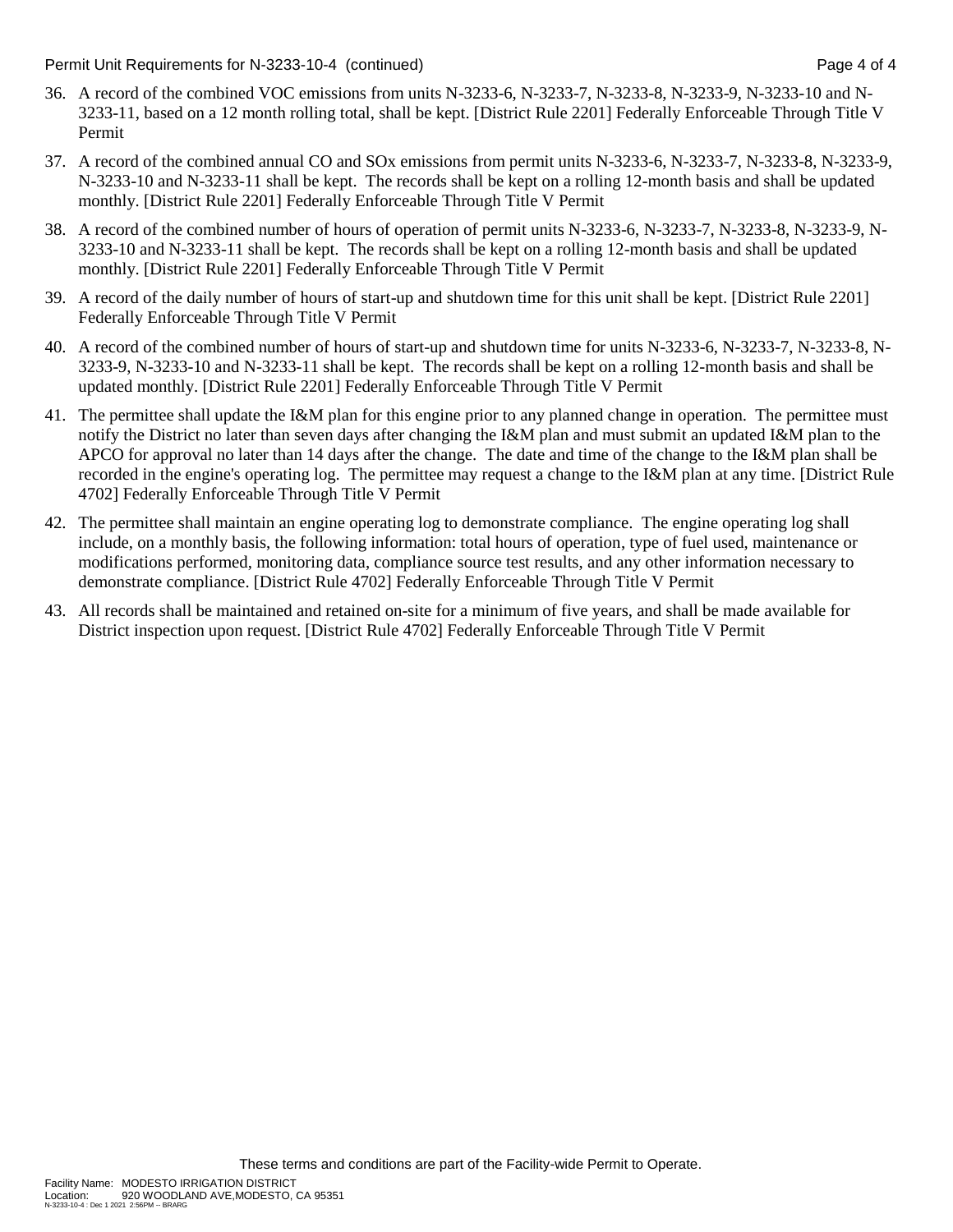### **PERMIT UNIT:** N-3233-11-4 **EXPIRATION DATE:** 11/30/2026

#### **EQUIPMENT DESCRIPTION:**

11,667 BHP NATURAL GAS FIRED WARTSILA 20V34SG IC ENGINE POWERING AN 8.44 MW ELECTRICAL GENERATOR. THE ENGINE IS EQUIPPED WITH A TURBOCHARGER, AN INTERCOOLER, A SELECTIVE CATALYTIC REDUCTION SYSTEM WITH AMMONIA INJECTION AND AN OXIDATION CATALYST (MODESTO IRRIGATION DISTRICT DESIGNATION 3F)

- 1. The unit shall be fueled solely with PUC quality natural gas. [District Rule 2201] Federally Enforceable Through Title V Permit
- 2. The combined start-up and shutdown duration of this unit shall not exceed 2 hours during any one day. [District Rule 2201] Federally Enforceable Through Title V Permit
- 3. The combined start-up and shutdown duration for permit units N-3233-6, N-3233-7, N-3233-8, N-3233-9, N-3233-10 and N-3233-11 shall not exceed 2,010 hours during any one calendar year. [District Rule 2201] Federally Enforceable Through Title V Permit
- 4. The NOx emissions during steady state operation shall not exceed 5 ppmvd @15% O2, over a 3 hour averaging period. [District Rules 2201 and 4702] Federally Enforceable Through Title V Permit
- 5. The NOx emissions during start-up and shutdown periods shall not exceed 9.48 lb/hr. [District Rule 2201] Federally Enforceable Through Title V Permit
- 6. The CO emissions during steady state operation shall not exceed 13 ppmvd @ 15% O2, over a 3 hour averaging period. [District Rules 2201 and 4702] Federally Enforceable Through Title V Permit
- 7. The CO emissions during start-up and shutdown periods shall not exceed 14.3 lb/hr. [District Rule 2201] Federally Enforceable Through Title V Permit
- 8. The VOC emissions during steady state operation shall not exceed 20 ppmvd @ 15% O2 as methane, over a 3 hour averaging period. [District Rules 2201 and 4702] Federally Enforceable Through Title V Permit
- 9. The VOC emissions during start-up and shutdown periods shall not exceed 7.53 lb/hr. [District Rule 2201] Federally Enforceable Through Title V Permit
- 10. The SOx emissions shall not exceed 0.4 lb/hr. [District Rule 2201] Federally Enforceable Through Title V Permit
- 11. The PM10 emissions shall not exceed 1.3 lb/hr. The filterable portion of the PM10 shall not exceed 0.02 g/bhp-hr. [District Rule 2201] Federally Enforceable Through Title V Permit
- 12. The ammonia emissions shall not exceed 10 ppmvd @ 15% O2 over a 24 hour rolling average. [District Rule 2201] Federally Enforceable Through Title V Permit
- 13. The combined NOx emissions from permit units N-3233-6, N-3233-7, N-3233-8, N-3233-9, N-3233-10 and N-3233- 11 shall not exceed 12,049 pounds during the first calendar quarter, 12,049 pounds during the second calendar quarter, 12,049 pounds during the third calendar quarter and 12,050 pounds during the fourth calendar quarter. [District Rule 2201] Federally Enforceable Through Title V Permit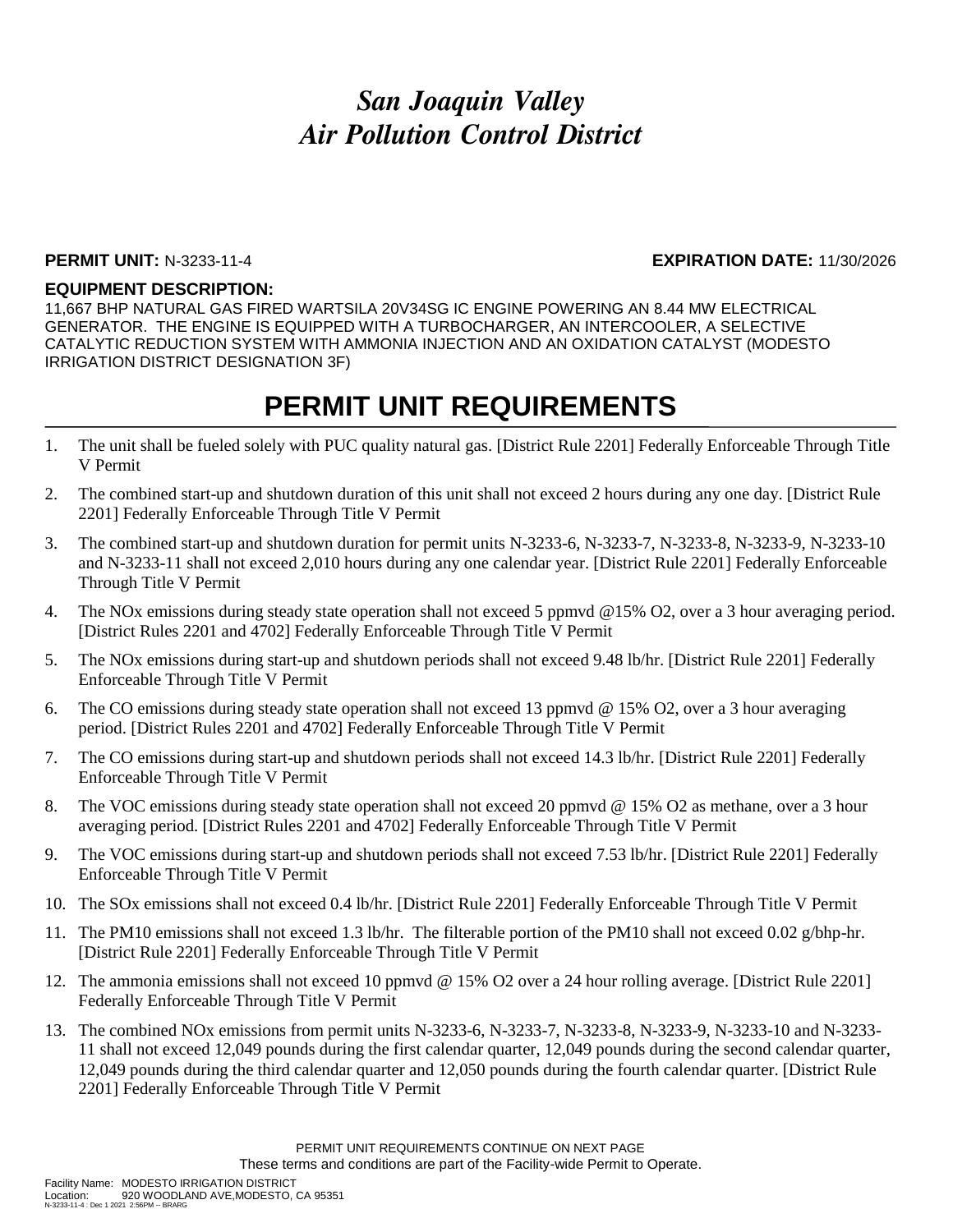Permit Unit Requirements for N-3233-11-4 (continued) Page 2 of 4

- 14. The combined CO emissions from permit units N-3233-6, N-3233-7, N-3233-8, N-3233-9, N-3233-10 and N-3233-11 shall not exceed 74,864 pounds during any rolling 12-month period. [District Rule 2201] Federally Enforceable Through Title V Permit
- 15. The combined VOC emissions from permit units N-3233-6, N-3233-7, N-3233-8, N-3233-9, N-3233-10 and N-3233- 11 shall not exceed 13,920 pounds during the first calendar quarter, 13,920 pounds during the second calendar quarter, 13,920 pounds during the third calendar quarter and 13,921 pounds during the fourth calendar quarter. [District Rule 2201] Federally Enforceable Through Title V Permit
- 16. The combined VOC emissions from units N-3233-6, N-3233-7, N-3233-8, N-3233-9, N-3233-10 and N-3233-11 shall not exceed 49,993 lb/yr, based on a 12-month rolling total. The start-up and shutdown period contributions shall be determined utilizing the number of start-up and shutdown hours in combination with the start-up and shutdown period emission limit. The steady-state contribution shall be determined utilizing the fuel usage during the previous 12 months and the VOC emission concentration determined during the most recent District approved source test or representative testing allowed by the District. [District Rule 2201] Federally Enforceable Through Title V Permit
- 17. The combined SOx emissions from permit units N-3233-6, N-3233-7, N-3233-8, N-3233-9, N-3233-10 and N-3233-11 shall not exceed 9,600 pounds during any rolling 12-month period. The SOx emissions shall be determined by applying the hourly emission limit of these permits to the combined number of operating hours of these engines. [District Rule 2201] Federally Enforceable Through Title V Permit
- 18. The combined PM10 emissions from permit units N-3233-6, N-3233-7, N-3233-8, N-3233-9, N-3233-10 and N-3233- 11 shall not exceed 7,800 pounds during the first calendar quarter, 7,800 pounds during the second calendar quarter, 7,800 pounds during the third calendar quarter and 7,800 pounds during the fourth calendar quarter. The PM10 emissions shall be determined by applying the hourly emission limit of these permits to the combined number of operating hours of these engines. [District Rule 2201] Federally Enforceable Through Title V Permit
- 19. Source testing to determine compliance with the NOx, CO, VOC, PM10 and ammonia emission limits of this permit shall be conducted not less than once every 12 months. The filterable and condensible PM10 emissions shall be determined separately. Representative testing, as specified in Rule 4702, may be allowed provided prior written District authorization is received. [District Rule 4702] Federally Enforceable Through Title V Permit
- 20. Source testing shall be conducted using the methods and procedures approved by the District. The District must be notified at least 30 days prior to any compliance source test, and a source test plan must be submitted for approval at least 15 days prior to testing. [District Rule 1081] Federally Enforceable Through Title V Permit
- 21. The results of each source test shall be submitted to the District within 60 days thereafter. [District Rule 1081] Federally Enforceable Through Title V Permit
- 22. Emissions source testing shall be conducted with the engine operating either at conditions representative of normal operations or conditions specified in the Permit to Operate. [District Rule 4702] Federally Enforceable Through Title V Permit
- 23. For emissions source testing, the arithmetic average of three 30-consecutive-minute test runs shall apply. If two of three runs are above an applicable limit, the test cannot be used to demonstrate compliance with an applicable limit. VOC emissions shall be reported as methane. VOC, NOx, and CO concentrations shall be reported in ppmv, corrected to 15% oxygen. [District Rule 4702] Federally Enforceable Through Title V Permit
- 24. The following test methods shall be used: NOx (ppmv) EPA Method 7E or ARB Method 100, CO (ppmv) EPA Method 10 or ARB Method 100, stack gas oxygen - EPA Method 3 or 3A or ARB Method 100, and VOC (ppmv) - EPA Method 18, 25A or 25B, or ARB Method 100, SOx - CARB Method 100, PM10 - EPA Methods 201A and 202, CARB Method 5, or EPA Methods 5 and 202, and ammonia - BAAQMD Method ST-1B. Alternative source test methods are allowed provided prior written District authorization is received. [District Rules 1081, 2201 and 4702] Federally Enforceable Through Title V Permit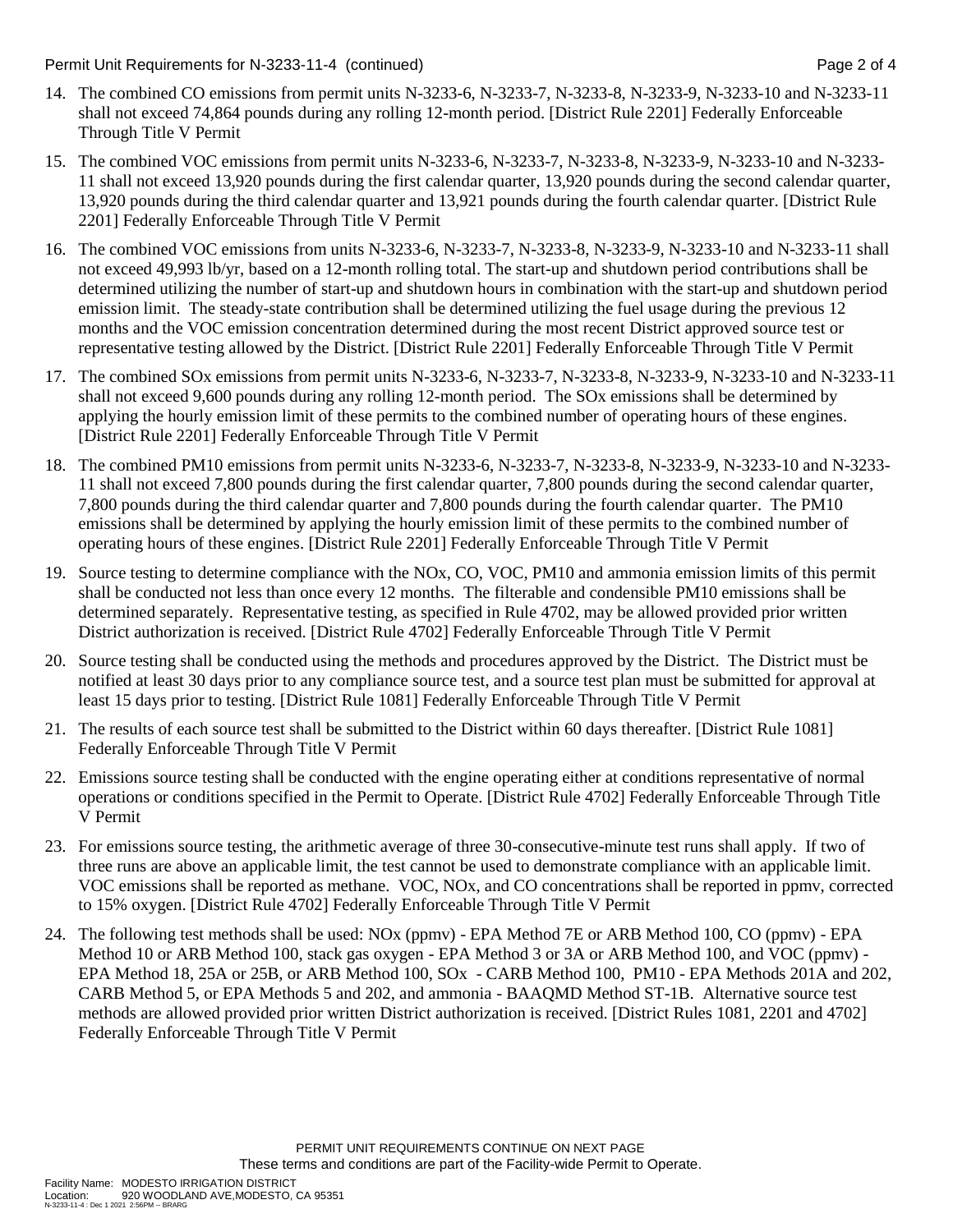Permit Unit Requirements for N-3233-11-4 (continued) Page 3 of 4

- 25. The owner or operator shall certify, maintain, operate, and quality-assure a continuous emission monitor system (CEMS) on each engine exhaust that continuously measures and records the exhaust gas NOx, CO, and O2 concentrations. Continuous emissions monitors shall be capable of monitoring emissions during normal operating conditions and during startups and shutdowns. [District Rules 1080 and 4702, 40 CFR 60.8, and 40 CFR 60.13] Federally Enforceable Through Title V Permit
- 26. NOx, CO and O2 CEMS shall meet the requirements in 40 CFR Part 60, Appendix F and Part 60, Appendix B, or shall meet equivalent specifications established by mutual agreement of the District, the CARB, and the EPA. [District Rule 1080 and 40 CFR 60.13] Federally Enforceable Through Title V Permit
- 27. The CEMS shall complete a minimum of one cycle of operation (sampling, analyzing, and data recording) for each 15 minute quadrant of the hour or shall meet equivalent specifications established by mutual agreement of the District, the CARB and the EPA. [District Rule 1080 and 40 CFR 60.13] Federally Enforceable Through Title V Permit
- 28. The CEMS data shall be reduced to hourly averages as specified in 40 CFR Part 60 section 60.13(h), or by other methods deemed equivalent by mutual agreement with the District, the CARB, and the EPA. [District Rule 1080 and 40 CFR 60.13] Federally Enforceable Through Title V Permit
- 29. In accordance with 40 CFR Part 60, Appendix F, each CEMS shall be audited at least once each calendar quarter. The audit shall be either a Relative Accuracy Test Audit (RATA) or a Cylinder Gas Audit (CGA). A RATA must be conducted at least once every four calendar quarters. A CGA may be conducted in three of four calendar quarters, but in no more than three quarters in succession. The audit reports and the quarterly compliance reports shall be submitted to the District. [District Rule 1080, 40 CFR 60.8 and 40 CFR 60.13] Federally Enforceable Through Title V Permit
- 30. The owner or operator shall perform a RATA for NOx, CO and O2 as specified by 40 CFR Part 60, Appendix F at least once every four calendar quarters. The permittee shall comply with the applicable requirements for quality assurance testing and maintenance of the continuous emission monitoring equipment in accordance with the procedures and guidance specified in 40 CFR Part 60, Appendix F. [District Rule 1080] Federally Enforceable Through Title V Permit
- 31. Upon written notice from the District, the owner or operator shall provide a summary of the data obtained from the CEMS. This summary shall be in the form and the manner prescribed by the District. [District Rule 1080] Federally Enforceable Through Title V Permit
- 32. The facility shall maintain equipment, facilities, and systems compatible with the District's CEMS data polling software system and shall make CEMS data available to the District's automated polling system on a daily basis. Upon notice by the District that the facility's CEMS is not providing polling data, the facility may continue to operate without providing automated data for a maximum of 30 days per calendar year provided the CEMS data is sent to the District by a District-approved alternative method. [District Rule 1080] Federally Enforceable Through Title V Permit
- 33. The owner or operator shall maintain the following records: the date, time and duration of any malfunction of the continuous monitoring equipment; dates of performance testing; dates of evaluations, calibrations, checks, and adjustments of the continuous monitoring equipment; date and time period that a continuous monitoring system or monitoring device was inoperative. [District Rules 1080 and 2201, and 40 CFR 60.7(f)] Federally Enforceable Through Title V Permit
- 34. The owner or operator shall submit a written report of CEMS operations for each calendar quarter to the District. The report is due on the 30th day following the end of the calendar quarter and shall include the following: Time intervals, data and magnitude of excess NOx emissions, nature and the cause of excess emissions (if known), corrective actions taken and preventive measures adopted; Averaging period used for data reporting corresponding to the averaging period specified in the emission test period used to determine compliance with an emission standard; Applicable time and date of each period during which the CEMS was inoperative, except for zero and span checks, and the nature of system repairs and adjustments; A negative declaration when no excess emissions occurred. [District Rule 1080, and 40 CFR 60.7(c) and (d)] Federally Enforceable Through Title V Permit
- 35. A record of the combined quarterly and annual NOx, VOC and PM10 emissions from permit units N-3233-6, N-3233- 7, N-3233-8, N-3233-9, N-3233-10 and N-3233-11 shall be kept. The records shall be kept on a calendar quarter and a rolling 12-month basis and shall be updated monthly. [District Rule 2201] Federally Enforceable Through Title V Permit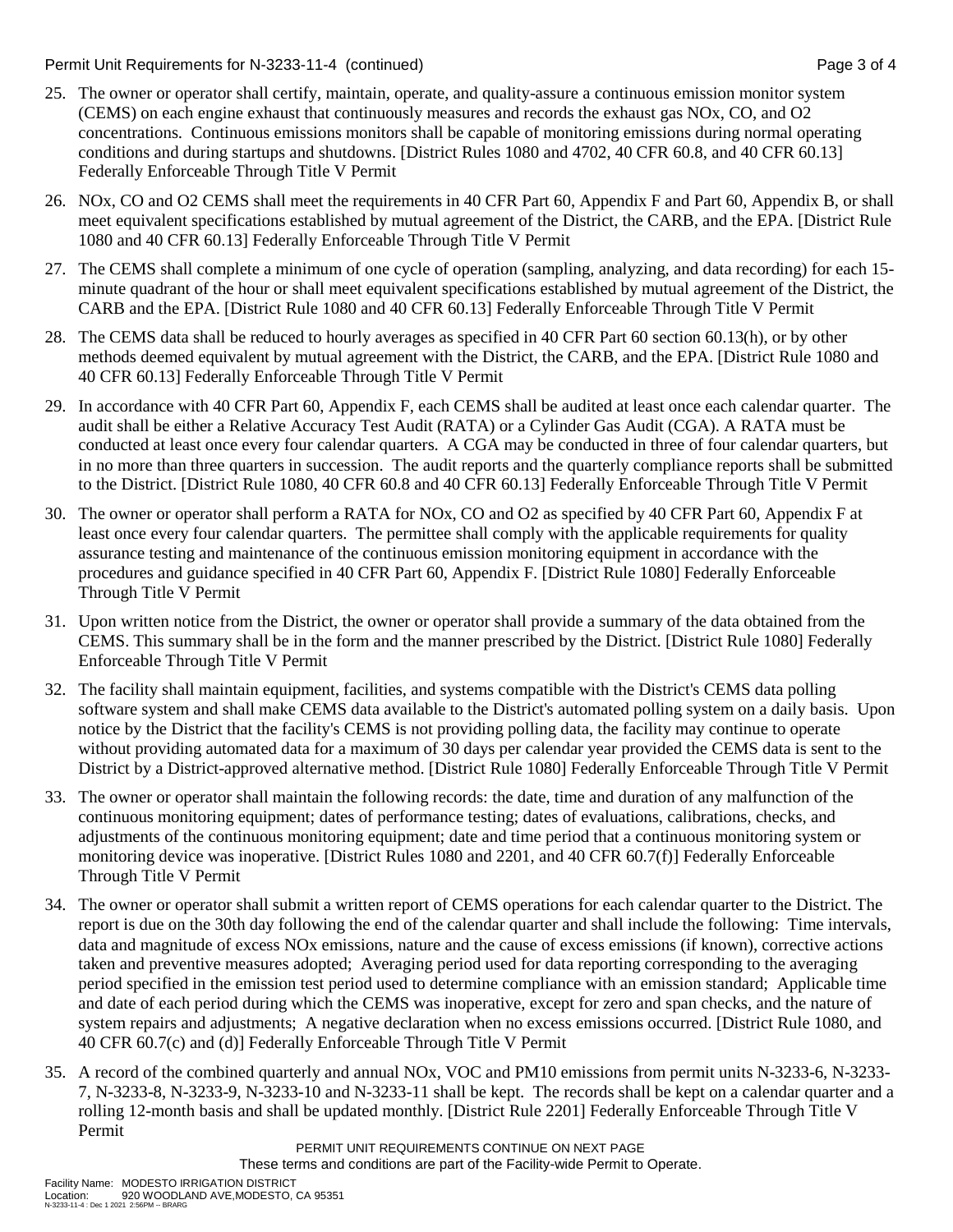Permit Unit Requirements for N-3233-11-4 (continued) Page 4 of 4

- 36. A record of the combined VOC emissions from units N-3233-6, N-3233-7, N-3233-8, N-3233-9, N-3233-10 and N-3233-11, based on a 12 month rolling total, shall be kept. [District Rule 2201] Federally Enforceable Through Title V Permit
- 37. A record of the combined annual CO and SOx emissions from permit units N-3233-6, N-3233-7, N-3233-8, N-3233-9, N-3233-10 and N-3233-11 shall be kept. The records shall be kept on a rolling 12-month basis and shall be updated monthly. [District Rule 2201] Federally Enforceable Through Title V Permit
- 38. A record of the combined number of hours of operation of permit units N-3233-6, N-3233-7, N-3233-8, N-3233-9, N-3233-10 and N-3233-11 shall be kept. The records shall be kept on a rolling 12-month basis and shall be updated month. [District Rule 2201] Federally Enforceable Through Title V Permit
- 39. A record of the daily number of hours of start-up and shutdown time for this unit shall be kept. [District Rule 2201] Federally Enforceable Through Title V Permit
- 40. A record of the combined number of hours of start-up and shutdown time for units N-3233-6, N-3233-7, N-3233-8, N-3233-9, N-3233-10 and N-3233-11 shall be kept. The records shall be kept on a rolling 12-month basis and shall be updated monthly. [District Rule 2201] Federally Enforceable Through Title V Permit
- 41. The permittee shall update the I&M plan for this engine prior to any planned change in operation. The permittee must notify the District no later than seven days after changing the I&M plan and must submit an updated I&M plan to the APCO for approval no later than 14 days after the change. The date and time of the change to the I&M plan shall be recorded in the engine's operating log. The permittee may request a change to the I&M plan at any time. [District Rule 4702] Federally Enforceable Through Title V Permit
- 42. The permittee shall maintain an engine operating log to demonstrate compliance. The engine operating log shall include, on a monthly basis, the following information: total hours of operation, type of fuel used, maintenance or modifications performed, monitoring data, compliance source test results, and any other information necessary to demonstrate compliance. [District Rule 4702] Federally Enforceable Through Title V Permit
- 43. All records shall be maintained and retained on-site for a minimum of five years, and shall be made available for District inspection upon request. [District Rule 4702] Federally Enforceable Through Title V Permit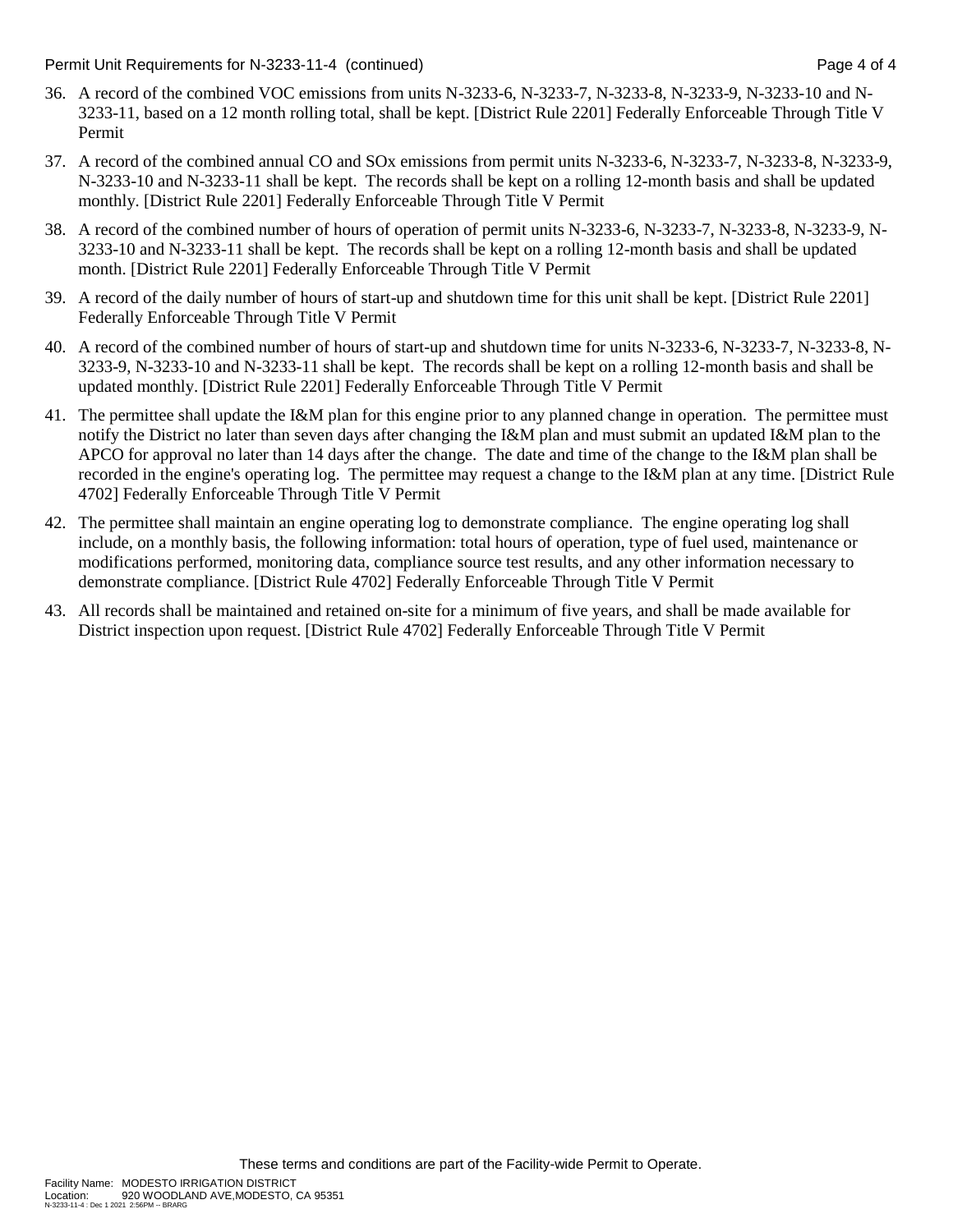#### **PERMIT UNIT:** N-3233-13-2 **EXPIRATION DATE:** 11/30/2026

#### **EQUIPMENT DESCRIPTION:**

62 BHP CUMMINS MODEL CFP33-F25 TIER 2 CERTIFIED DIESEL-FIRED EMERGENCY IC ENGINE POWERING A FIREWATER PUMP

- 1. Particulate matter emissions shall not exceed 0.1 grains/dscf in concentration. [District Rule 4201] Federally Enforceable Through Title V Permit
- 2. This engine shall be equipped with an operational non-resettable elapsed time meter or other APCO approved alternative. [District Rule 4702, 17 CCR 93115 and 40 CFR Part 60 Subpart IIII] Federally Enforceable Through Title V Permit
- 3. The exhaust stack shall vent vertically upward. The vertical exhaust flow shall not be impeded by a rain cap (flapper ok), roof overhang, or any other obstruction. [District Rule 4102]
- 4. This engine shall be operated and maintained in proper operating condition as recommended by the engine manufacturer or emissions control system supplier. [District Rule 4702 and 40 CFR Part 60 Subpart IIII] Federally Enforceable Through Title V Permit
- 5. The emissions from this engine shall not exceed any of the following limits: 4.24 g-NOx/bhp-hr, 0.82 g-CO/bhp-hr, 0.18 g-VOC/bhp-hr or 0.0053 g-SOx/bhp-hr. [District Rule 2201, 13 CCR 2423, 17 CCR 93115, and 40 CFR Part 60 Subpart IIII] Federally Enforceable Through Title V Permit
- 6. The emissions from this engine shall not exceed 0.17 g-PM10/bhp-hr based on USEPA certification using ISO 8178 test procedure. [District Rules 2201 and 4102, 13 CCR 2423, 17 CCR 93115, and 40 CFR Part 60 Subpart IIII] Federally Enforceable Through Title V Permit
- 7. Only CARB certified diesel fuel containing not more than 0.0015% sulfur by weight is to be used. [District Rules 2201 and 4801, 17 CCR 93115 and 40 CFR Part 60 Subpart IIII] Federally Enforceable Through Title V Permit
- 8. This engine shall be operated only for testing and maintenance of the engine, required regulatory purposes, and during emergency situations. Operation of the engine for maintenance, testing, and required regulatory purposes shall not exceed 50 hours per calendar year. [District Rule 4702, 17 CCR 93115, and 40 CFR Part 60 Subpart IIII] Federally Enforceable Through Title V Permit
- 9. During periods of operation for maintenance, testing, and required regulatory purposes, the permittee shall monitor the operational characteristics of the engine as recommended by the manufacturer or emission control system supplier (for example: check engine fluid levels, battery, cables and connections; change engine oil and filters; replace engine coolant; and/or other operational characteristics as recommended by the manufacturer or supplier). [District Rule 4702] Federally Enforceable Through Title V Permit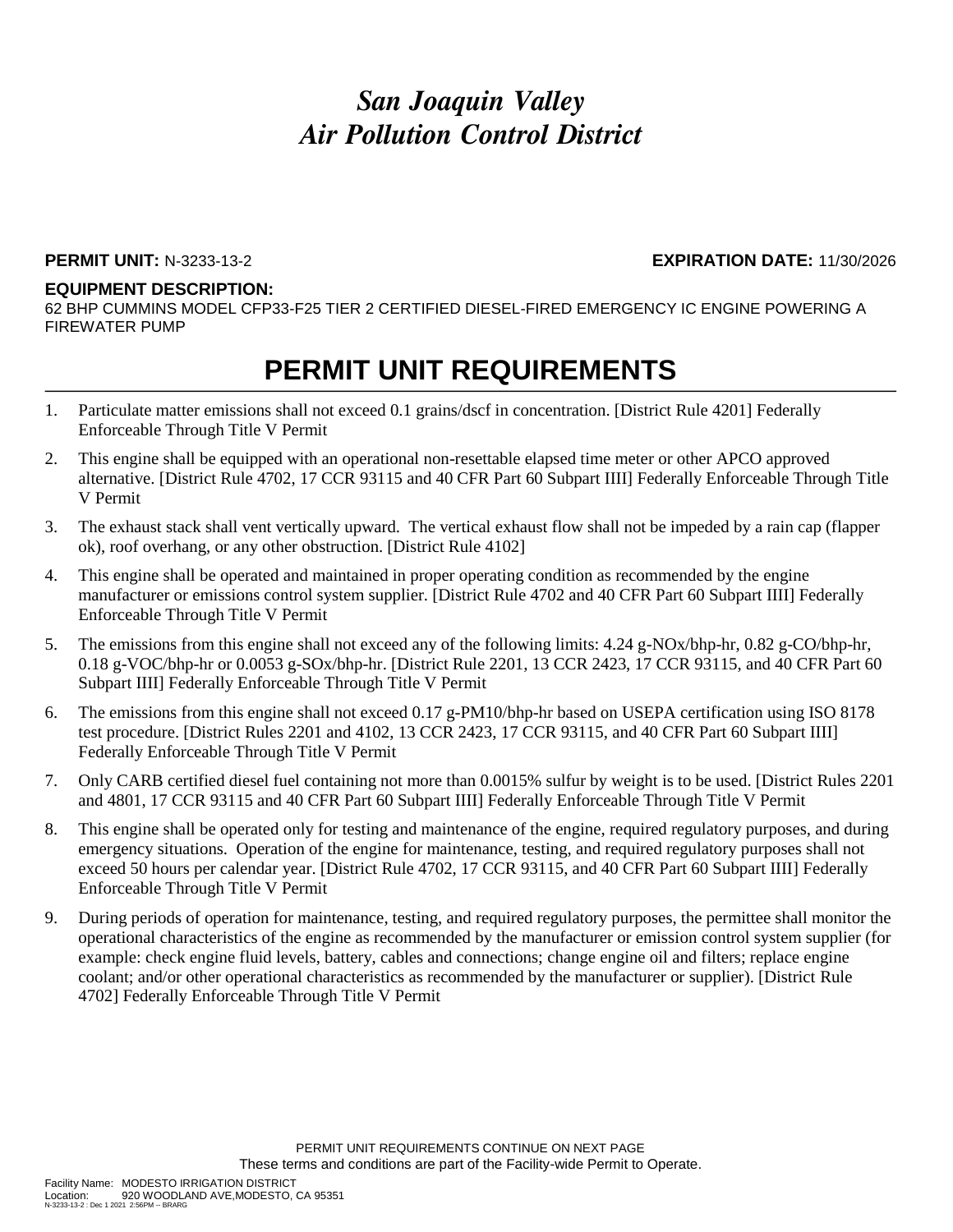Permit Unit Requirements for N-3233-13-2 (continued) **Page 2** of 2

- 10. The permittee shall maintain monthly records of emergency and non-emergency operation. Records shall include the number of hours of emergency operation, the date and number of hours of all testing and maintenance operations, the purpose of the operation (for example: load testing, weekly testing, rolling blackout, general area power outage, etc.) and records of operational characteristics monitoring. For units with automated testing systems, the operator may, as an alternative to keeping records of actual operation for testing purposes, maintain a readily accessible written record of the automated testing schedule. [District Rule 4702, 17 CCR 93115 and 40 CFR Part 60 Subpart IIII] Federally Enforceable Through Title V Permit
- 11. All records shall be maintained and retained on-site for a minimum of five years, and shall be made available for District inspection upon request. [District Rule 4702 and 17 CCR 93115] Federally Enforceable Through Title V Permit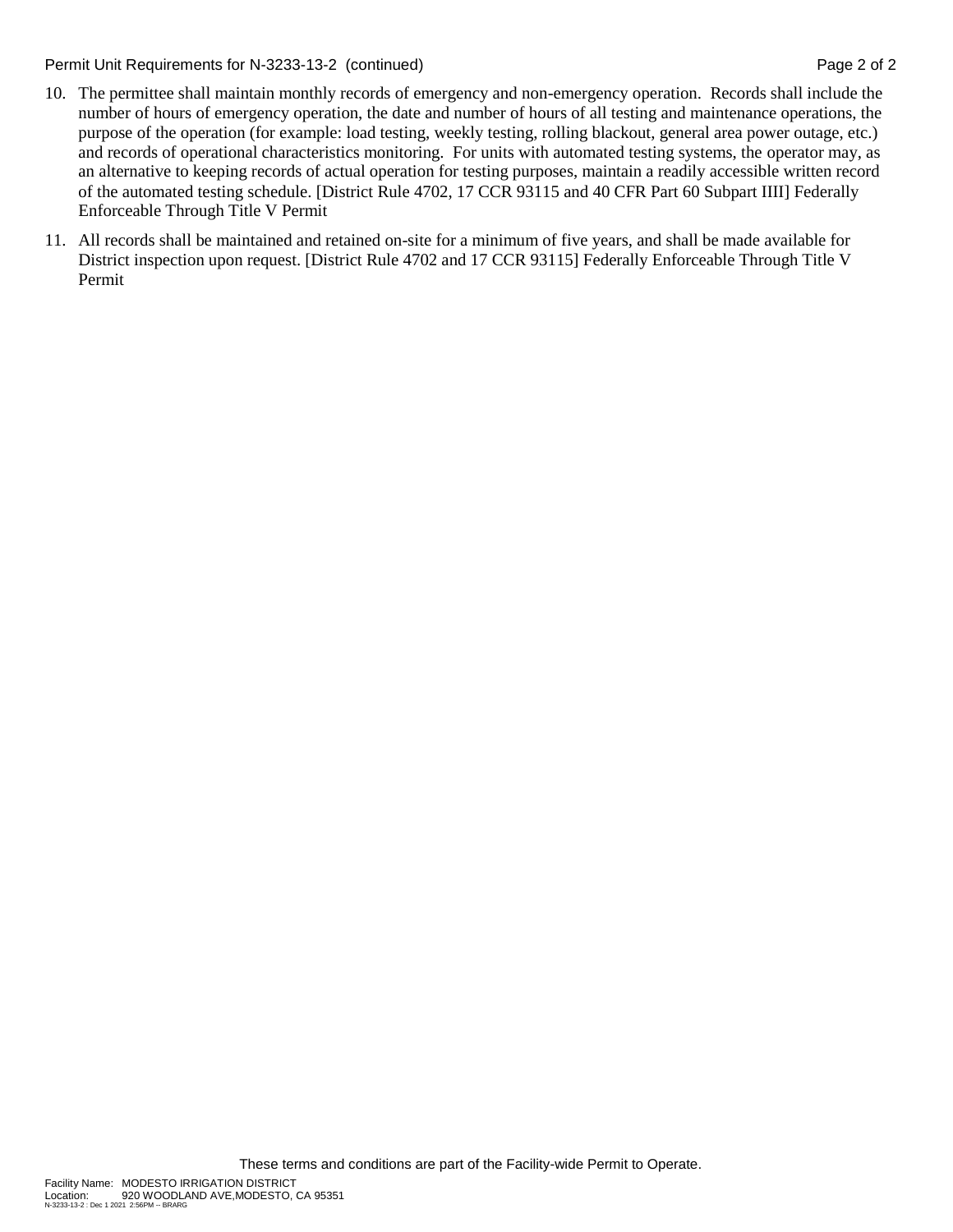### **PERMIT UNIT:** N-3233-14-3 **EXPIRATION DATE:** 11/30/2026

#### **EQUIPMENT DESCRIPTION:**

480 BHP CATERPILLAR MODEL C9 ATAAC TIER 3 CERTIFIED DIESEL-FIRED EMERGENCY IC ENGINE POWERING AN ELECTRICAL GENERATOR

- 1. Particulate matter emissions shall not exceed 0.1 grains/dscf in concentration. [District Rule 4201] Federally Enforceable Through Title V Permit
- 2. This engine shall be equipped with an operational non-resettable elapsed time meter or other APCO approved alternative. [District Rule 4702, 17 CCR 93115, and 40 CFR Part 60 Subpart IIII] Federally Enforceable Through Title V Permit
- 3. The exhaust stack shall vent vertically upward. The vertical exhaust flow shall not be impeded by a rain cap (flapper ok), roof overhang, or any other obstruction. [District Rule 4102]
- 4. This engine shall be operated and maintained in proper operating condition as recommended by the engine manufacturer or emissions control system supplier. [District Rule 4702 and 40 CFR Part 60 Subpart IIII] Federally Enforceable Through Title V Permit
- 5. The emissions from this engine shall not exceed any of the following limits: 4.11 g-NOx/bhp-hr, 0.0058 g-SOx/bhp-hr, 0.25 g-CO/bhp-hr, or 0.06 g-VOC/bhp-hr. [District Rule 2201, 17 CCR 93115, and 40 CFR Part 60 Subpart IIII] Federally Enforceable Through Title V Permit
- 6. The PM10 emissions from this engine shall not exceed 0.033  $g/b$ hp-hr based on USEPA certification using ISO 8178 test procedure. [District Rules 2201 and 4102, 17 CCR 93115, and 40 CFR Part 60 Subpart IIII] Federally Enforceable Through Title V Permit
- 7. Only CARB certified diesel fuel containing not more than 0.0015% sulfur by weight is to be used. [District Rules 2201 and 4801, 17 CCR 93115, and 40 CFR Part 60 Subpart IIII] Federally Enforceable Through Title V Permit
- 8. Operation of this engine shall not exceed 12 hours for any purpose in any one day. [District Rule 2201] Federally Enforceable Through Title V Permit
- 9. This engine shall be operated only for testing and maintenance of the engine, required regulatory purposes, and during emergency situations. Operation of the engine for maintenance, testing, and required regulatory purposes shall not exceed 41 hours per calendar year. [District Rule 4702, 17 CCR 93115, and 40 CFR Part 60 Subpart IIII] Federally Enforceable Through Title V Permit
- 10. An emergency situation is an unscheduled electrical power outage caused by sudden and reasonably unforeseen natural disasters or sudden and reasonably unforeseen events beyond the control of the permittee. [District Rule 4702] Federally Enforceable Through Title V Permit
- 11. This engine shall not be used to produce power for the electrical distribution system, as part of a voluntary utility demand reduction program, or for an interruptible power contract. [District Rule 4702] Federally Enforceable Through Title V Permit